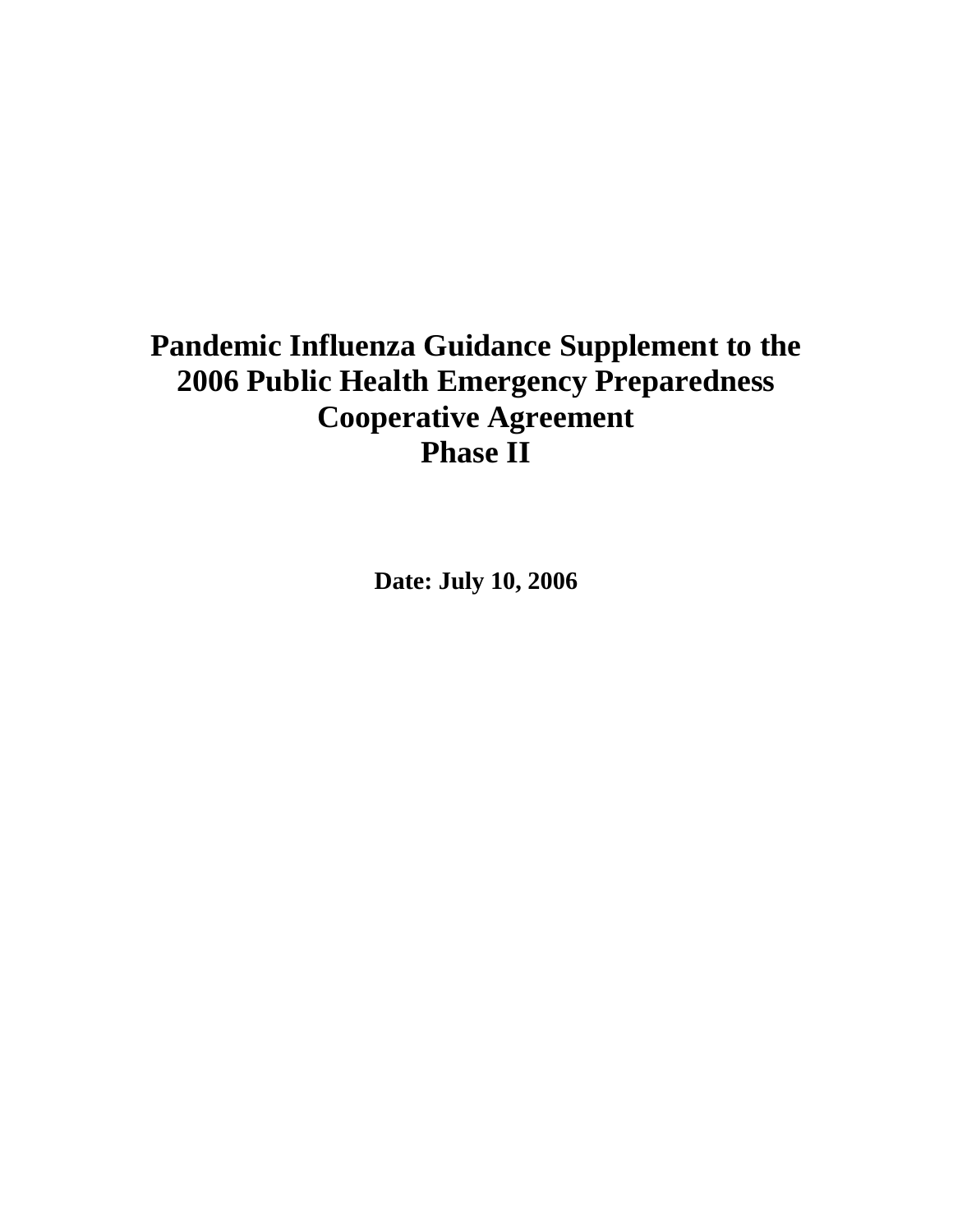# **TABLE OF CONTENTS**

| Financial Management System Requirements 15                                        |  |
|------------------------------------------------------------------------------------|--|
| Grants Subcontracting that Spans Budget Periods15                                  |  |
|                                                                                    |  |
|                                                                                    |  |
| A – Performance Measures for FY 2006 Pandemic Influenza Emergency Supplemental     |  |
|                                                                                    |  |
| B-List of Critical Tasks organized by Pandemic Flu Goals and Target Capabilities26 |  |
|                                                                                    |  |
|                                                                                    |  |
|                                                                                    |  |
|                                                                                    |  |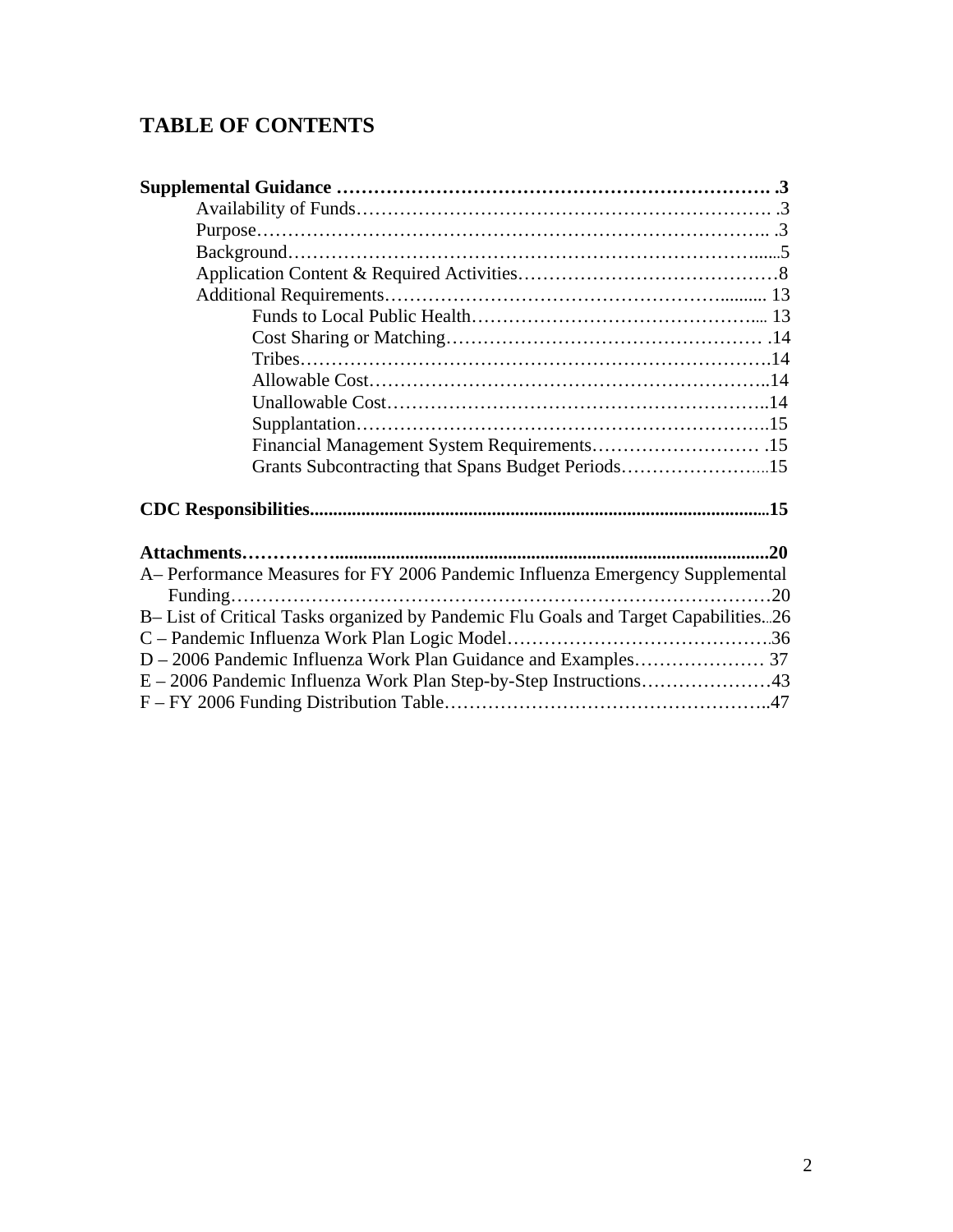## **Supplemental Guidance for Pandemic Influenza**

**I. Availability of Funds:** Approximately \$225,000,000 is available to fund pandemic influenza preparedness activities specifically intended to develop and exercise pandemic influenza plans. Applicants should submit a letter requesting the amount indicated on the attached pandemic influenza supplement funding table with their PHEPCA continuation applications on July 15. Funds will be added to the PHEPCA continuation and 20% may be obligated or expended by your agency pending receipt of a request for redirection of the pandemic influenza Phase II funds as part of this application which is due August 31, 2006

**Eligibility Information**: Eligibility is limited to entities currently funded through Cooperative Agreement AA154 and authorized under 42 U.S.C. 247d-3. This includes all 50 states, five territories (Puerto Rico, the U.S. Virgin Islands, American Samoa, Commonwealth of the Northern Mariana Islands, and Guam), and three Freely Associated States (Republic of the Marshall Islands, Republic of Palau, and the Federated States of Micronesia), the localities of Chicago, Los Angeles County, New York City, and Washington, D.C.

**II. Purpose:** This document provides supplemental guidance for recipients of federal funding through the *Public Health Preparedness and Response Cooperative Agreement* (Cooperative Agreement AA154) for the purpose of furthering pandemic influenza preparedness and response.

Congress appropriated \$350,000,000 in emergency supplemental funding for pandemic influenza preparedness activities specifically intended to foster developing and exercising pandemic influenza plans. Specifically, the *Congressional Record* states, "The conference agreement includes bill language designating \$350,000,000 for upgrading State and local response capacity, particularly the planning and exercising of pandemic response plans by State and local officials. Section 8116 of the Senate bill proposed \$600,000,000 for this activity. The conferees are aware that any successful response to a pandemic influenza must include an effective response at the State and local levels. This will require pre-established partnerships and collaborative planning by public health officials, law enforcement officials, hospital administrators, and community leaders, who have considered a broad range of scenarios and participated in realistic response exercises. These planning and response exercises should enable public health and law enforcement officials to establish procedures and locations for quarantine, surge capacity, diagnostics, and communication. The conferees intend that most of these funds be put toward planning and exercises. The conferees intend that these funds be provided accompanied by established benchmarks and that a portion of the funding be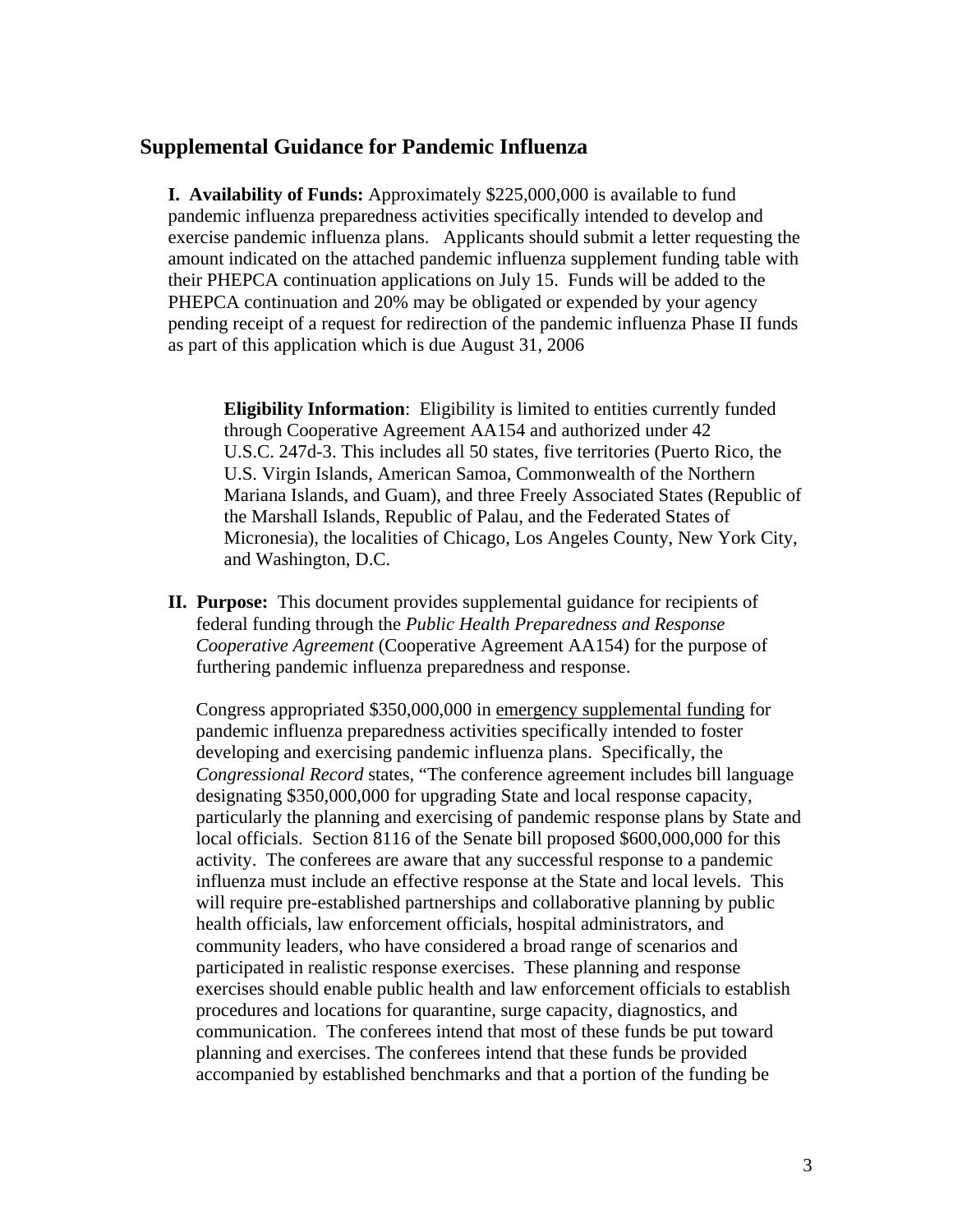made available based on meeting performance objectives at both the State and local levels."

This funding supports key elements of the *National Strategy for Pandemic Influenza,* the *Implementation Plan for the National Strategy* and the *HHS Pandemic Influenza Plan*.

 Funding is being awarded in phases. In Phase I, \$100,000,000 was awarded to recipients on March 8, 2006. Recipients were required to use assessment tools developed by the Centers for Disease Control and Prevention (CDC) to identify gaps in their pandemic influenza planning and establish an approach for filling those gaps. The remaining \$250,000,000 is being divided into a \$225,000,000 formula award and a \$25,000,000 competitive award. This announcement (for Phase II) provides \$225,000,000 to recipients contingent upon sufficient responses to certain program requirements discussed below. The balance -- \$25,000,000 – will soon be awarded competitively to eligible recipients.

Projects supported by this cooperative agreement should be fully prepared to respond to and control a pandemic influenza outbreak by the end of three budget years, beginning with the initial funding under this supplement, but accelerated if epidemiologic information suggests the need to implement a cohesive response prior to that time. CDC endorses capabilities-based disaster planning and exercising consistent with the Homeland Security Exercise and Evaluation Program (HSEEP) – a national exercise program coordinated by the Department of Homeland Security (DHS).

In addition to the intent of the Congressional conference report, Secretary Leavitt has articulated in his Pandemic Influenza summits across the country that medical care providers will be on the front lines of the pandemic to provide care to the population. A component of this Pandemic Influenza Supplement should be used to augment the funding provided by the Health Resources and Services Administration (HRSA) National Bioterrorism Hospital Preparedness Program (NBHPP) to fill the gaps identified in the NBHPP Pandemic Influenza Scenario to address healthcare infrastructure preparedness and medical surge needs. This tiered healthcare system, detailed in the FY06 NBHPP Cooperative Agreement Guidance<sup>[1](#page-3-0)</sup>, should then be exercised in coordination with public health, emergency management, homeland security, and other response partners to ensure that gaps are adequately addressed.

Activities proposed for funding under this guidance, and undertaken via approved applications, are to be coordinated by the Senior Advisory Committee which is uniformly described in the CDC-PHEP, HRSA-NBHPP, and Homeland Security Grant Program (HSGP) guidance documents<sup>[2](#page-3-1)</sup>.

 $\overline{a}$ 

<sup>1</sup> http://www.hrsa.gov/bioterrorism/

<span id="page-3-1"></span><span id="page-3-0"></span> $2 \text{ The membership of the Senior Advisory Committee must, at a minimum, include the following State}$ officials directly responsible for the administration of Office of Grants and Training grants and CDC and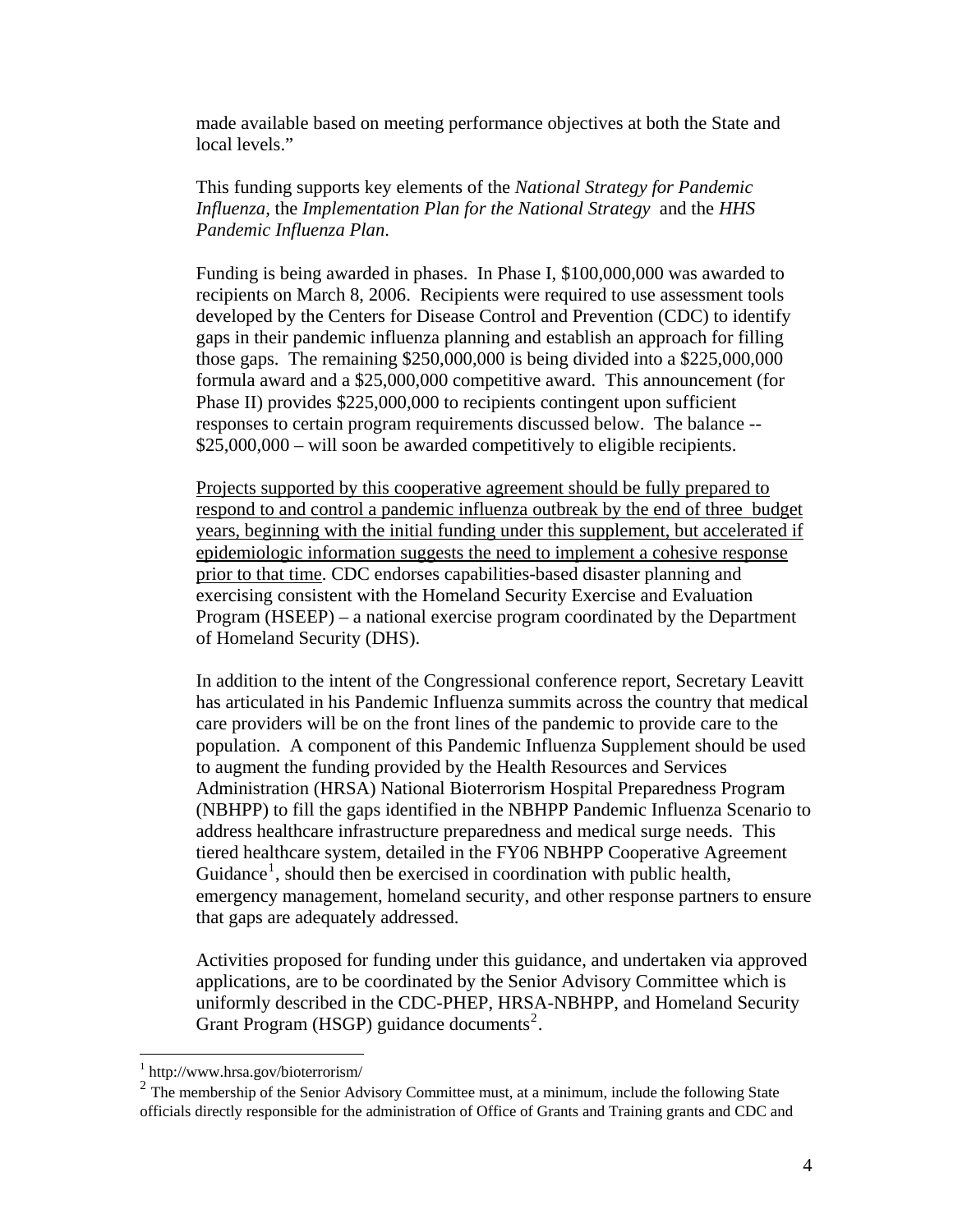Recipients are reminded that any continuation of funding under this cooperative agreement is contingent upon responsiveness to the program guidance, successful completion of the activities submitted in the application in response to Critical Tasks, measured progress in meeting the Performance Measures, and proper stewardship of these congressionally-appropriated funds. Progress on actual tasks proposed in the application will be routinely assessed by the project officers and subject matter experts, and formal Progress Reports will be required twice in the budget year. In addition to the six pandemic influenza-specific Performance Measures in this document, data will be collected on the 23 Performance Measures that are described in the base Public Health Emergency Preparedness Cooperative Agreement (PHEPCA). Performance Measures are macro indicators that the public health system's response is improving in flexibility, scalability, and effectiveness. The completion of Critical Tasks as described in the application will facilitate community efforts to implement various interventions to combat an influenza pandemic. Incomplete or otherwise inadequate plans, as determined by CDC subject matter experts, will result in funding restrictions at the time of award until the flaws are remedied.

**III. Background:** Earlier this year, U.S. Department of Health and Human Services (HHS) Secretary Michael O. Leavitt and the nation's Governors led a series of State Pandemic Influenza Summits. The objectives were to enhance awareness of about the likely consequences of an influenza pandemic, to emphasize how seriously under-prepared the United States is at all levels of government and throughout the private sector, to improve understanding of the unique but necessarily limited roles that the Federal Government can play in countering a pandemic, and to stimulate community-wide preparedness initiatives by governments, individuals, businesses, and community organizations. The Summits were uniformly successful in sparking calls to action to improve pandemic preparedness across the nation. The challenge now is to use the momentum from the Summits to energize local-, tribal-, territorial-, and statelevel initiatives to undertake those preparedness tasks that communities must do themselves.

To that end, the influenza-specific supplemental funds that are the subject of this guidance provide state, territorial, and local public health officials substantial new financial resources with which to spearhead and catalyze pandemic preparedness initiatives throughout their jurisdictions while they continue to create and sustain

HRSA cooperative agreements: the State Administrative Agency (SAA), HRSA Program Director, HRSA Bioterrorism Hospital Coordinator, and CDC Program Director. In addition, program representatives from the following entities should be members on the committee: State Homeland Security Advisor (if this role is not also the SAA); State Emergency Management Agency Director; State Public Health Officer; State Public Safety Officer (and SAA for Justice Assistance Grants, if different); State Court Official; State EMS Director; State Trauma System Manager; State Citizen Corps POC; United States Coast Guard Area Command or Captain of the Port; Senior Members of the Regional Transit Security Working Group, Senior Security Officials from Major Transportation Systems; and the Adjutant General.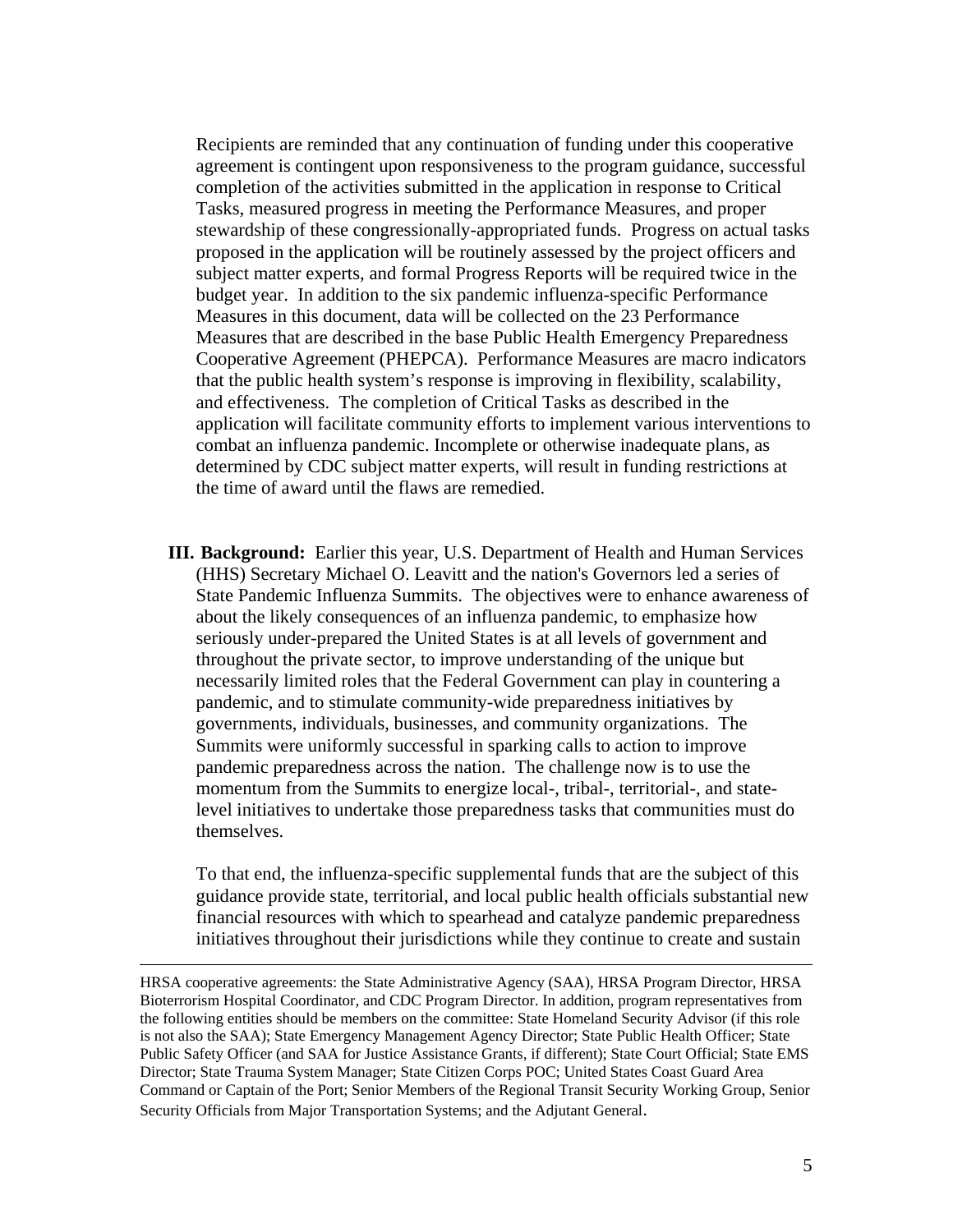emergency-ready public health agencies. HHS looks to state, territorial, tribal, and local public health officials to follow the examples of their respective Governors and Secretary Leavitt and demonstrate leadership in moving all facets of their communities toward pandemic influenza preparedness.

As with the base PHEPCA, this supplement organizes Critical Tasks under a series of Capabilities. Capabilities are combinations of people, equipment, and supplies which, through proper planning, equipping, training, organizing, and exercising, can perform Critical Tasks at expected levels of proficiency to achieve desired Outcomes in response to national disasters. The nation has defined 37 Target Capabilities as an element in Homeland Security Presidential Directive 8 – National Preparedness guidance implementation. These Capabilities, in varying degrees of aggregation, are brought to bear to accomplish the necessary tasks to prevent, protect against, respond to and recover from catastrophic events.

Public health is primarily responsible for, or has significant interest in, at least two thirds of the Target Capabilities. Because some events occur rarely, drills and exercises are required to maintain response proficiency. Routine public health activities provide opportunities for practice, but large-scale disasters involve multitudes of responders interacting in non-typical ways. Drills and exercises permit individuals and organizations to carry out their normal duties and relate to each other under unusual circumstances in simulated environments that are far less costly and threatening than real events. CDC's Coordinating Office of Terrorism Preparedness and Emergency Response (COTPER) will evaluate awardees' preparedness through drills and exercises.

Preparedness begins with plans to control hazards and reduce vulnerabilities ("Hazards and Vulnerability Analysis"-HVA) that cannot be eliminated entirely. Emergency response plans ("plans") describe what well-trained, equipped, and supplied responders ("capacity") must be able to do ("capability") to minimize injuries, deaths, and damage from uncontained hazards. Discussion-based exercises (e.g., tabletop exercises) help identify "gaps" in the plan (i.e., partners [Note: Important given the example below.], policies, protocols, processes, and procedures) which are overlooked or not sufficiently addressed in the plan. Such gaps must be filled before expensive, resource-intense operations-based drills and exercises are conducted. For example, how children will be educated at home if schools are closed should be determined before a full-scale exercise. As responders practice the plan through exercising, they learn which aspects of response do not "go as planned." After the exercise, responders debrief ("hot wash") and create an After-Action-Report (AAR). It is not enough to record the lessons learned from the exercises. Responders must also describe corrective actions to fix response problems, including who is responsible for fixing what by when ("Corrective Action Plan"). Proposed solutions must be re-tested to ensure that they adequately correct the response problem. If the solutions are good, the plan is amended to incorporate the new information. The result is improved ability to respond to hazards that can become uncontrolled, or new knowledge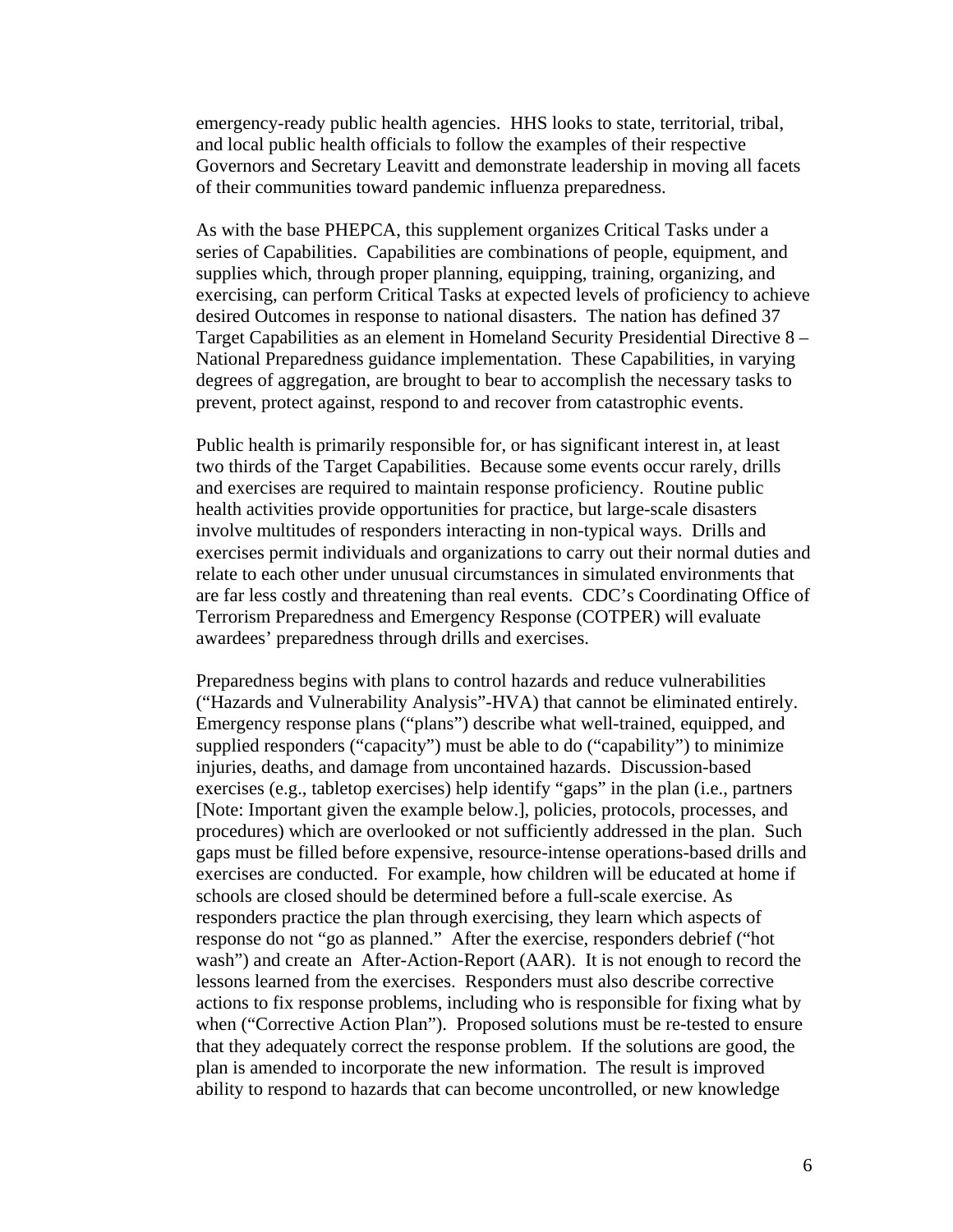that reduces the risk posed by the hazard. Sometimes discoveries made during exercises result in strategies that eliminate hazards altogether or render populations invulnerable to them, which shortens the Hazards and Vulnerability list.

This supplement to the Public Health Emergency Preparedness cooperative agreement strives to improve understanding of 1) Target Capabilities, 2) Tasks deemed critical by science and expert opinion under each Capability, 3) Performance Measures for Tasks that require monitoring, and 4) Actions that detail steps that should be implemented to accomplish a Task. (See Attachment C.) The Phase I Pandemic Influenza Supplement assessment tools provided states,

cities, and territories with an opportunity to identify their pandemic influenza planning gaps based on 60 Critical Tasks. These tasks are organized under nine of the 37 Target Capabilities identified by the DHS. An updated, refined version of these Critical Tasks is Attachment B (List of Critical Tasks Organized by Pandemic Flu Goals, Target Capabilities). Because of the comprehensive nature of pandemic influenza planning and response, the range of possible Critical Tasks necessary to fill gaps may exceed those listed on the assessment tools. Recipients should work from the current, refined list of Critical Tasks (See Attachment B) and may develop additional Critical Tasks to best address the gaps unique to their pandemic influenza planning status.

For the year 2006-2007, recipients must address a total of five Target Capabilities. These are linked to the four high level priorities that are identified in this (Phase II of the Pandemic Influenza Emergency Supplemental) guidance document: State and Local Pandemic Influenza Preparedness Assessments, Pandemic Influenza Exercise Program, Antiviral Drug Distribution Plan, and State Pandemic Influenza Preparedness Plan. These priorities fall within four Target Capabilities: Planning, Medical Surge, Mass Prophylaxis, Isolation and Quarantine. A fifth Target Capability, Communications, is tied to a performance measure on the Public Health Information Network (PHIN). Thus this year recipients must address a total of five Target Capabilities and relevant Critical Tasks based on gaps (see Attachment B)

As part of their application, recipients should also prioritize the remaining four Target Capabilities (Epidemiological Surveillance and Investigation, Public Health Laboratory Testing, Emergency Public Information and Warning, and Community Preparedness and Participation) based on the number and severity of gaps identified under each Target Capability.

In year two, recipients should prioritize in the same manner all remaining Critical Tasks under the remaining four Targeted Capabilities, provide a detailed work plan for the next two highest priority Target Capabilities, and implement the work plan.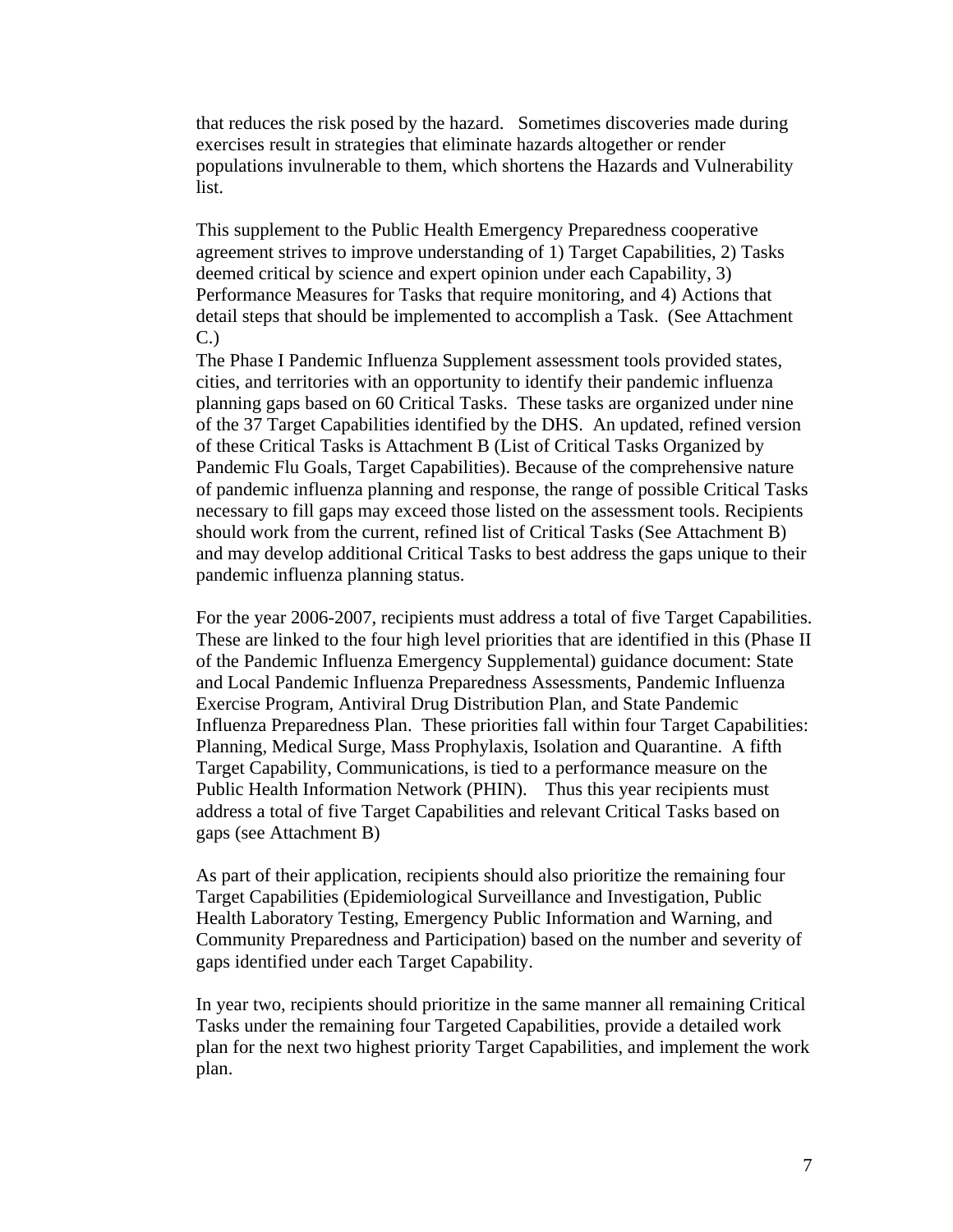In year three, recipients should prioritize by number and severity of gaps the two remaining Target Capabilities, develop a work plan for the Critical Tasks with gaps and implement the work plan.

Attachment C displays a logical framework demonstrating how recipients can work towards achieving their priority Target Capabilities. To achieve a CDC Goal, recipients must attain at least one Target Capability. Each Target Capability in turn, has at least one Critical Task associated with it. To accomplish the Critical Task, the recipient should conduct at least one or more Action Items. Each Action Item will be associated with Outputs as well as targets and measures. This sets up a logical framework to attain progress.

Historically, recipients have described their Action Items (activities) using a process driven (or narrative) approach. This made it difficult to track and monitor while assessing the ultimate impact of recipient efforts on Critical Tasks and Target Capabilities. In the absence of a logical framework that linked recipient efforts to CDC Goals, the achievement of these Goals was essentially a "leap of faith." The proposed approach addresses these limitations by allowing recipients to deductively and inductively think through and develop their work plan using a framework which starts with a CDC Goal and ends with a set of Action Items and associated Outputs.

More specifically, the framework allows recipients to describe and monitor their work using predefined descriptive elements (what, when, where, who, how) in conjunction with self-defined, discrete Output measures. These measures are collectively referred to as Success Factors. Note that while the framework describes a way to link Action Items to both Outcome and Output measures, Grantees are only required to provide Output measures for each of their Action Items.

Attachment D provides a template that recipients should fill out to demonstrate this logical relationship in the context of their work plan. The attachment also provides two examples of what a work plan might look like for the Mass Prophylaxis Target Capability. If the Target Capability is linked to a Standard CDC Performance Measure (Attachment A), the measure should be specified when filling out the template.

#### **IV. Application Content and Required Activities**:

Recipients must submit a jurisdiction-wide work plan to address the requirements in this announcement and comply with all of the requirements for Phase I as well as the 2006 Public Health Preparedness Cooperative Agreement. Activities should be carried out by the recipient in collaboration with community partners such as DHS-funded Metropolitan Medical Response System (MMRS) Steering Committees and Urban Area Security Initiative (UASI) Working Groups (for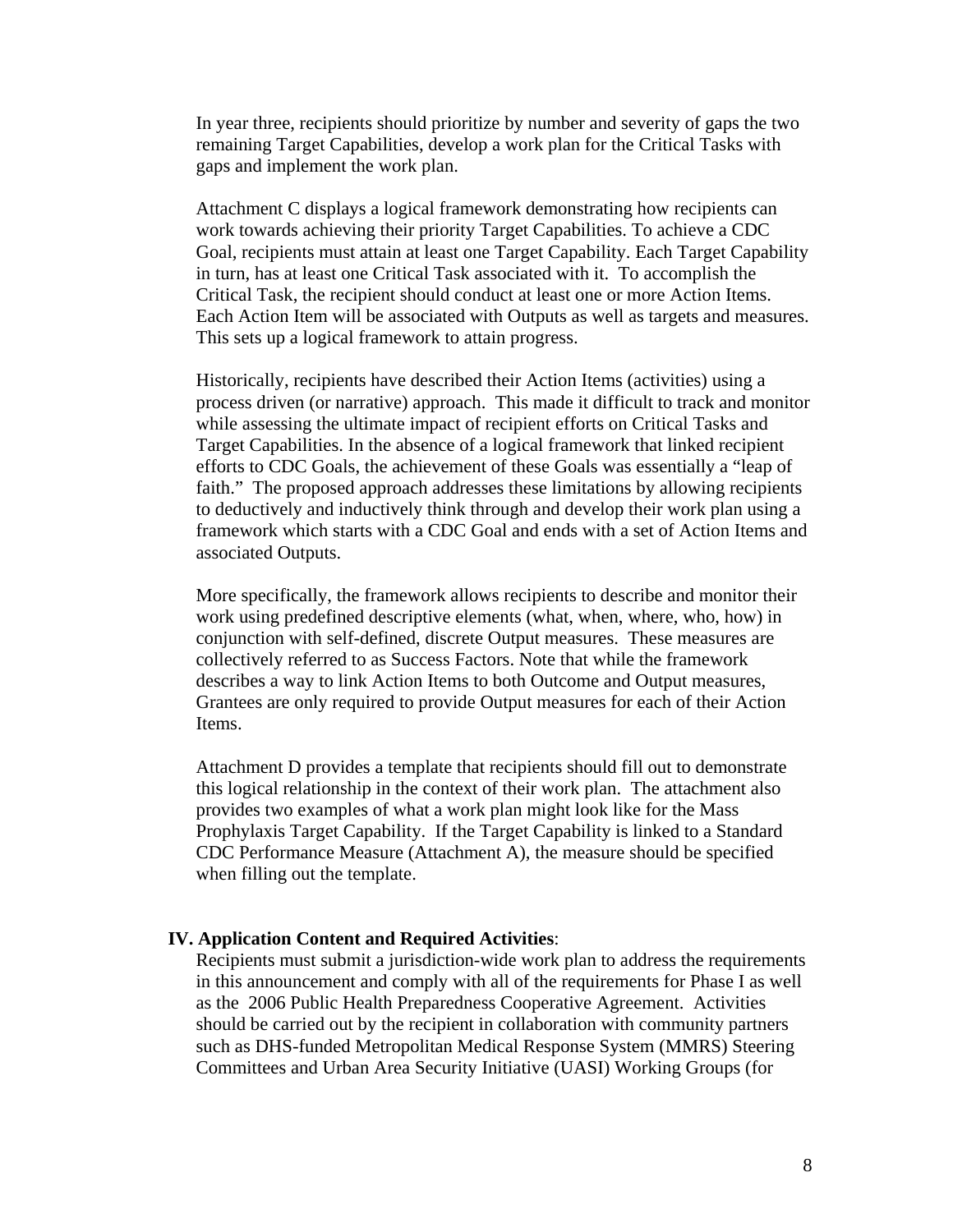<span id="page-8-0"></span>communities so situated)<sup>[3](#page-8-0)</sup>, as well as Medical Reserve Corps, private businesses, schools, Citizen Corps/ community citizens, hospitals and other healthcare entities and coordinated by the Pandemic Influenza Coordinating Committee.

#### Work Plan Development:

As part of this application, recipients will develop work plans using the framework outlined in Attachment C for all Action Items targeting the five priority Target Capabilities. It is mandatory for recipients to address Target Capabilities 1-4 because they correspond to the three priorities as highlighted in the Phase II Pandemic Influenza Guidance noted above. In addition, it is mandatory for recipients to address the Target Capability for Communication because it ties in directly with the Performance Measure that relates to PHIN standards/certification.

As part of the 2006 work plan, recipients must also prioritize the remaining four Target Capabilities (Epidemiological Surveillance and Investigation, Public Health Laboratory Testing, Emergency Public Information and Warning, and Community Preparedness and Participation) based on the number of gaps identified under each Target Capability.

In year two, recipients should prioritize Critical Tasks for the next two highest priority Target Capabilities (as identified by recipients) and implement the work plan to address gaps.

In year three, recipients should prioritize the Critical Tasks for the two remaining Target Capabilities, develop a work plan for Critical Tasks with gaps and implement the work plan.

Please refer to Attachment D for step by step instructions on how to develop the work plan.

#### Reporting Progress:

During the course of the year, recipients will report on the progress made for Action Items falling under the five Target Capabilities as part of their midyear and end-of-year progress reports. Progress reports will comprise updates on the extent to which Output Targets are achieved and a brief description of barriers encountered in achieving these targets.

In years two and three, recipients will implement Action Items for the remaining Target Capabilities. In addition, as part of the mid year and end of year progress reports, they will report on the progress made in achieving the Output Targets.

<sup>&</sup>lt;sup>3</sup> The FY06 Homeland Security Grant Program guidance is available at <http://www.ojp.usdoj.gov/odp/docs/fy2006hsgp.pdf>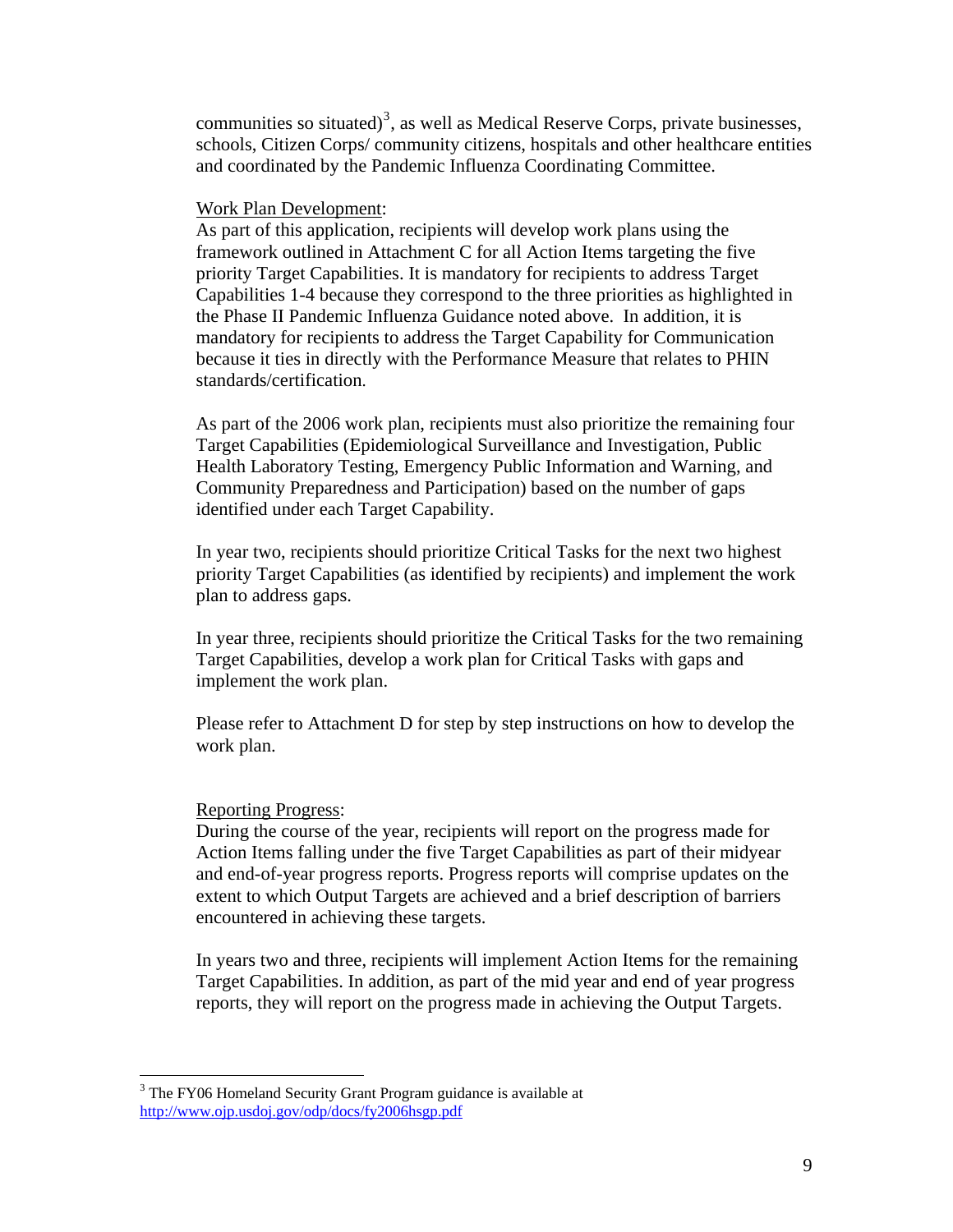#### **1. Priority: State and Local Pandemic Influenza Preparedness Assessments (Target Capability: Planning)**

a. Objectives for the budget period (08/31/06-08/30/07): Work with colleagues in homeland security and emergency management, healthcare and community partners to develop and implement a jurisdictional work plan to address gaps – beginning with those which are high priorities – in community-wide pandemic influenza preparedness; conduct a follow-up assessment (utilizing Phase I assessment tools: Attachment 4a, Self Assessment –State Public Health, Attachment 4b, Self Assessment—Local Public Health, and Attachment 4c, Self Assessment—Local Public Health Totals) to determine progress and create a new priorities list to direct future work.

> Application content: Each of the three items below is required to constitute a sufficient application.

- i. Assessment results:
	- 1. Describe and analyze the results of the state pandemic influenza assessment data and local pandemic influenza assessment data;
	- 2. Present a prioritized list of the gaps identified by the results of the data analyses noted above, and identify how and why each gap was selected as a priority.
- ii. A work plan (with timelines) for addressing the highest priority gaps—as identified under the nine Target Capabilities—in community pandemic influenza preparedness; and,
- iii. Associated budget, utilizing Attachment C, Critical Tasks, to inform the activities required to address each identified priority gap.
- b. Post-award milestones and deadlines:
	- i. April 15, 2007: First progress report due
	- ii. July 30, 2007: Follow-up assessment and data analysis complete
	- iii. November 30, 2007: Final progress report due

#### **2. Priority: Pandemic Influenza Exercise Program (Target Capabilities: Isolation and Quarantine, Medical Surge, and Mass Prophylaxis)**

Objectives for the budget period (08/31/06-08/30/07): Develop and implement a pandemic influenza preparedness exercise program to include (at least) the three priority pandemic influenza preparedness exercises prescribed below. The exercises should be conducted throughout the budget period and involve community partners. Wherever feasible, these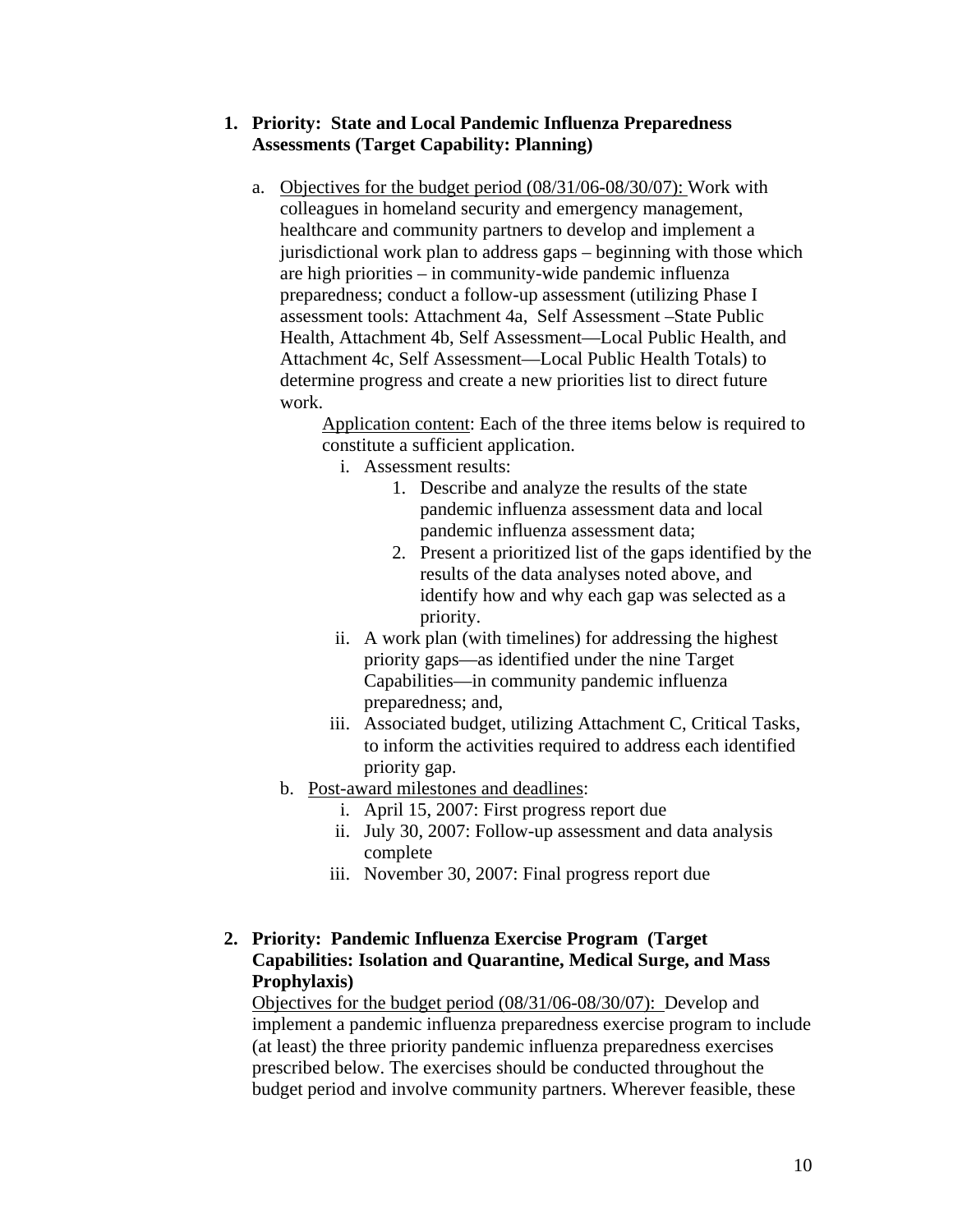exercises should be combined with already scheduled exercises directed by homeland security, emergency management, or other officials, to minimize the total burden on exercise planners and participants. Where appropriate CDC and HRSA will collaborate to provide subsequent guidance including objectives, suggested participants, format, process, data to be gathered, reporting, and after action steps.

- i. Non-pharmacological interventions and a community containment plan to help contain the spread of pandemic influenza – with emphasis on school closing decisions and discouragement of large public gatherings;
- ii. Medical surge to accommodate influenza victims; and,
- iii. Seasonal influenza vaccination clinics to exercise mass prophylaxis capabilities, including points-of-dispensing (PODs).

b. Application content: A 12-month timeline for the envisioned exercise program (The pandemic influenza exercise program plan should include the budget period objectives, anticipated participants, format, data to be gathered, and plan to create an after-action report and implement recommendations.

c. Post-award milestones and deadlines:

- i. Fall 2006: Conduct exercises with seasonal influenza vaccination clinics;
- ii. November 30, 2006: Submit the community containment plan and accompanying exercise to be used to test the plan
- iii. February 15, 2006: Complete 50% of the other envisioned exercises.

#### **3. Priority: Antiviral Drug Distribution Plan (Target Capability: Mass Prophylaxis)**

a. Objectives for the budget period (08/31/06-08/30/07): Develop and test an antiviral drug distribution plan describing the receipt, intrastate distribution, storage, security, monitoring, allocation, and administration of antiviral drugs provided by the Strategic National Stockpile (SNS) or state stockpiles, as appropriate. Ensure that the dispensing of local/metropolitan regional caches (especially those funded by the HRSA NBHPP, CDC-PHEP, and Homeland Security Grant Program [particularly the MMRS and UASI components]) is taken into account. The Public Health Information Network- (PHIN-) compatible information systems should be available and used to support allocation, distribution and administration of pandemic influenza countermeasures. Ensure that plans address distribution from the site of SNS delivery to the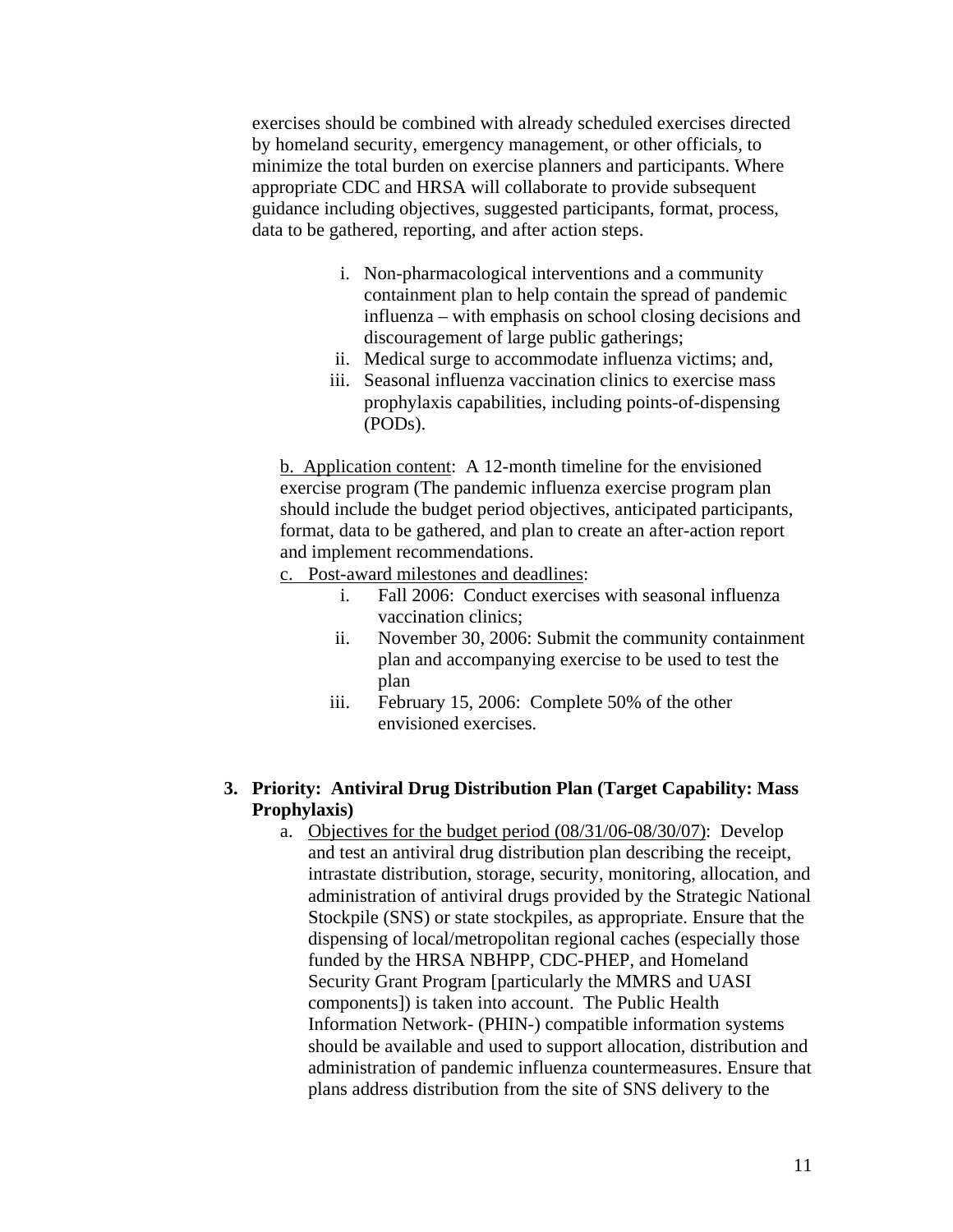<span id="page-11-0"></span>terminal foci in or near healthcare settings identified in Phase I of the pandemic influenza supplemental emergency funds. Antivirals from the SNS that are distributed to states for hospitals are intended for the care of hospital personnel, patients and family members only. Hospital facilities are not to be considered as points of dispensing (PODs).

A model work scope between states and private distribution contractors to perform the intrastate distribution of antiviral drugs will be sent to awardees within a week of the release of this guidance document. This is meant to provide one model for states, and is not meant to be prescriptive; however, it does highlight many of the Critical Tasks involved in the process of intrastate distribution of antiviral drugs.

- b. Application content: A summary and timeline of planned steps to develop the antiviral drug distribution plan, including the community partners who will be involved in assuring distribution and administration to the terminal foci in or near healthcare settings.
- c. Post-award milestones and deadlines:
	- i. November 30, 2006: Complete antiviral drug distribution plan
	- ii. August 30, 2007: Updated antiviral drug distribution plan as necessary based on lessons learned and retests after incorporating the lessons learned throughout budget period.

## **4. Priority: State Pandemic Influenza Preparedness Plan[4](#page-11-0) (Target Capability: Planning)**

- a. Objectives for the budget period (08/31/06-08/30/07): Complete and submit a state pandemic influenza response plan. [Note: This should be the entire plan, not just the health chapter.] In November 2005, the White House published the *National Strategy for Pandemic Influenza*, followed by the *National Strategy for Pandemic Influenza Implementation Plan* in May 2006. The *Implementation Plan* tasks federal departments (HHS and DHS) to work together to review and approve the state pandemic influenza response plans by May 2007 to ensure that various topics (e.g., non-pharmacological interventions, countermeasure distribution, public safety) are adequately addressed.
- b. Application content: Timeline of events to accomplish plan completion and submission by February 1, 2007.

 $\overline{a}$ <sup>4</sup> Applies only to 50 U.S. states and the District of Columbia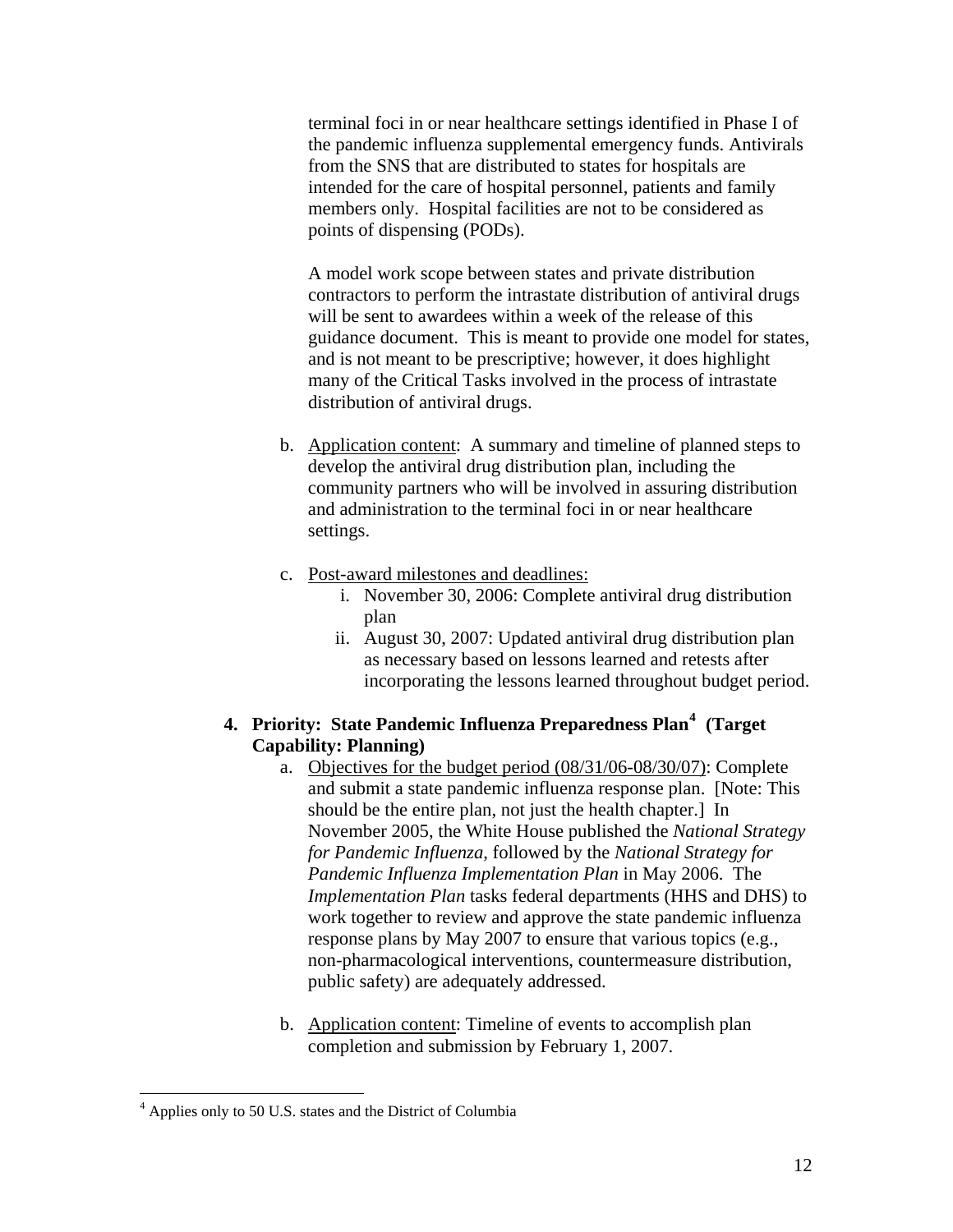c. Post-award milestones and deadlines:

February 1, 2007: Submit state pandemic influenza response plan (e.g. countermeasure distribution, public safety, nonpharmaceutical interventions, transportation).

#### **5. Continuation of Prior Requirements**

Recipients are expected to comply with all of the requirements listed in the Pandemic Influenza Emergency Supplement: Phase I (published March 14, 2006) as well as the PHEPCA (published June 1, 2006). Please refer to previously released guidance documents.

#### **V. Additional Requirements:**

#### **1. Funds to Local Public Health and Healthcare Entities:**

- a. Due to the pervasive nature of an influenza pandemic, local communities/jurisdictions should take a leading role in preparedness and response, rather than relying solely on substantial outside aid, mutual support, or federal assistance. The local level is where the effects of the pandemic will be felt and where the response needs to occur. Therefore it is expected that the majority of these funds will be distributed to and utilized at the local level. Where the state health department serves as the provider of local public health services in areas not covered by a local health department, funds should be dispersed commensurate with that effort.
- b. CDC requires that the cooperative agreement application describes how the State health department engages local health departments to reach consensus, approval, or concurrence for the proposed use of non-earmarked cooperative agreement funds. The description should bear evidence that local health department officials have been engaged in the cooperative agreement process and at least a majority, if not the total, approves or concurs with the application itself. This evidence may be demonstrated by:
	- i. Consensus of a majority of local health officials whose collective jurisdictions encompass a majority of the State's population;
	- ii. Recommendation of the President of the State Association of County and City Health Officials (SACCHO) if a majority of local health officials whose collective jurisdictions encompass a majority of the State's population agree with the SACCHO's decision; OR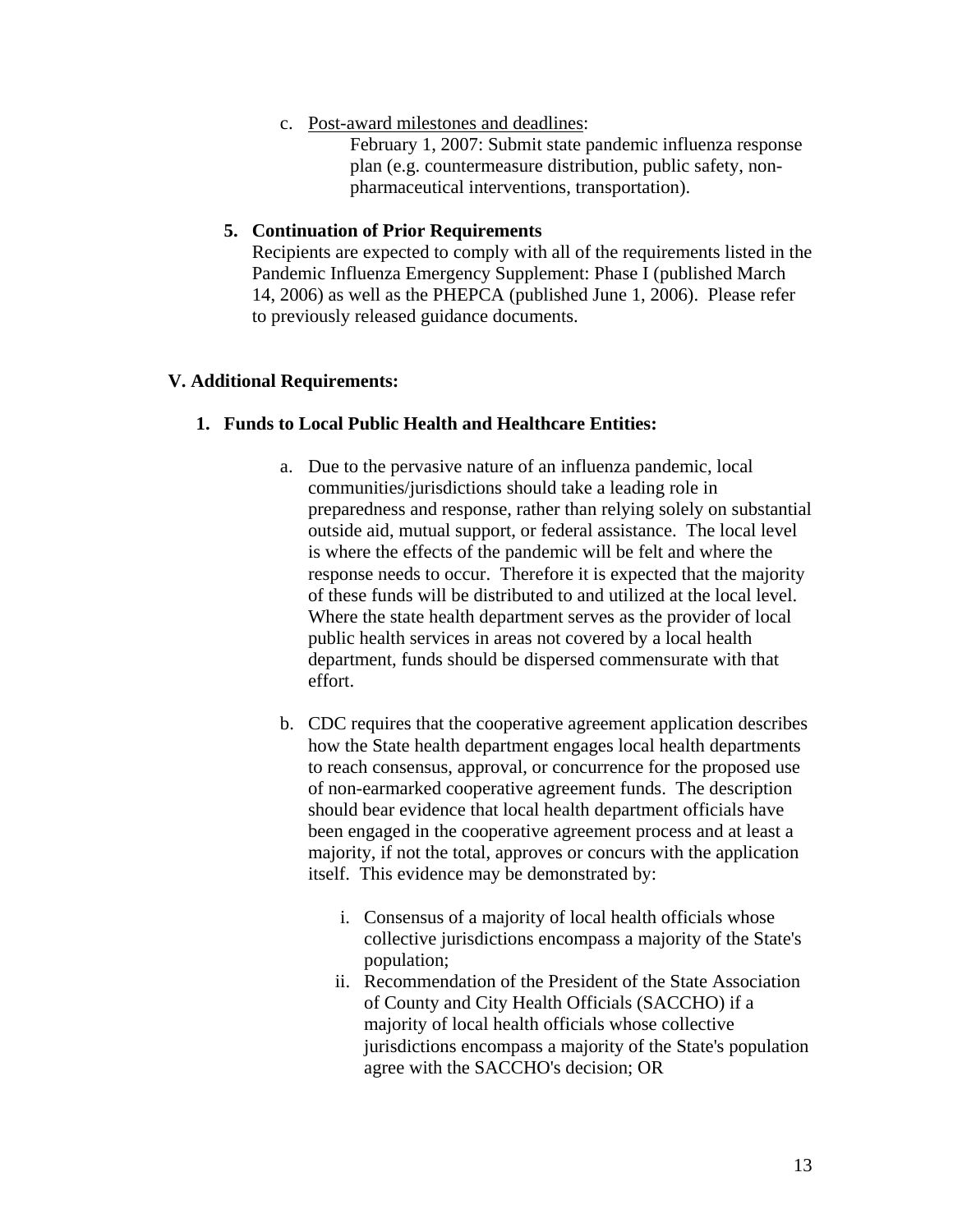iii. Any other alternative method agreed to by the State Health Official and a majority of local health officials whose collective jurisdictions encompass a majority of the State's population.

<span id="page-13-0"></span>State recipients will be required to submit a list of concurring local health departments and a brief description of the process used to engage local health departments to reach consensus, approval, or concurrence for the proposed use of funds. In addition, State recipients will be required to provide signed letters of concurrence upon request.

- **2. Cost Sharing or Matching:** Matching funds are not required for this program.
- **3. Tribes:** CDC requires documentation with this cooperative agreement application that describes the process used by the applicant to engage American Indian tribal governments, Tribal organizations representing those governments, tribal epidemiologic centers, or Alaska Native Villages and Corporations located within their boundaries in reaching consensus, approval, or concurrence for the proposed use of non-earmarked cooperative agreement funds for pandemic influenza preparedness

#### **4. Allowable Costs**

Many additional Critical Tasks that are relevant to pandemic influenza planning, exercise and response may be found in the greater PHEPCA and NBHPP cooperative agreements. New supplies and equipment such as personal protective equipment, safety syringes, ventilators, etc., are allowable purchases. Costs associated with Pandemic Influenza Summits conducted prior to the award are allowable expenses and should be coordinated with the NBHPP to avoid duplication and costs. While these funds may be used to either retain staff or expand staff resources, applicants are reminded that these are emergency supplemental funds.

#### **5. Unallowable Costs**

- Purchase of antiviral drugs, seasonal influenza vaccine, or pneumococcal vaccine is not allowed from this supplemental allocation. PHEPCA and NBHPP funds may be used to establish pharmaceutical caches which can include prophylaxis, antibiotics, and antivirals<sup>[5](#page-13-0)</sup>. PHEPCA-funded caches for public health first responders and their families.
- The state, territorial, or local government is responsible for assuring that any local affiliate does not engage in research. For the definition of research, please see the CDC web site at the following Internet address: http://www.cdc.gov/od/ads/opspoll1.htm

<sup>&</sup>lt;sup>5</sup> See page 10 of the 2006 PHEPCA at <http://www.bt.cdc.gov/planning/coopagreement/#fy06>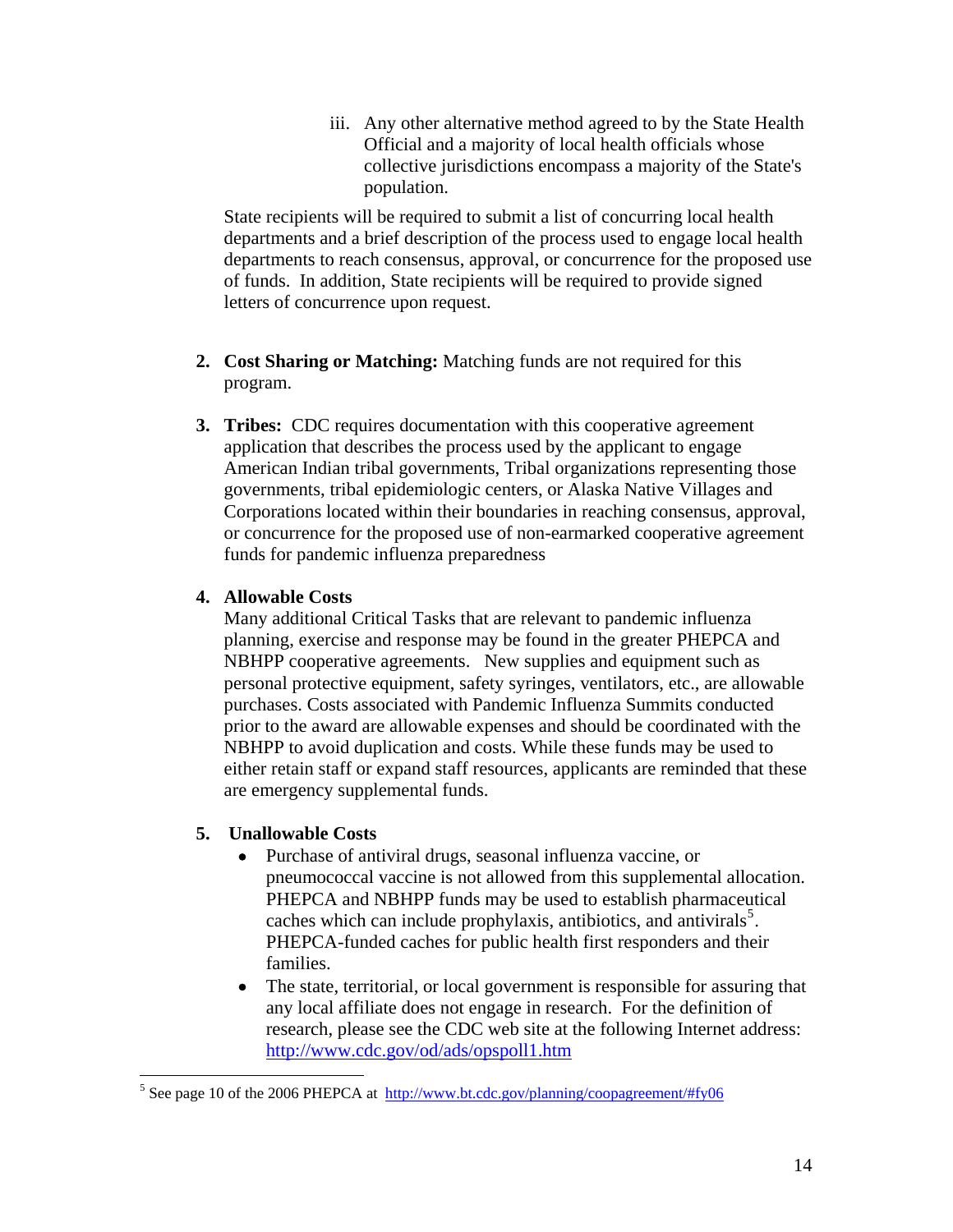- Purchase of vehicles of any kind is not allowed.
- Pandemic Influenza Supplemental funds may not be used to purchase incentive items.
- **6. Supplantation:** Cooperative agreement funds cannot supplant any current State or local expenditures. The Public Health Service Act, Title I, Section 319C (e) (42 USC 247d-3(e)) specifically states: "SUPPLEMENT NOT SUPPLANT. -- Funds appropriated under this section shall be used to supplement and not supplant other Federal, State, and local public funds provided for activities under this section." Therefore, the law strictly and expressly prohibits supplantation.
- **7. Financial Management Systems Requirements A state, territory or local health agency must expend and account for grant funds in accordance with State laws and procedures for its own funds. 45 CFR Part 92.20.**
- **8. Grants Subcontracting that Spans Budget Periods**: The Procurement and Grants Office (PGO) has provided guidance for contracts let by recipients that span budget periods under grants or cooperative agreements. This guidance may be found at

http://pgo.cdc.gov/pgo/webcache/Regulations/GIL\_06004\_Grant\_Contracting \_that\_Spans\_Budget\_Periods2.pdf

#### **V. CDC Responsibilities:**

In a cooperative agreement, the CDC staff is substantially involved—beyond routine monitoring—in program oversight and support. CDC activities for this pandemic influenza cooperative agreement supplement are as follows:

- **1.** Fulfill federal-level obligations to achieve CDC's Draft Pandemic Influenza Preparedness Goals (e.g., "Increase use and development of clinical, non-pharmaceutical, and risk communications interventions known to minimize the spread of influenza").
- **2.** Ensure that all of CDC's pandemic influenza activities that support local, tribal, territorial, and state jurisdictions' pandemic influenza activities are coordinated internally (within CDC) and externally (with other federal agencies and departments and non-government entities).
- **3.** Provide pandemic influenza preparedness and response technical assistance including, but not limited to:
	- a. Developing, piloting, and evaluating standardized, valid drills and exercises and/or requirements and instructions for conducting such drills and exercises;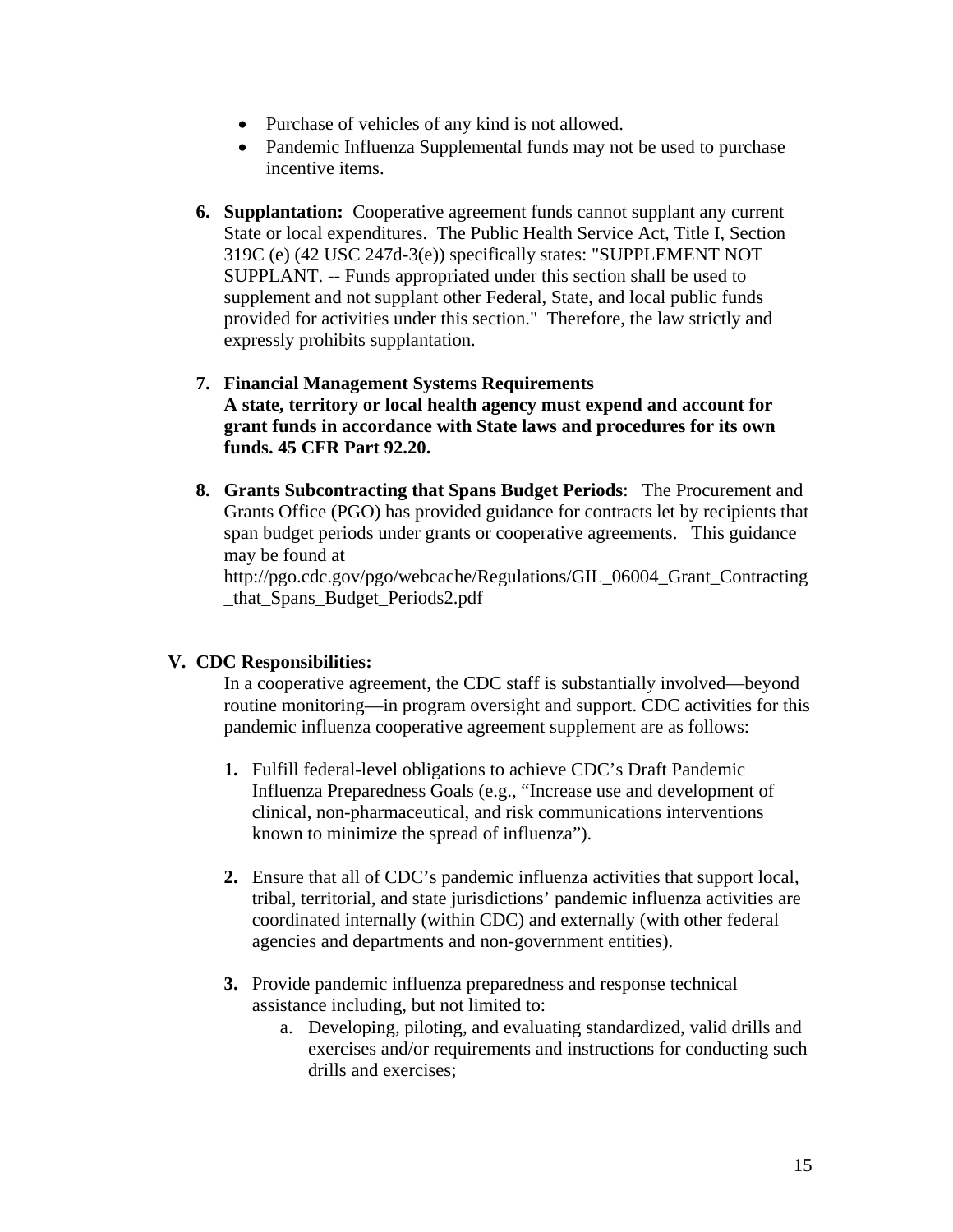- b. Conducting evaluations (e.g., cost-effectiveness, Outcome) of local, tribal, territorial, and state pandemic influenza preparedness activities and identifying and disseminating results and promising practices;
- c. Integrating/coordinating federal funding for local, tribal, territorial, and state pandemic influenza preparedness; and,
- d. Disseminating subject matter expertise on pandemic influenza and related preparedness activities including evaluation, laboratory testing, epidemiology and surveillance, continuous quality improvement, communications, training, stockpile preparedness, and information systems and informatics.
- **4.** Evaluate the technical assistance (under Responsibility 3) and program assistance (i.e., that provided by Project Officers) delivered to local, tribal and state jurisdictions.
- **5.** Develop appropriate performance goals, science-based standards and measures, and valid and reliable assessment and evaluation instruments.
- **6.** Provide guidance on, and in some cases, conduct drills and exercises, consistent with HSEEP, including objectives, suggested participants, format, process, data to be gathered, reporting, and after action steps. Where appropriate, CDC and HRSA will collaborate to create guidance and provide technical assistance.
- **7.** Review critically, using CDC and non-CDC subject matter (e.g., operations, logistics, influenza, evaluation, laboratory) experts, the applications to include a critique narrative, assessments, year-long exercise plan, antiviral drug distribution plan, the budget to support the three priorities and related five Target Capabilities for this pandemic influenza supplement. Incomplete or otherwise inadequate plans will result in funding restrictions at the time of award and until the deficiencies are remedied.
- **8.** Review critically, using CDC and non-CDC subject matter experts, progress reports to ensure technically acceptable and timely performance, program spending to ensure fiscal accountability, amount of local-level spending, and swift use of emergency supplemental funds, and recipients' evidence demonstrating that all Critical Tasks are being implemented, monitored, and evaluated on an on-going basis. Continuation of funding under this cooperative agreement is contingent upon responsiveness to the program guidance, measured progress in meeting the Performance Measures, and proper stewardship of these congressionally-appropriated funds.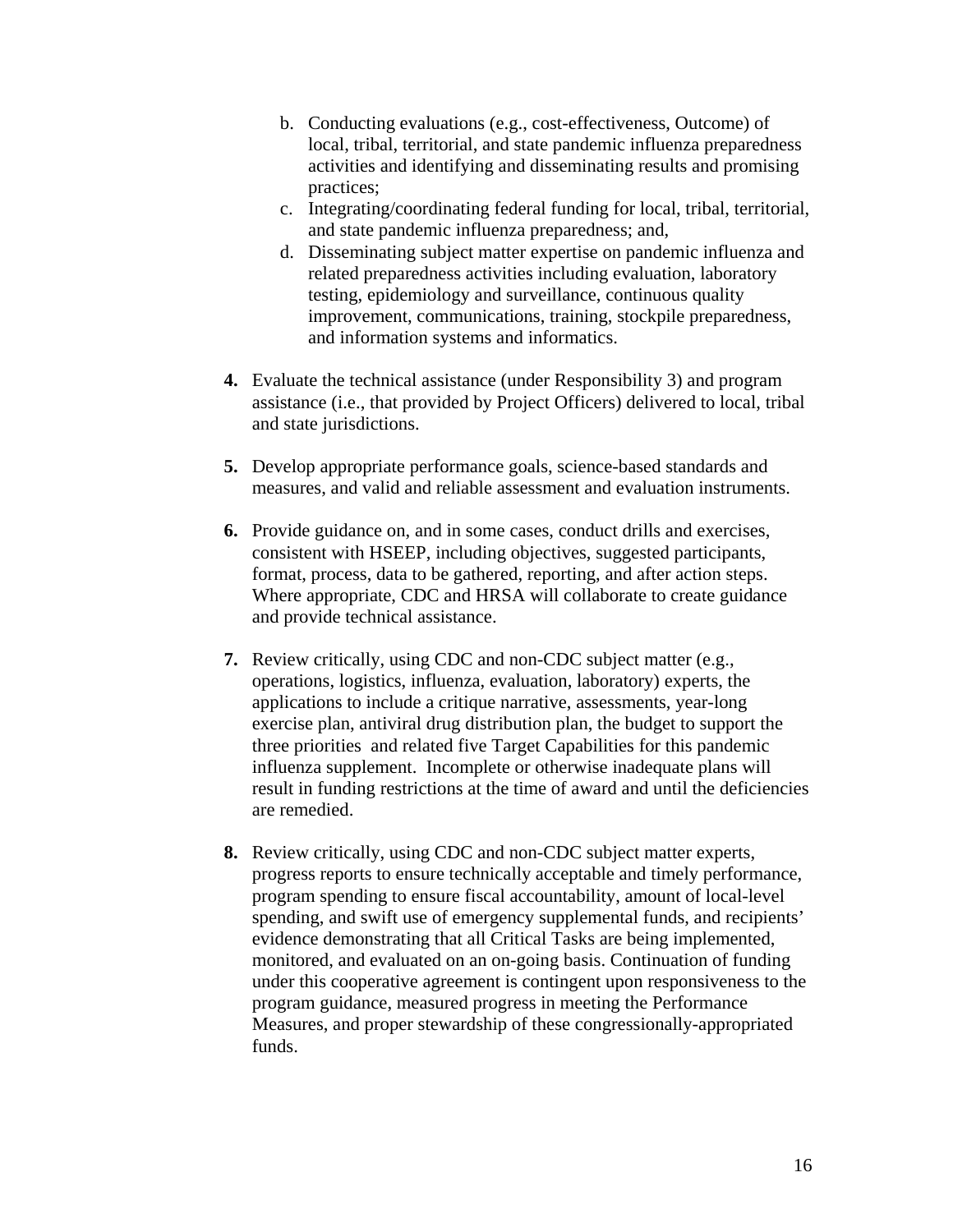**9.** Facilitate the inclusion of tribal, military, international, and federal (e.g., DHS) activities into national pandemic influenza preparedness efforts.

### **VII. Submission Information**

**A. Electronic applications using the CDC-provided template are due on August 31, 2006 11:59 pm EST. Note: The budget and work plan template will be made available under the "File Download" section of the MIS homepage. Guidance on submitting the budget and work plan will follow the release of this supplemental.** 

#### **B. Required Forms (The following forms should be submitted to PGO by email with a copy to the appropriate DSLR Project Officer.**

- Form PHS 5161-1 is available from the CDC Procurement and Grants office at the following Internet address: http://www.cdc.gov/od/pgo/forminfo.htm
- Application budget preparation guidance is also available at: http://www.cdc.gov/od/pgo/funding/budgetguide2004.htm
- Forms SF-424 (Cover page) and SF-424B (Assurances) are available from the Office of Management and Budget: http://www.whitehouse.gov/omb/grants/grants\_forms.html
- Form SF-424A can also be obtained at the following Internet address: http://www.whitehouse.gov/omb/grants/grants\_forms.html
- Cover letter signed by Principal Investigator/Project Director of Public Health Preparedness Cooperative Agreement and representative of the business office.
- Detailed Budget and Justification, using the provided Excel spreadsheet under the "File Download" section of the MIS homepage.
- Detailed Work Plan using the blank MS Word template provided under the "File Download" section of the MIS homepage
- **C. Technical Review:** Applications will be reviewed for technical acceptability by the Division of State and Local Readiness and HRSA BHPP Project Officers and other CDC subject matter experts to determine:
- the applicant's current capability to perform the critical tasks
- that the operational plan clearly and adequately addresses the goals, tasks, and measures
- the extent to which the applicant clearly defines an evaluation plan that leads to continuous quality improvement of pandemic influenza response
- the extent to which the applicant presents a detailed budget with a line item justification and any other information to demonstrate that the request for assistance is consistent with the purpose and objectives of the cooperative agreement.
- **D. Intergovernmental Review of Applications:** Applications are subject to Intergovernmental Review of Federal Programs, as governed by Executive Order (EO) 12372. This order sets up a system for State and local governmental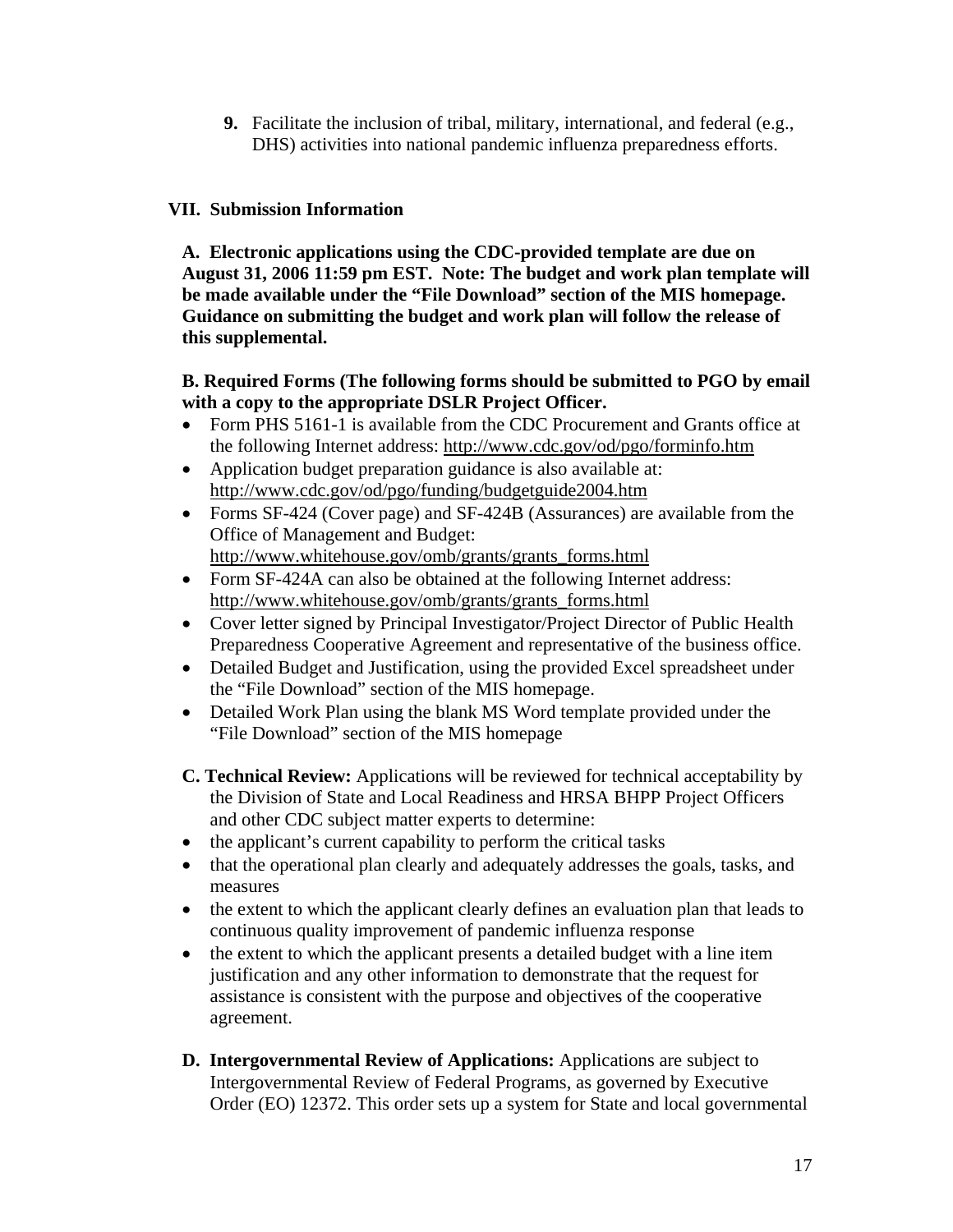review of proposed federal assistance applications. Contact your State single point of contact (SPOC) as early as possible to alert the SPOC to prospective applications, and to receive instructions on your State's process. Click on the following link to get the current SPOC list: http://www.whitehouse.gov/omb/grants/spoc.html

#### **E. Technical Reporting Requirements For Supplemental Funding**

**Semi Annual Progress Reports** for the Budget Period must be submitted through the DSLR MIS. CDC has amended the requirements for technical reporting changing from quarterly to semiannual progress reports (see technical reporting requirements; VI Section E in 2006 PHEP CA). CDC will provide templates for these reports to assess program outcomes related to activities undertaken in the Budget Period. In addition, recipients may be required to submit information upon request based on changing threat status or national security priorities. Progress reports for activities undertaken, as well as special topics related to the goals and objectives are due on:

- **April 15, 2007**
- **November 30, 2007**

**Financial Status Reports (FSR): Due to separate accounting requirements please submit both a summary and an individual FSR addressing supplemental pandemic influenza activities. An original and two copies must be submitted in hard copy to CDC's PGO and are due on:** 

- **May 30, 2007** A mid-year estimated FSR.
- **November 30, 2006** A final FSR is due 90 days after the end of the budget period.

#### **Please submit the hard copies of financial status reports (FSRs) to:**

Attn: Sharon Robertson Grants Management Specialist—Regions 1, 2, 3, 4, 10 Acquisition and Assistance Branch VI Procurement and Grants Office Centers for Disease Control and Prevention (CDC) 2920 Brandywine Road Atlanta, Georgia 30341-4146

# **Agency Contacts**

**DSLR Project Officers** –see Appendix 9 of the 2006 PHEP Cooperative Agreement

**For general questions, contact:**  Sharon Robertson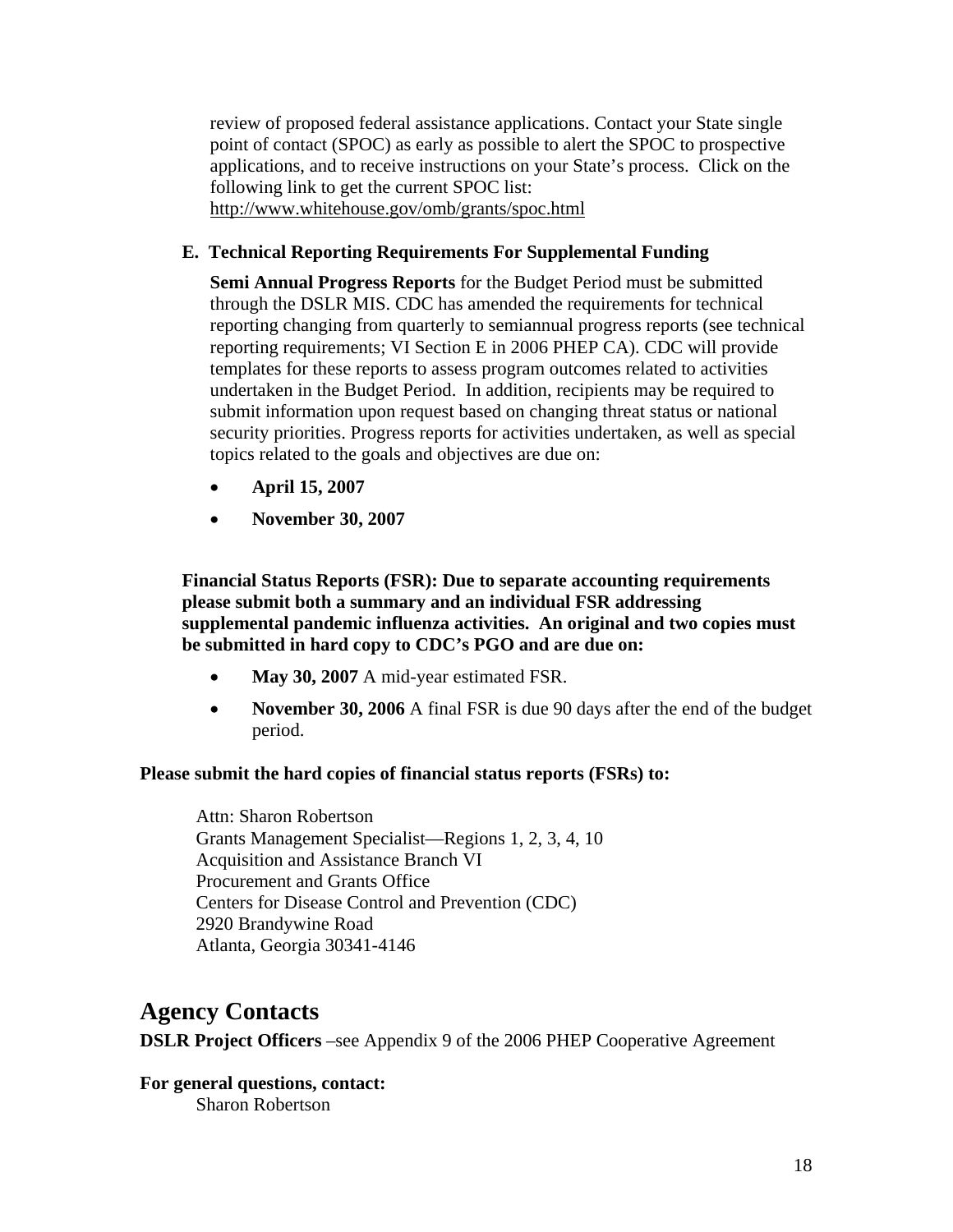Grants Management Specialist—Regions 1, 2, 3, 4, 10 Acquisition and Assistance Branch VI Procurement and Grants Office Centers for Disease Control and Prevention (CDC) 2920 Brandywine Road Atlanta, Georgia 30341-4146 Telephone: (770) 488-2748 E-mail address: [sqr2@cdc.gov](mailto:sqr2@cdc.gov)

Angela Webb Grants Management Specialist—Regions 5, 6, 7, 8, 9 Acquisition and Assistance Branch VI Procurement and Grants Office Centers for Disease Control and Prevention (CDC) 2920 Brandywine Road Atlanta, Georgia 30341-4146 Telephone: (770) 488-2784 E-mail address: [aqw6@cdc.gov](mailto:aqw6@cdc.gov)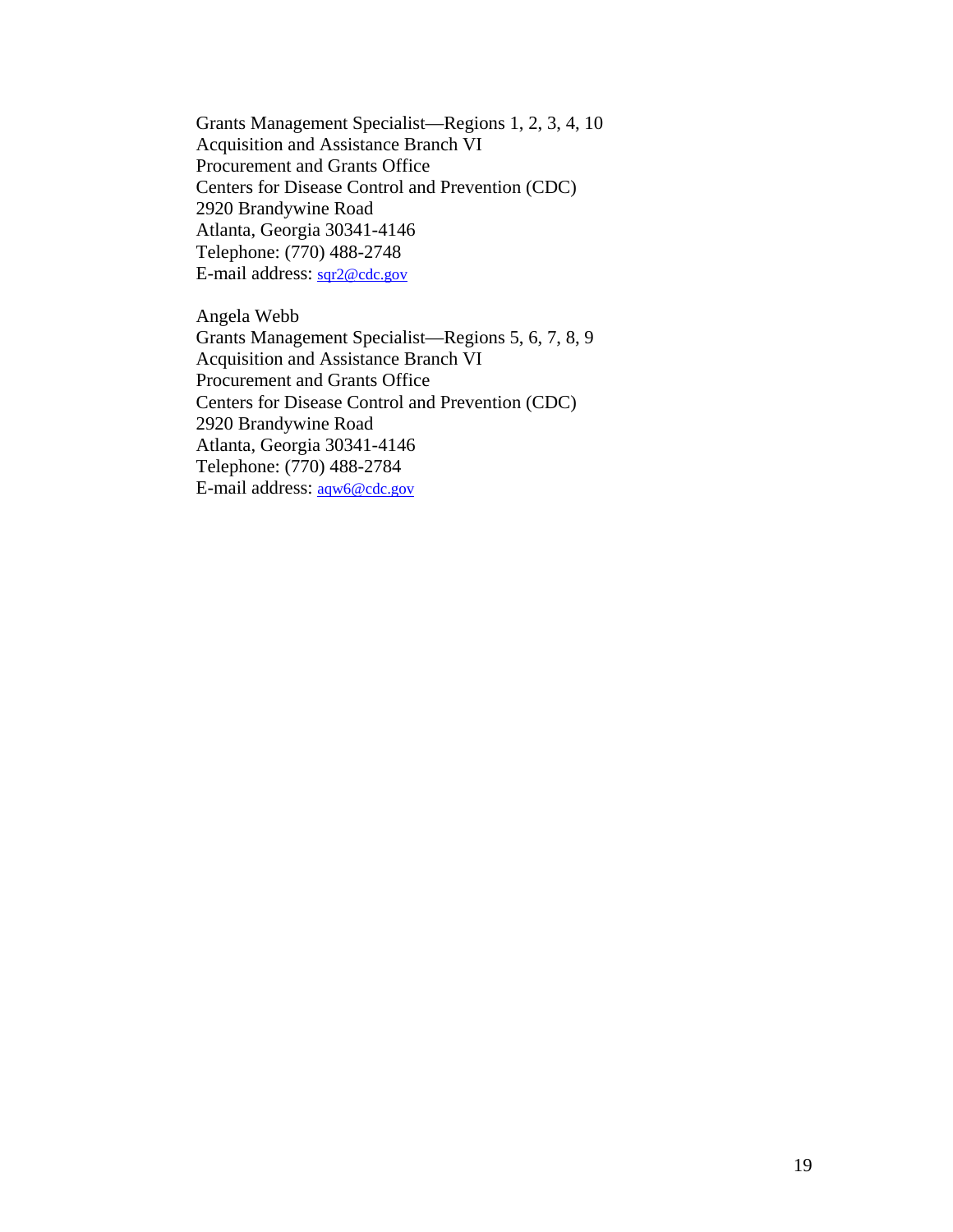# **Attachment A**

#### **Performance Measures for FY 2006 Pandemic Influenza Emergency Supplemental Funding**

Measure 1: Medical Surge

Target Capability: Medical Surge. Use BioSense data to determine available beds that could be used for medical surge.

| <b>CDC</b> Preparedness | <b>Proposed Measure</b>      | Jurisdictional Target | Definitions and Other   | Instructions             | Jurisdictional           | Data Collection and        |
|-------------------------|------------------------------|-----------------------|-------------------------|--------------------------|--------------------------|----------------------------|
| Goal                    |                              |                       | Guidance                |                          | <b>Measurement Level</b> | <b>Submission Methods</b>  |
| CDC Goal 6:             | Percent of HRSA              | 90% of HRSA           | Definitions:            | <b>Numerator:</b> Number | <b>State</b>             | Numerator data:            |
| Control                 | National Bioterrorism        | NBHPP awardee         | Hospital utilization    | of HRSA NBHPP            |                          | <b>DSLR</b> retrieves data |
|                         | <b>Hospital Preparedness</b> | hospitals.            | data: BioSense Data     | awardee hospitals that   |                          | from CDC BioSense          |
| 6A: Target              | Program (NBHPP)              |                       | Elements of Interest:   | transmit hospital        |                          | databases to determine     |
| Capability: Medical     | awardee hospitals that       |                       | Includes number of      | utilization data to      |                          | which jurisdiction         |
| Surge                   | transmit hospital            |                       | beds available by       | BioSense.                |                          | hospitals transmit to      |
|                         | utilization data in          |                       | facility unit.          |                          |                          | <b>BioSense</b>            |
|                         | near-real time to            |                       |                         | Denominator:             |                          |                            |
|                         | BioSense.                    |                       | Near real-time: bed-    | Number of HRSA           |                          | Denominator data:          |
|                         |                              |                       | count data is submitted | NBHPP awardee            |                          | Pandemic                   |
|                         |                              |                       | at least once every 24  | hospitals in the         |                          | Supplemental funding       |
|                         |                              |                       | hours.                  | jurisdiction.            |                          | awardees declare to        |
|                         |                              |                       |                         |                          |                          | DSLR which hospitals       |
|                         |                              |                       |                         |                          |                          | in their jurisdiction are  |
|                         |                              |                       |                         |                          |                          | NBHPP awardees.            |

•Department of Homeland Security: Target Capabilities. Version 2.0 available at emergency responder password protected website: [www.llis.gov](http://www.llis.gov/)

 $\bullet$  Justification: CNA Corporation. Medical Surge Capacity and Capability: A Management System for Integrating Medical and Health Resources during Large-Scale Emergencies. Virginia, CNA. Under U. S. Department of Health and Human Services Contract # 233-03-0028. 2004. Page 8-6. Available at: [http://www.cna.org/documents/mscc\\_aug2004.pdf](http://www.cna.org/documents/mscc_aug2004.pdf) Accessed June 9, 2006.

Measure 2: Seasonal Flu Clinic

Target Capability: Mass Prophylaxis. Use computer modeling to estimate patient throughput and compare to actual throughput during annual influenza vaccination clinic ("flu clinic").

| <b>CDC</b> Preparedness | <b>Proposed Measure</b> | Jurisdictional Target  | Definitions and Other  | Instructions             | Jurisdictional           | Data Collection and       |
|-------------------------|-------------------------|------------------------|------------------------|--------------------------|--------------------------|---------------------------|
| Goal                    |                         |                        | Guidance               |                          | <b>Measurement Level</b> | <b>Submission Methods</b> |
| CDC Goal 6:             | Percent of estimated    | For each work shift:   | Specified computer     | <b>Numerator:</b> # of   | State and local          | Data will be collected    |
| Control                 | patient throughput      | Meet or exceed         | model: Use mass        | persons vaccinated       |                          | during real event         |
|                         | actually achieved for   | estimated patient      | vaccination clinic     | during each shift.       |                          | seasonal flu clinics.     |
| 6C: Target Capability:  | each shift during mass  | throughput for inputs  | operations model       |                          |                          |                           |
| Mass Prophylaxis        | vaccination clinic.     | entered into specified | available at URL cited | <b>Denominator:</b> # of |                          |                           |
|                         |                         | computer model.        | below.                 | persons expected to be   |                          | Clinic staff inputs will  |
|                         |                         |                        |                        | vaccinated during a      |                          | vary from shift to shift  |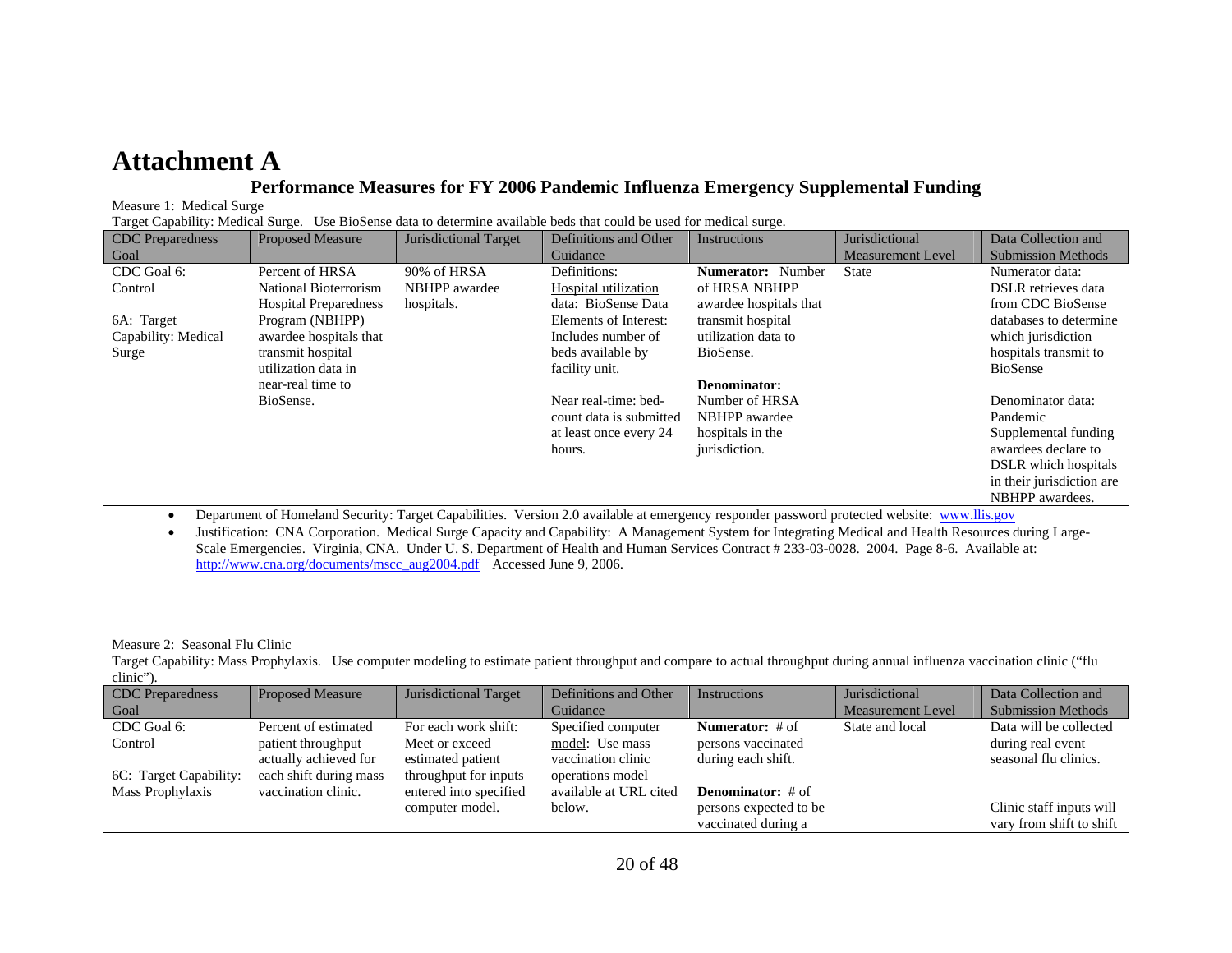| Shift: To generate       | shift, according to | depending on the                |
|--------------------------|---------------------|---------------------------------|
| model estimates the      | model.              | number of staff                 |
| number of staff          |                     | available to work the           |
| working per shift is     |                     | shift. As inputs vary,          |
| assumed constant         |                     | estimates generated by          |
| throughout the shift.    |                     | the model will differ.          |
| The duration of each     |                     |                                 |
| shift is at the          |                     | Note:                           |
| discretion of the public |                     | # observed vaccinated/          |
| health agency (e.g., 8)  |                     | # expected to be                |
| hours, 12 hours, etc).   |                     | vaccinated.                     |
|                          |                     |                                 |
| Inputs entered:          |                     | Example:                        |
| Parameters entered       |                     | Shift $#1$ :                    |
| into the model to        |                     | # observed vaccinated           |
| estimate throughput.     |                     | is 2 patients per               |
| For example: 200         |                     | minute                          |
| clinic and               |                     | # expected vaccinated           |
| administrative staff     |                     | per the model is 4              |
| working in a flu clinic  |                     | patients per minute.            |
| configured per the       |                     |                                 |
| model are expected to    |                     | $O/E = 2/4 = 1/2$               |
| vaccinate 4 patients     |                     | To get percent: $\frac{1}{2} X$ |
| per minute.              |                     | $100 = 50\%$ of                 |
|                          |                     | estimate achieved               |
|                          |                     |                                 |

• Throughput estimates: Department of Homeland Security (DHS) Target Capabilities require capacity (throughput) estimates for determining burden of work to manage standardized planning scenarios.

•Specified mass vaccinations clinic operations model: Model is funded by CDC and developed jointly by Montgomery County, Maryland, Advanced Practice Center for Public Health Emergency Preparedness and Response and The Computer Integrated Manufacturing Laboratory of the Institute for Systems Research at the University of Maryland. Model available at<http://www.isr.umd.edu/Labs/CIM/projects/clinic/> Accessed June 11, 2006.

Measure 3: Seasonal Flu Clinic.

Target Capability: Mass Prophylaxis. AGE AND RISK GROUPS – INFLUENZA VACCINATION. Exceed the influenza vaccination target coverage levels.

| <b>CDC</b> Preparedness | <b>Proposed Measure</b> | Jurisdictional | Definitions and Other Guidance | Instructions | <b>Jurisdictional</b> | Data Collection and       |
|-------------------------|-------------------------|----------------|--------------------------------|--------------|-----------------------|---------------------------|
| Goa.                    |                         | Target         |                                |              | <b>Measurement</b>    | <b>Submission Methods</b> |
|                         |                         |                |                                |              | Level                 |                           |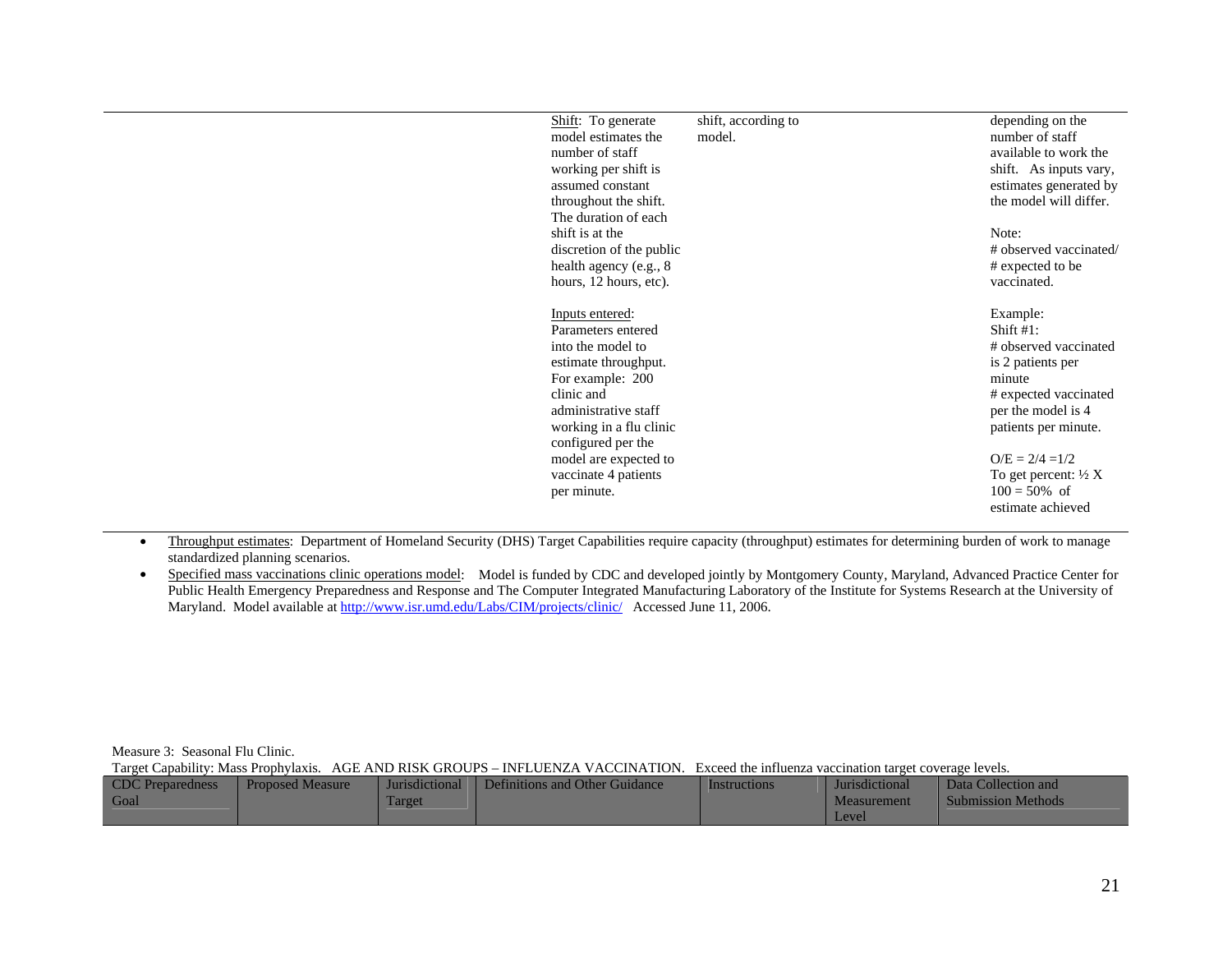| CDC Goal 6:<br>Control<br>$6C$ :<br>Target Capability:<br>Mass Prophylaxis | group.    | Influenza vaccination<br>coverage levels for<br>each age and risk |                         | Better than the best: Jurisdiction<br>exceeds the highest coverage level<br>reported in the most recently<br>published dataset.<br>"Better than the best" is borrowed<br>from HP 2010, which employs the<br>concept as a target-setting method.<br><b>Target source:</b> | <b>Target tracked</b> |                           | DSLR retrieves data from<br>CDC databases<br>Awardees' progress toward<br>targets is assessed using the<br>latest survey vaccination rates<br>available for the DSLR<br>reporting period. Publication<br>of survey results can lag<br>behind current reporting |
|----------------------------------------------------------------------------|-----------|-------------------------------------------------------------------|-------------------------|--------------------------------------------------------------------------------------------------------------------------------------------------------------------------------------------------------------------------------------------------------------------------|-----------------------|---------------------------|----------------------------------------------------------------------------------------------------------------------------------------------------------------------------------------------------------------------------------------------------------------|
|                                                                            |           |                                                                   |                         |                                                                                                                                                                                                                                                                          | by:                   |                           | period a year or more.                                                                                                                                                                                                                                         |
|                                                                            | $\bullet$ | $>$ or = 65 yr                                                    | 90%                     | HP 2010                                                                                                                                                                                                                                                                  | <b>BRFSS</b>          | <b>State</b>              | BRFSS does not ask about<br>influenza vaccination for<br>Health-care workers with<br>patient contact every year. If<br>this group is not queried in a<br>particular year, the rate will be<br>"N/A" for that year.                                             |
|                                                                            | $\bullet$ | $18-64$ yr with<br>high-risk<br>conditions                        | 60%                     | HP 2010                                                                                                                                                                                                                                                                  | <b>BRFSS</b>          | <b>State</b>              |                                                                                                                                                                                                                                                                |
|                                                                            | $\bullet$ | Health-care<br>workers with<br>patient contact                    | Better than<br>the best | BRFSS (In vaccine shortage)<br>season: Years $2004 - 05$ , the<br>national level estimate was 36%)                                                                                                                                                                       | <b>BRFSS</b>          | <b>State</b>              |                                                                                                                                                                                                                                                                |
|                                                                            | $\bullet$ | $18-64$ yr - Non-<br>priority group                               | Better than<br>the best | BRFSS (In non-shortage season:<br>Years 2003-04, the national estimate<br>was 24%)                                                                                                                                                                                       | <b>BRFSS</b>          | <b>State</b>              |                                                                                                                                                                                                                                                                |
|                                                                            | $\bullet$ | 6-23 months                                                       | Better than<br>the best | <b>NIS</b><br>MMWR: Estimated Influenza Vaccination Coverage Among Adults and Children, United States, September 1, 2004, January 31, 2005, MMWR, April 1, 2005, 54 (12):                                                                                                | <b>NIS</b>            | <b>State</b><br>and Local |                                                                                                                                                                                                                                                                |

• MMWR: *Estimated Influenza Vaccination Coverage Among Adults and Children –United States, September 1, 2004—January 31, 2005*. MMWR. April 1, 2005 54 (12); 304-307. Available at: <http://www.cdc.gov/mmwr/preview/mmwrhtml/mm5412a3.htm>Accessed: June 9, 2006.

• MMWR: *Prevention and Control of Influenza. Recommendations of the Advisory committee on Immunization Practices (ACIP)*. June 28, 2006 /55 (Early Release); 1- 41. Available at: <http://www.cdc.gov/mmwr/preview/mmwrhtml/rr55e628a1.htm> Accessed July 3, 2006.

•Influenza Vaccination Coverage Levels. Available at: <http://www.cdc.gov/flu/professionals/vaccination/coveragelevels.htm> Accessed July 3, 2006.

•BRFSS is Behavioral Risk Factor Surveillance System. Available at: <http://www.cdc.gov/BRFSS/>Accessed July, 3 2006.

•NIS is National Immunization Survey. Available at: <http://www.cdc.gov/nis/>Accessed July 3, 2006.

•HP 2010 is Healthy People 2010. Target setting methods available at: [http://www.healthypeople.gov/Document/HTML/tracking/THP\\_PartA.htm#TargetSetting](http://www.healthypeople.gov/Document/HTML/tracking/THP_PartA.htm#TargetSetting) Immunization coverage levels available at: [http://www.healthypeople.gov/Document/HTML/Volume1/14Immunization.htm#\\_Toc494510240](http://www.healthypeople.gov/Document/HTML/Volume1/14Immunization.htm#_Toc494510240) Accessed July 3, 2006.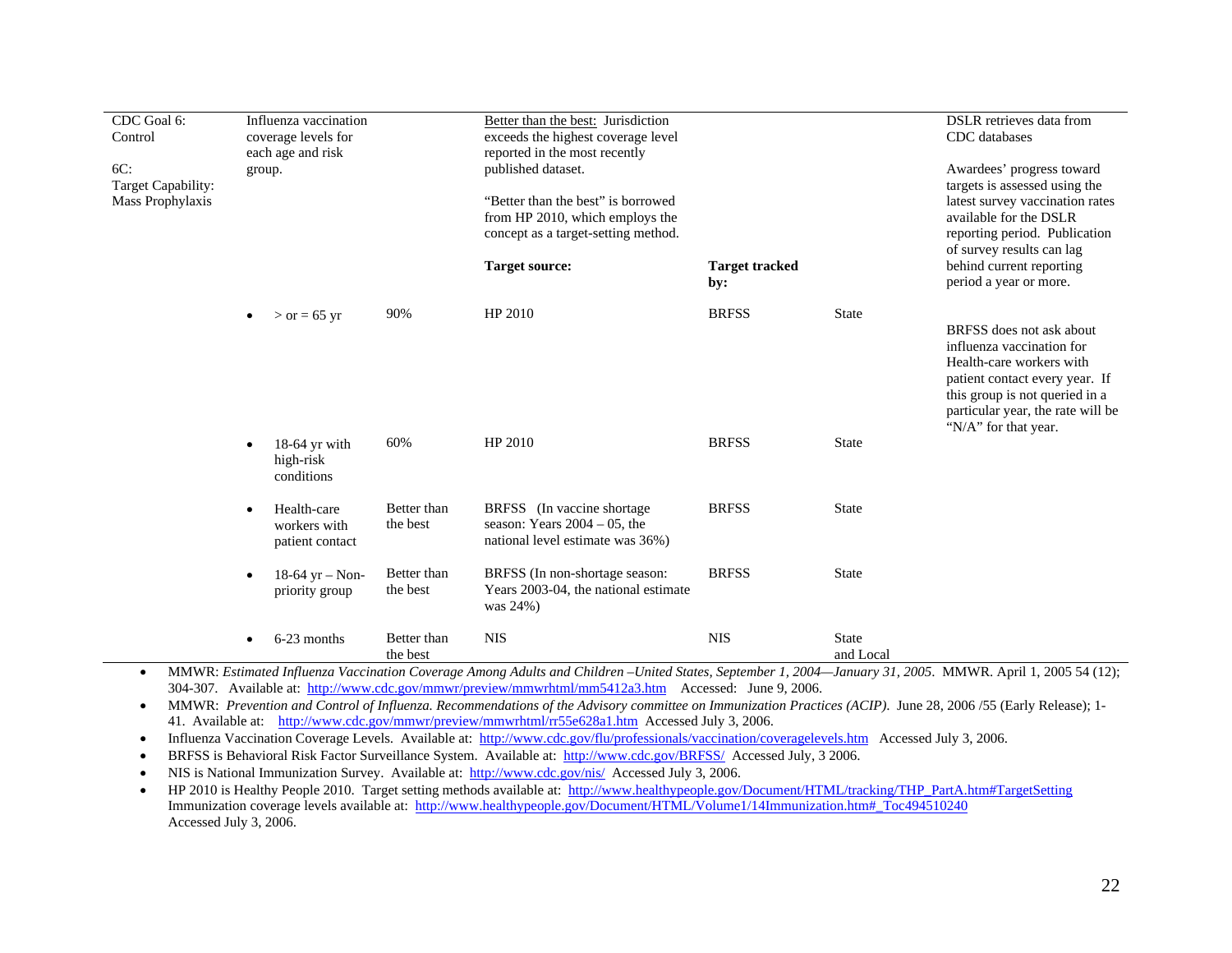| Measure 4: Non-Pharmacological Public Health Interventions: Social Distancing. |  |
|--------------------------------------------------------------------------------|--|
| Target Capability: Planning                                                    |  |

| <b>CDC</b> Preparedness | <b>Proposed Measure</b> | Jurisdictional Target | Definitions and Other              | Instructions | Jurisdictional           | Data Collection and       |
|-------------------------|-------------------------|-----------------------|------------------------------------|--------------|--------------------------|---------------------------|
| Goal                    |                         |                       | Guidance                           |              | <b>Measurement Level</b> | <b>Submission Methods</b> |
| CDC Goal 1:             | Public health officials | Jurisdictions pre-    | Jurisdictions are                  |              | State and local          | Drill or exercise         |
| Prevent                 | recommend school        | determine case count  | expected to be hyper-              |              |                          |                           |
|                         | closure when            | levels that "trigger" | vigilant about the                 |              |                          |                           |
| 1A: Target              | pandemic influenza      | school closure.       | introduction of                    |              |                          |                           |
| Capability: Planning    | case counts reach pre-  |                       | pandemic influenza in              |              |                          |                           |
|                         | determined levels.      |                       | their communities.                 |              |                          |                           |
|                         |                         |                       | Pre-event,                         |              |                          |                           |
|                         |                         |                       | jurisdictions determine            |              |                          |                           |
|                         |                         |                       | how many cases                     |              |                          |                           |
|                         |                         |                       | infected with H <sub>5</sub> , or  |              |                          |                           |
|                         |                         |                       | another novel subtype,             |              |                          |                           |
|                         |                         |                       | of influenza will                  |              |                          |                           |
|                         |                         |                       | prompt them to<br>recommend school |              |                          |                           |
|                         |                         |                       | closure.                           |              |                          |                           |
|                         |                         |                       |                                    |              |                          |                           |
|                         |                         |                       | Pandemic influenza                 |              |                          |                           |
|                         |                         |                       | cases: When disease                |              |                          |                           |
|                         |                         |                       | prevalence is low,                 |              |                          |                           |
|                         |                         |                       | laboratory testing                 |              |                          |                           |
|                         |                         |                       | should be                          |              |                          |                           |
|                         |                         |                       | confirmatory (as                   |              |                          |                           |
|                         |                         |                       | opposed to                         |              |                          |                           |
|                         |                         |                       | presumptive).                      |              |                          |                           |
|                         |                         |                       |                                    |              |                          |                           |

•School District (K-12) Pandemic Influenza Planning Checklist. Available at: <http://www.pandemicflu.gov/plan/schoolchecklist.html>Accessed June 18, 2006.

• Heymann A, Chodick G, Reichman B, Kokia, E, Laufer J*, Influence of school closure on the incidence of viral respiratory diseases among children and on health care utilization.* Pediatr Infect Dis J. 2004 Jul; 23 (7): 675-7.

•HHS Pandemic Influenza Plan, US Dept of Health and Human Services. November 2005. Available at: [www.panflu.gov](http://www.panflu.gov/) Accessed June 21, 2006.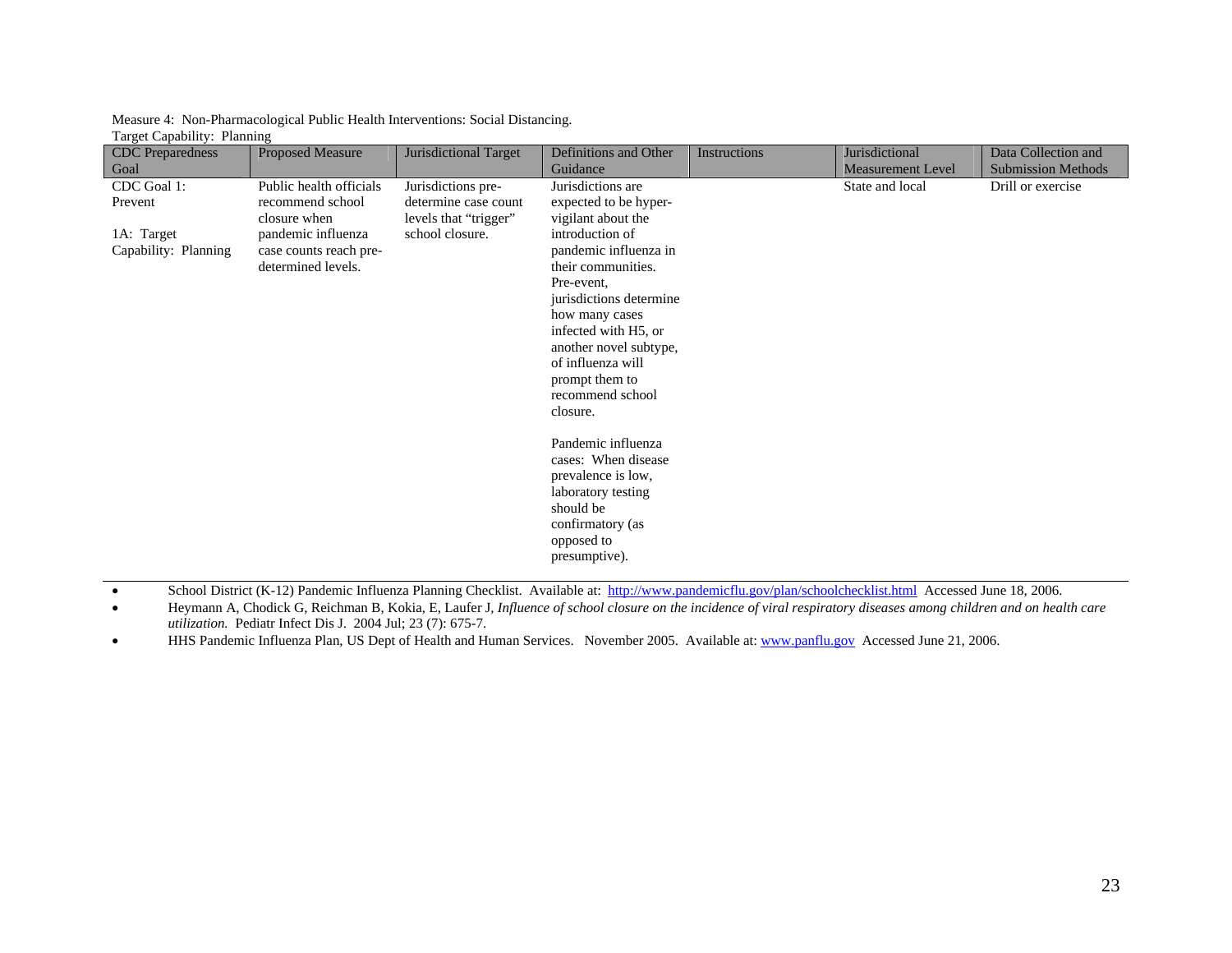Measure 5: Isolation

Target Capability: Isolation and Quarantine. During drills and exercises make timely decisions to seek court order for isolation or release detained patient.

| <b>CDC</b> Preparedness                                                         | <b>Proposed Measure</b>                                                                                     | <b>Jurisdictional Target</b> | Definitions and Other                                                                                                                                                                                                                                                                                                                                                                                                | Instructions                                                                                                                                                                                                                                                                                                                                                                                                      | Jurisdictional           | Data Collection and                                                                                                                           |
|---------------------------------------------------------------------------------|-------------------------------------------------------------------------------------------------------------|------------------------------|----------------------------------------------------------------------------------------------------------------------------------------------------------------------------------------------------------------------------------------------------------------------------------------------------------------------------------------------------------------------------------------------------------------------|-------------------------------------------------------------------------------------------------------------------------------------------------------------------------------------------------------------------------------------------------------------------------------------------------------------------------------------------------------------------------------------------------------------------|--------------------------|-----------------------------------------------------------------------------------------------------------------------------------------------|
| Goal                                                                            |                                                                                                             |                              | Guidance                                                                                                                                                                                                                                                                                                                                                                                                             |                                                                                                                                                                                                                                                                                                                                                                                                                   | <b>Measurement Level</b> | <b>Submission Methods</b>                                                                                                                     |
| CDC Goal 6:<br>Control<br>6B: Target Capability:<br>Isolation and<br>Quarantine | Time an individual (s)<br>is detained for medical<br>evaluation while<br>determining need for<br>isolation. | $<$ 12 hours                 | Detain: Restrict<br>movement by<br>preventing individual<br>from leaving the<br>designated area while<br>he/she is medically<br>evaluated.<br>This measure includes<br>time to obtain<br>presumptive<br>laboratory results.<br>This measure <b>does not</b><br>include time to get a<br>judge or magistrate to<br>sign the order, which<br>can take considerably<br>longer.<br>This measure also<br>does not include | Date and Start time:<br>Date and time public<br>health authority first<br>detains individual(s).<br>Date and Stop time:<br>Any one of the<br>following:<br>Date and time on<br>$\bullet$<br>petition for court<br>order.<br>Date and time<br>$\bullet$<br>patient is placed<br>under voluntary<br>isolation.<br>Date and time<br>$\bullet$<br>patient is released<br>after deemed not<br>in need of<br>isolation. | State and local          | Data collected for each<br>individual detained for<br>evaluation.<br>In the case of mass<br>isolation data is<br>collected for the<br>cohort. |
|                                                                                 |                                                                                                             |                              | evaluations for<br>quarantine.                                                                                                                                                                                                                                                                                                                                                                                       |                                                                                                                                                                                                                                                                                                                                                                                                                   |                          |                                                                                                                                               |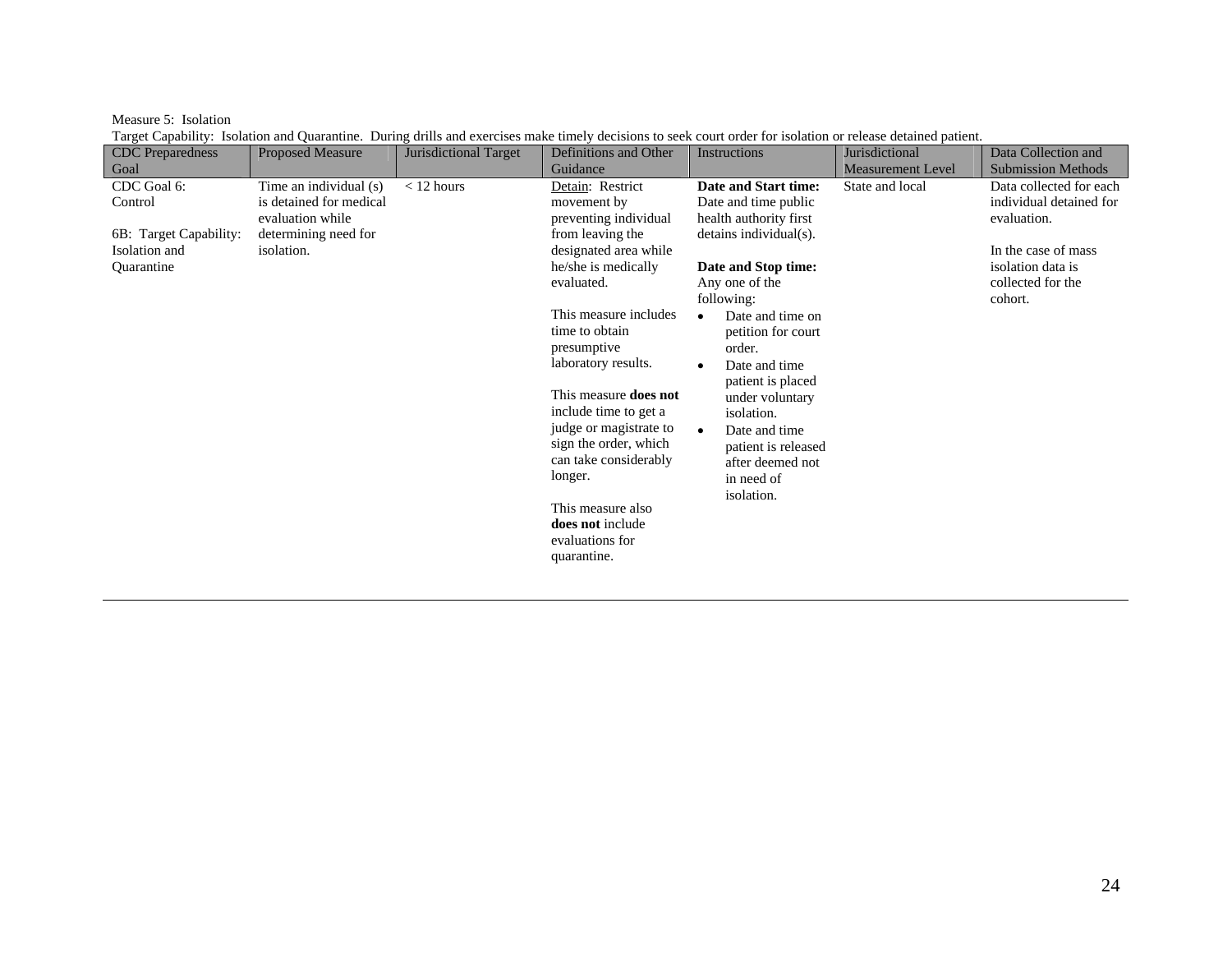Measure 6: PHIN Compliance

Target Capability: Communications. PHIN compliance enables information technology systems to support detection and containment of pandemic influenza across all Target Capabilities.

| <b>CDC</b> Preparedness<br>Goal                                                 | <b>Proposed Measure</b>                                                                                                                                                                                                                                                                                                                                                                                                                                                                                                                                                                                   | Jurisdictional Target                                                          | Definitions and Other<br>Guidance                                                                                                                                                                                                        | Instructions                                                                                                                                                                                                                                                                                                                                                                                                                                                                                                                                                                                                                                                                                                          | Jurisdictional<br><b>Measurement Level</b> | Data Collection and<br><b>Submission Methods</b>                                                                                                                                                                                                                        |
|---------------------------------------------------------------------------------|-----------------------------------------------------------------------------------------------------------------------------------------------------------------------------------------------------------------------------------------------------------------------------------------------------------------------------------------------------------------------------------------------------------------------------------------------------------------------------------------------------------------------------------------------------------------------------------------------------------|--------------------------------------------------------------------------------|------------------------------------------------------------------------------------------------------------------------------------------------------------------------------------------------------------------------------------------|-----------------------------------------------------------------------------------------------------------------------------------------------------------------------------------------------------------------------------------------------------------------------------------------------------------------------------------------------------------------------------------------------------------------------------------------------------------------------------------------------------------------------------------------------------------------------------------------------------------------------------------------------------------------------------------------------------------------------|--------------------------------------------|-------------------------------------------------------------------------------------------------------------------------------------------------------------------------------------------------------------------------------------------------------------------------|
| CDC Goal 4: Detect<br>and Report<br>4A: Target<br>Capability:<br>Communications | For each PHIN<br>Functional Area, the<br>percent of critical<br>functional<br>requirements that have<br>been achieved based<br>on either the<br><b>Functional Self</b><br>Assessment Tool or<br>the PHIN certification<br>process. The<br>Functional Areas are:<br>Connecting<br>Laboratory<br><b>Systems</b><br>Countermeasure/<br>$\bullet$<br>Response<br>Administration<br>Cross-functional<br>$\bullet$<br>Components<br>Early Event<br>$\bullet$<br>Detection<br>Outbreak<br>$\bullet$<br>Management<br>Partner<br>$\bullet$<br><b>Communications</b><br>and Alerting<br>Functional<br>Requirements | 100% of the critical<br>functional<br>requirements for<br>each Functional Area | Note: For each<br>Functional Area cite the<br>assessment method used<br>to determine<br>achievement:<br>Self Assessment (Self-<br>Assessment Tool)<br><b>OR</b><br>(Independent)<br>Assessment)<br><b>PHIN Certification</b><br>process. | <b>Example:</b><br>1)<br><b>Connecting Laboratory</b><br>Systems has 10 critical<br>functional requirements.<br>The recipient using the<br><b>Functional Self</b><br>Assessment tool has<br>achieved 7 of the critical<br>functional requirements.<br>The Connecting<br>Laboratory Systems score<br>is $7/10$ or $70\%$ by<br><b>Functional Self</b><br>Assessment Tool.<br>2)<br>Countermeasure/Response<br>Administration has 5<br>critical functional<br>requirements. The<br>recipient has achieved all<br>5 critical functional<br>requirements based on the<br><b>PHIN</b> Certification<br>process. The<br>Countermeasure/Response<br>Administration score is<br>5/5 or 100% by PHIN<br>Certification process. | State and local                            | Recipient's plan for<br>addressing identified<br>gaps<br><b>AND</b><br>either the<br><b>PHIN</b> Certification<br>Status Letter for each<br>Functional Area or<br>the Summary page<br>from the Functional<br>Self Assessment<br>Tool for each<br><b>Functional Area</b> |

• *Public Heath Information Network (PHIN) Certification: Standards, Self-Assessment Tools and Certification process available at:*  <http://www.cdc.gov/phin/certification/index.html> Accessed November 16, 2005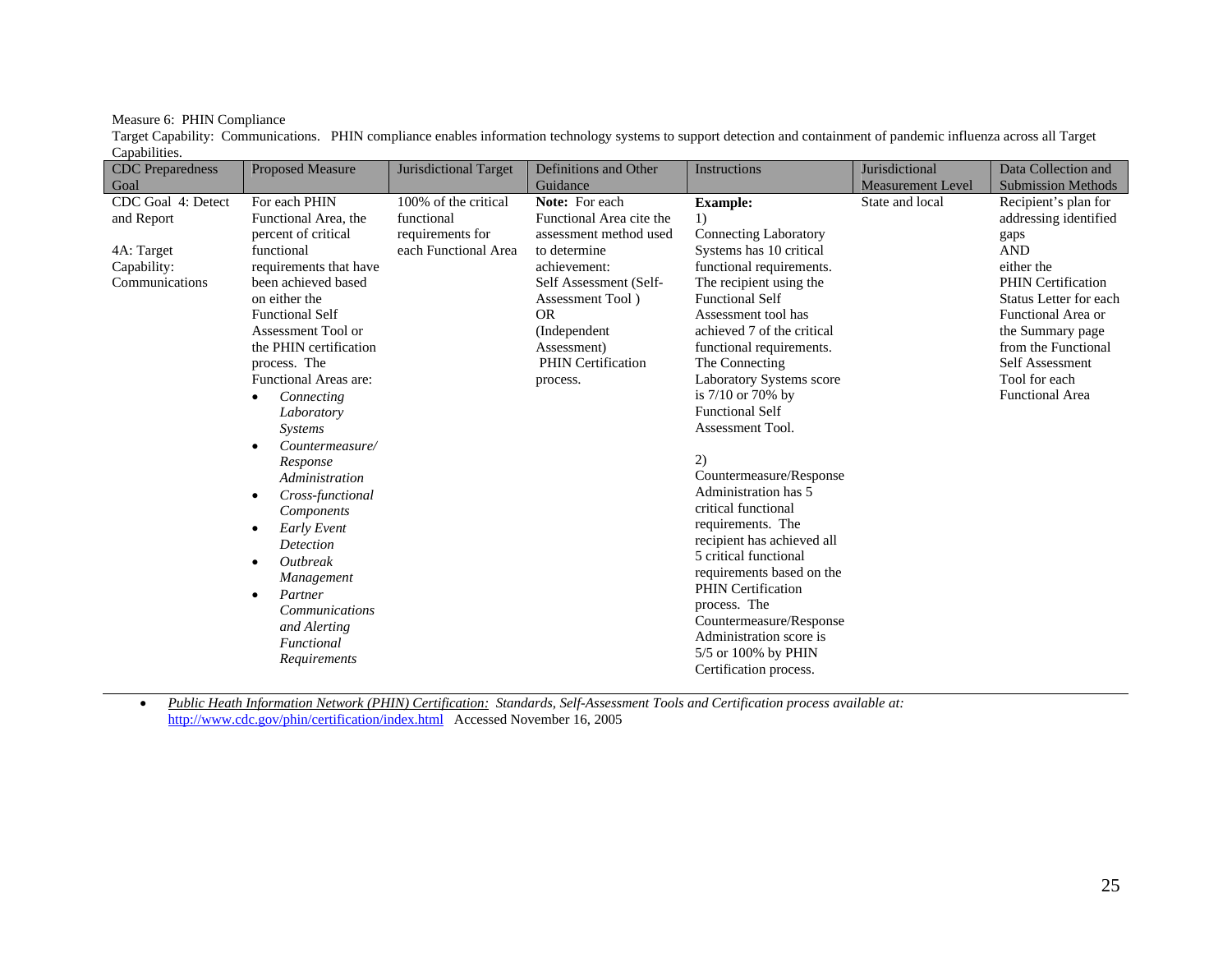# <span id="page-25-0"></span>**Attachment B**

## **List of Critical Tasks Organized by Pandemic Flu Goals and Target Capabilities**

CDC considers the Critical Tasks below to be central to a comprehensive pandemic influenza preparedness strategy. Given continued funding, CDC expects the following tasks to be implemented, monitored and evaluated on an on-going basis.

## **Pandemic Influenza Preparedness Goal 1: PREVENT**

Increase the use and development of clinical, non-pharmaceutical, and risk communications interventions known to minimize the spread of influenza.

**1A Target Capability: Planning (**links to HHS State and Local Pandemic Influenza Planning Checklist, Community Preparedness, Leadership and Networking)

### **Critical Task(s):**

- 1. Develop, exercise and improve operational plans for pandemic influenza at the state and local level. Plans must:
	- a) be compliant with National Incident Management System and include Incident Command System (ICS)
	- b) delineate accountability and responsibility for key local authorities and stakeholders engaged in planning and executing specific components of the operational plan (e.g., identification, isolation, quarantine, movement restriction, healthcare services, emergency care, mutual aid and school closure)
	- c) link plan activities to WHO Pandemic Influenza Phases [6](#page-25-0)
	- d) identify which plan activities will occur at state, local, or coordinated level
	- e) define State role in providing guidance and assistance to the local, tribal and regional levels
	- f) address integration of state, local, tribal, territorial, and regional plans across jurisdictional boundaries
	- g) address the provision of psychosocial support services for the community, including parents and their families, and those affected by community containment procedures
	- h) be sufficiently flexible to adapt to the magnitude and severity of the pandemic and to available resources
	- i) identify how public health, hospitals and healthcare systems will establish systems for healthcare facility level infection control while allowing necessary personnel access to the facility
	- j) Address the needs of vulnerable/special populations<sup>[7](#page-25-0)</sup>

 $\overline{a}$ 

<sup>&</sup>lt;sup>6</sup> See World Health Organization (WHO) Pandemic Influenza Phases at

http://www.who.int/csr/resources/publications/influenza/GIP\_2005\_5Eweb.pdf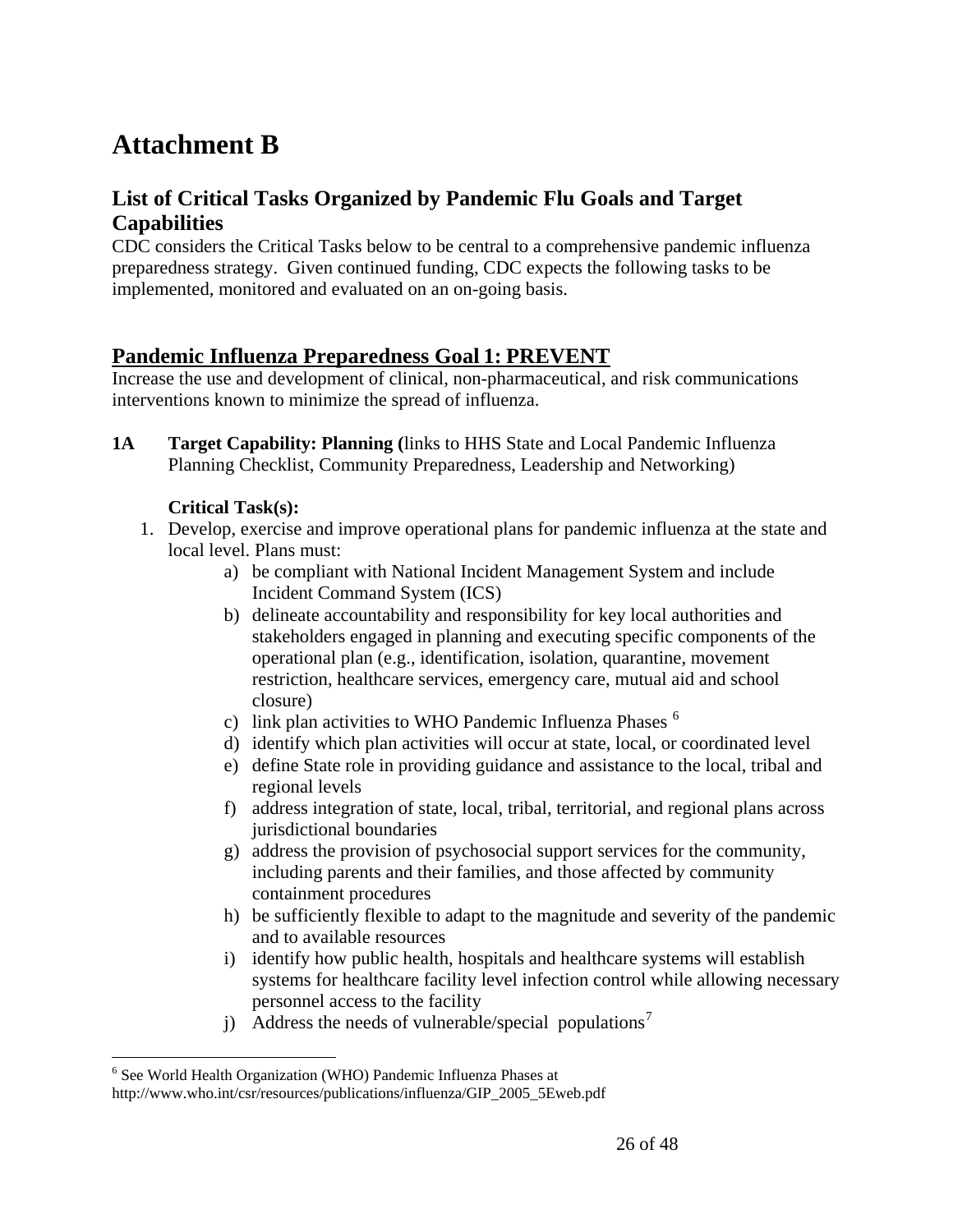- <span id="page-26-0"></span>2. Formalize agreements that address communication, mutual aid, and other crossjurisdictional needs with neighboring domestic and/or international jurisdictions sharing an international border with Canada or Mexico (e.g., city-state-tribal collaboration arrangements or city-state-province/state collaboration arrangements)
- 3. Assess and map local community; identify and build social networks; and develop community outreach information networks, pre-event, to

a) define, locate and reach special, at-risk and vulnerable populations and b) maximize capacity to effectively disseminate public information during a pandemic.

- 4. Clarify and communicate to all stakeholders the process for requesting, coordinating, and approving requests for resources to state and federal agencies
- 5. Ensure that legal authorities for executing the operational plan, especially those relevant to case identification, isolation, quarantine, movement restriction, healthcare services, emergency care, and mutual aid, are transparent to all stakeholders <sup>[8](#page-26-0)</sup>
- 6. Develop and document schemes to activate non-pharmacological interventions, including home isolation of patients and quarantine of household contacts, social distancing measures such as closure of schools and workplaces, reduced public transport, cancellation of mass gatherings and public education on hygiene measures such as hand and respiratory hygiene. The scheme should clearly outline how and when decisions are made to implement the interventions.
- 7. Identify and communicate to all stakeholders the authority responsible for declaring a public health emergency at the state, local and tribal levels and for officially activating the pandemic influenza response plan
- 8. Identify State, local and tribal law enforcement personnel who will maintain public order and help implement control measures
- 9. Exercise operational plan in cooperation with animal health sectors (including but not limited to industry, veterinary diagnostic laboratories, state departments of agriculture), to prevent, detect and respond to reports of disease in animals as a early warning of threat to human health including:
	- a) education of and risk communication to the poultry owning public, poultry farmers and vendors, especially small operations
	- b) a plan for surveillance in birds
	- c) disease reporting and data sharing
	- d) triggers for action to contain disease within the animal sector
	- e) triggers to perform heightened surveillance to detect human illness

10. Train to and exercise the operational elements of the jurisdictional plan including plan activation, incident command, integration with partner agencies; integration with and assistance to hospitals and healthcare systems particularly regarding surge capacity, assisting persons with special needs, coordination with schools

See the Public Health Workbook to Define, Locate and Reach Special, Vulnerable and At-Risk Populations in an Emergency at www.bt.cdc.gov/workbook

<sup>8</sup> See Appendix E, Legal Authorities of DHHS Pandemic Influenza Plan, <http://www.hhs.gov/pandemicflu/plan/pdf/part2.pdf>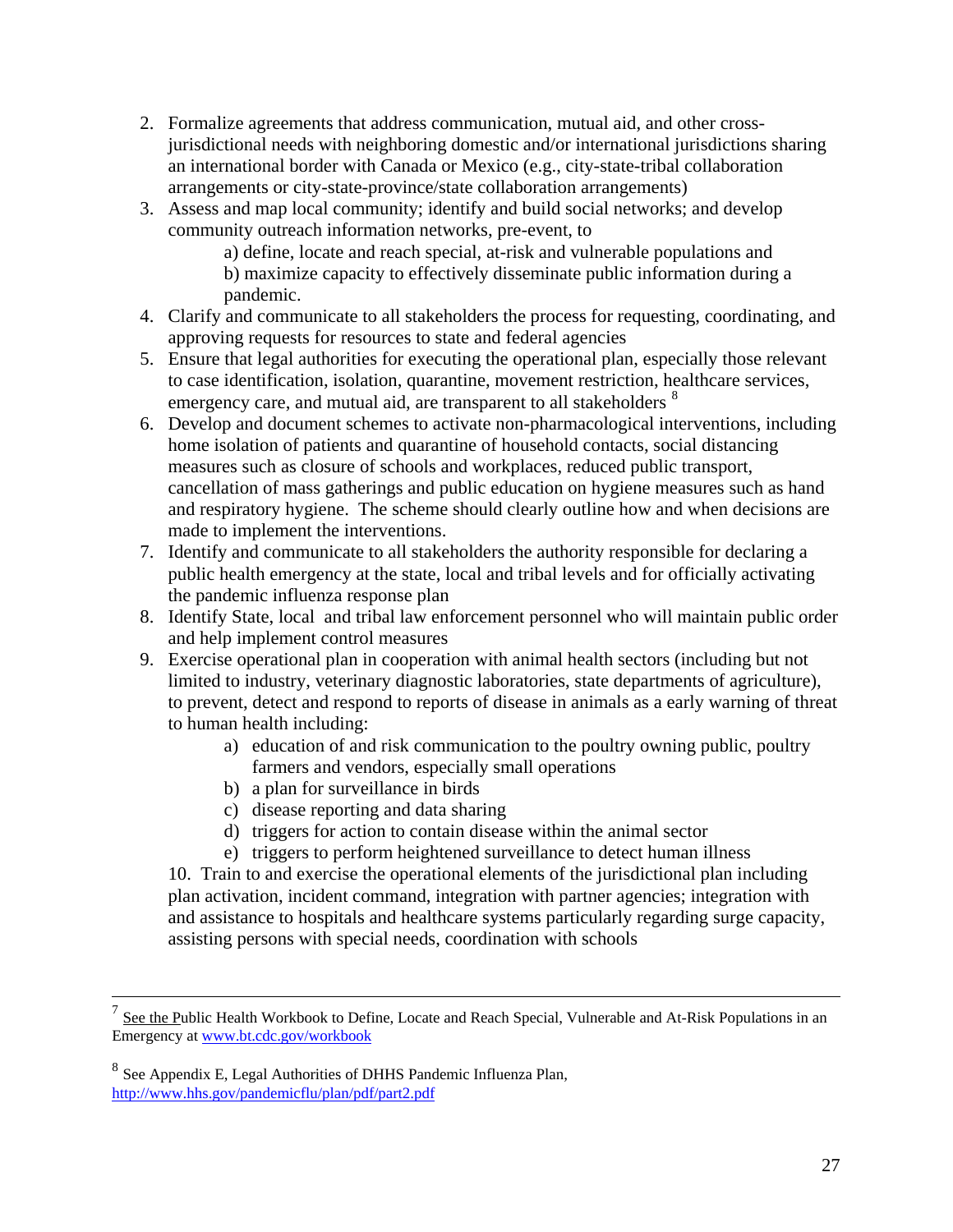11. Conduct at least one exercise per year jointly with HHS and DHS funded pandemic influenza responders through exercises, drills, tabletop exercises, etc.

12. Assign responsibilities and resources to complete, update and execute the plan. Assure that the plan includes timelines and Outcomes to be achieved as well as back-up systems for each part of the plan

## **Measure(s):**

- 1. Public health agency has primary and secondary staff identified for core functional roles delineated in the Incident Command System (ICS) for public health
- 2. Public health officials recommend school closure when pandemic influenza case counts reach pre-determined levels.

# **Pandemic Influenza Preparedness Goal 3: DETECT AND REPORT**

Decrease the time needed to detect and report an influenza outbreak with pandemic potential.

**3A Target Capability: Epidemiological Surveillance and Investigation (**links to HHS State and Local Pandemic Influenza Planning Checklist, Surveillance)

#### **Critical Task(s):**

- 1. Recruit and maintain a group of healthcare providers that report influenza-like illness (ILI) regularly, year-round, to the influenza sentinel provider surveillance network
- 2. Develop the ability to rapidly provide healthcare providers, clinics, and hospitals with updated information on case definitions and sample collection requests and protocols
- 3. Establish a system for healthcare providers to contact public health authorities about suspect cases or outbreaks
- 4. Develop an electronic system for rapid reporting of deaths and contributing causes of death (i.e. pneumonia and influenza-related) occurring in the state
- 5. Improve capacity for rapid identification of unusual influenza strains by working with federal partners to enhance laboratory-based monitoring of seasonal influenza subtypes
- 6. Ensure that tribal entities such as local Service Units, tribal health facilities and Area IHS review mechanism for influenza case reporting and identify local surveillance coordinators, thereby assuring linkage of local surveillance activities with federal, state and local systems
- 7. Inventory and maintain tribal and IHS supplies of influenza rapid diagnostic tests
- 8. Coordinate protocols for influenza testing with tribal entities and establish means of transportation for respiratory specimens to State public health laboratories when necessary
- 9. Develop protocols to enhance surveillance activities for early detection of influenzalike illness (ILI) among patients and health care workers at Tribal/IHS facilities.

#### **Measure(s):**

1. Time for state public health agency to notify local public health agency, or local to notify state, following receipt of a call about an event that may be of urgent public health consequence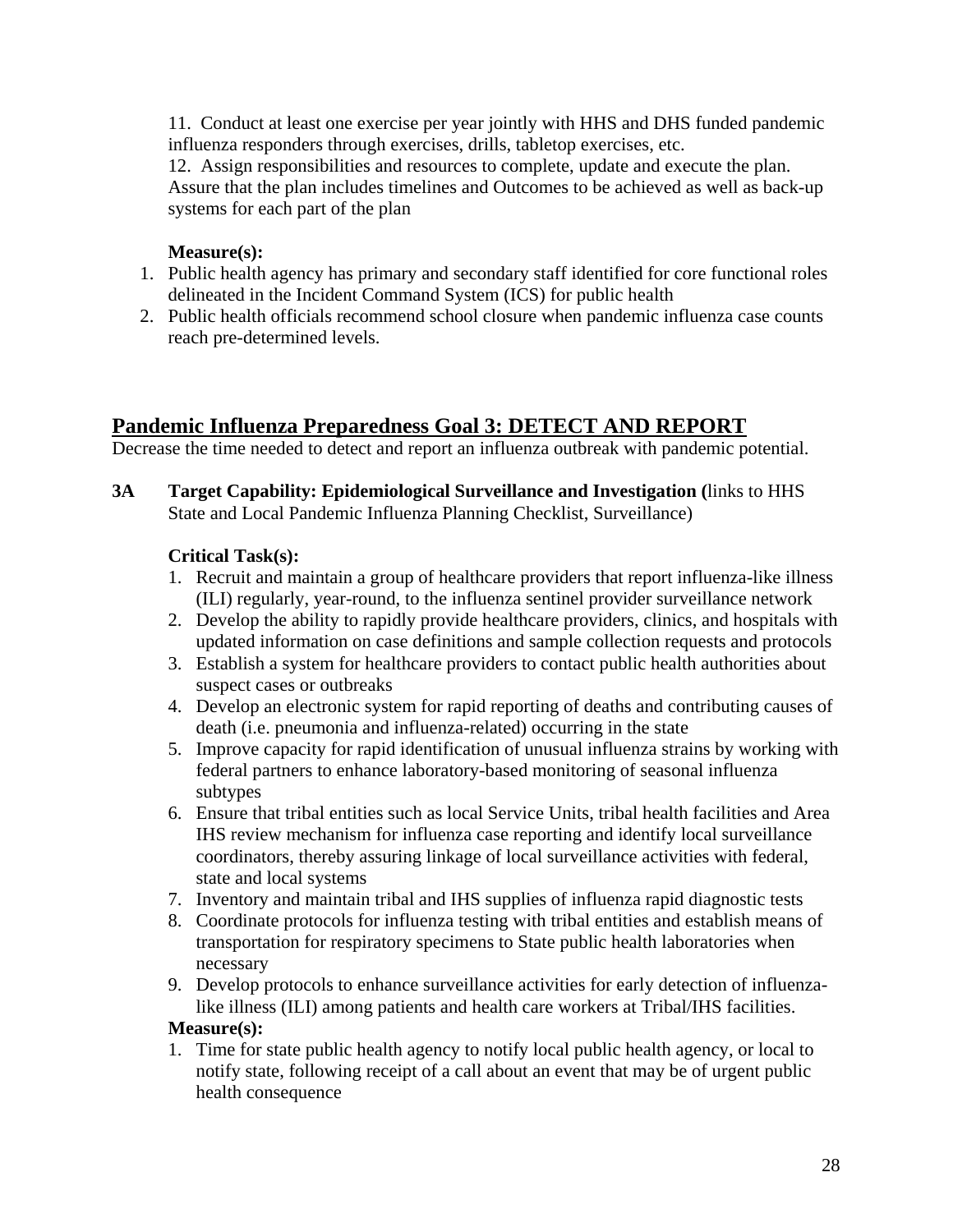**3B Target Capability**: **Public Health Laboratory Testing** (links to HHS State and Local Pandemic Influenza Planning Checklist, Public Health and Clinical Laboratories)

### **Critical Task(s):**

- 1. Maintain the ability to test for influenza viruses year-round
- 2. Perform Polymerase Chain Reaction (PCR) testing for rapid detection and subtyping of influenza viruses
- 3. Electronically exchange specimen-level data among clinical laboratories, the state public health lab, and CDC
- 4. Institute surveillance for influenza-like illness (ILI) among laboratory personnel working with novel influenza viruses
- 5. Develop and exercise an operational plan to augment the capacity of public health and clinical laboratories to meet the needs of the jurisdiction during an influenza pandemic
- 6. Assess all public health and clinical laboratory influenza diagnostic testing proficiency and adherence to biosafety containment and biomonitoring protocols at least annually
- 7. Test the knowledge and competency of frontline clinicians and laboratory personnel with regard to:
	- a) Protocols for safe specimen collection and testing
	- b) How and to whom a potential case of novel influenza should be reported
	- c) Mechanism for submitting specimens to referral laboratories
- 8. Determine how hospitals and health care systems will use systems and communications tools to report information to public health and response partners with an emphasis on regional hospital coordination

#### **Measure(s)**

- 1. Time from presumptive identification to confirmatory identification of select agents by Laboratory Response Network (LRN) reference lab
- 2. Time to have a knowledgeable LRN reference laboratorian answer a call during nonbusiness hours

## **Pandemic Influenza Preparedness Goal 4: DETECT AND REPORT**

Improve the timeliness and accuracy of communications regarding the threat posed by an influenza outbreak with pandemic.

- **4A Target Capability: Communications** (links to HHS State and Local Pandemic Influenza Planning Checklist, Public Health Communications.)
	- 1. Support exchange of essential information before and during an influenza pandemic. Coordinate procurement and placement of technology communication systems that, based on a gap analysis of requirements versus existing capabilities, are compliant with PHIN Preparedness Functional Area *Partner Communication and Alerting*.
	- 2. Have or have access to interoperable information systems that support the initial identification and that provide situational awareness of possible pandemic influenza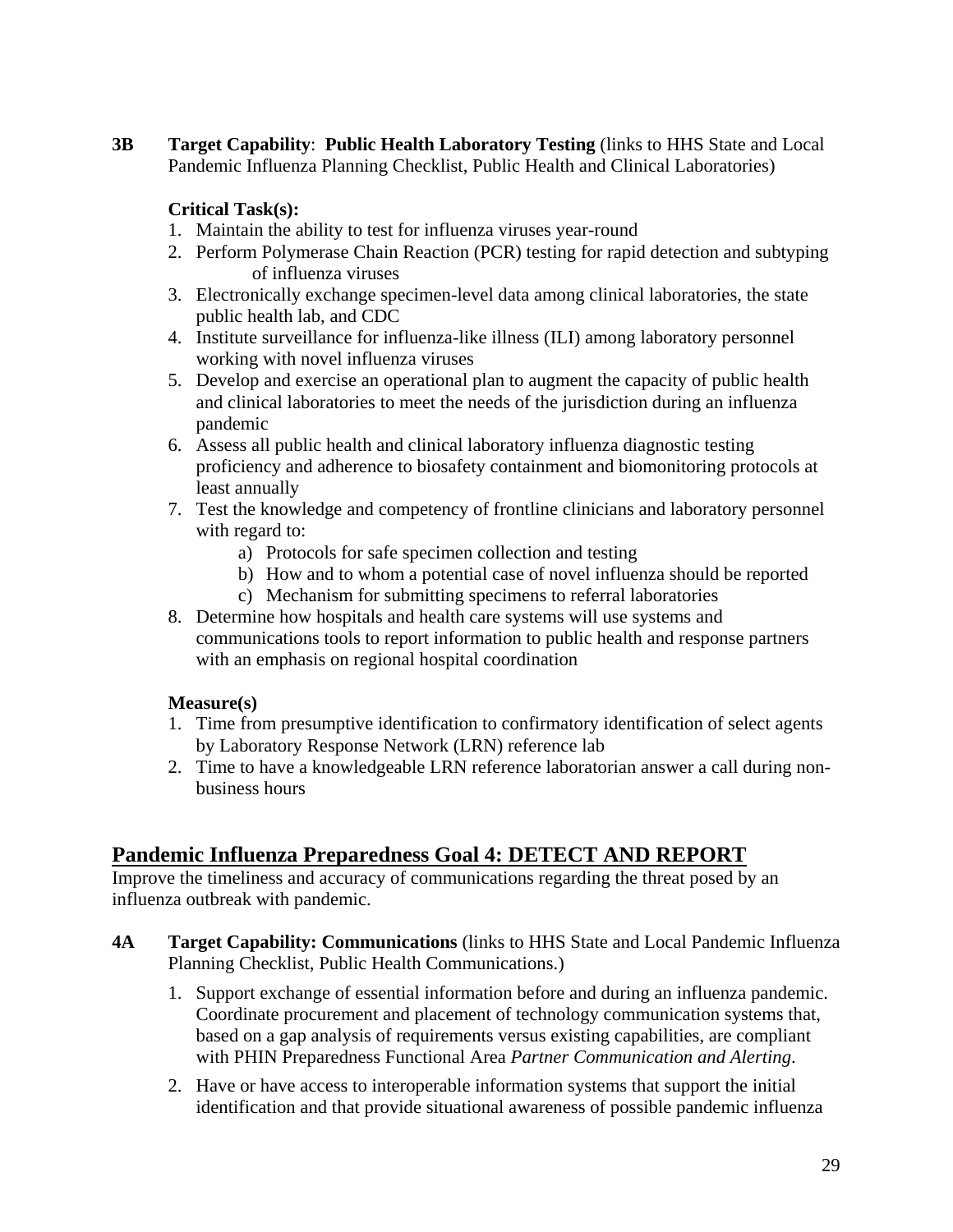outbreak in compliance with PHIN Preparedness Functional Area *Early Event Detection*.

- a) Receive, triage and send case or suspect case disease reports 24/7/365.
- b) Receive health related data from multiple data sources to monitor, quantify and localize aberrations to normal data patterns (e.g., veterinary systems, school absenteeism reports, hospital utilization data, nurse call lines, overthe-counter drug sales, poison control center reports).
- 3. Have or have access to interoperable information systems to capture and manage data associated with the investigation and containment of an outbreak (e.g., pandemic influenza) or public health emergency in compliance with PHIN Preparedness Functional Area *Outbreak Management*.
- 4. Have or have access to interoperable information systems for electronic exchange of laboratory related information with public health partners (e.g. to support laboratory surveillance and electronic reporting in a pandemic) in compliance with PHIN Preparedness Functional Area *Connecting Laboratory Systems*.
- 5. Have or have access to interoperable information systems that comply with PHIN Preparedness Functional Area *Countermeasure and Response Administration* to allocate, manage and track measures taken to contain or provide protection against an actual or possible outbreak or event.
	- a) Deliver prophylaxis and manage isolation and quarantine.
	- b) Monitor adverse events and follow-up of patients.
- 6. Have or have access to interoperable information systems that span PHIN functional areas by adhering to standards and specifications for public health system and data architecture requirements (e.g., secure message exchange, terminology standards and public health directory) in compliance with PHIN Preparedness Functional Area *Cross Functional Components.*
- 7. Develop plans to address gaps in achieving PHIN certification.

#### **Measure(s):**

- 1. For each PHIN Functional Area, the percent of critical functional requirements that have been achieved based on either the Functional Self Assessment Tool or the PHIN certification process. The Functional Areas are:
	- Connecting Laboratory Systems
	- Countermeasure/ Response Administration
	- Cross-functional Components
	- Early Event Detection
	- Outbreak Management
	- Partner Communications and Alerting Functional Requirements

## **Pandemic Influenza Preparedness Goal 5: INVESTIGATE**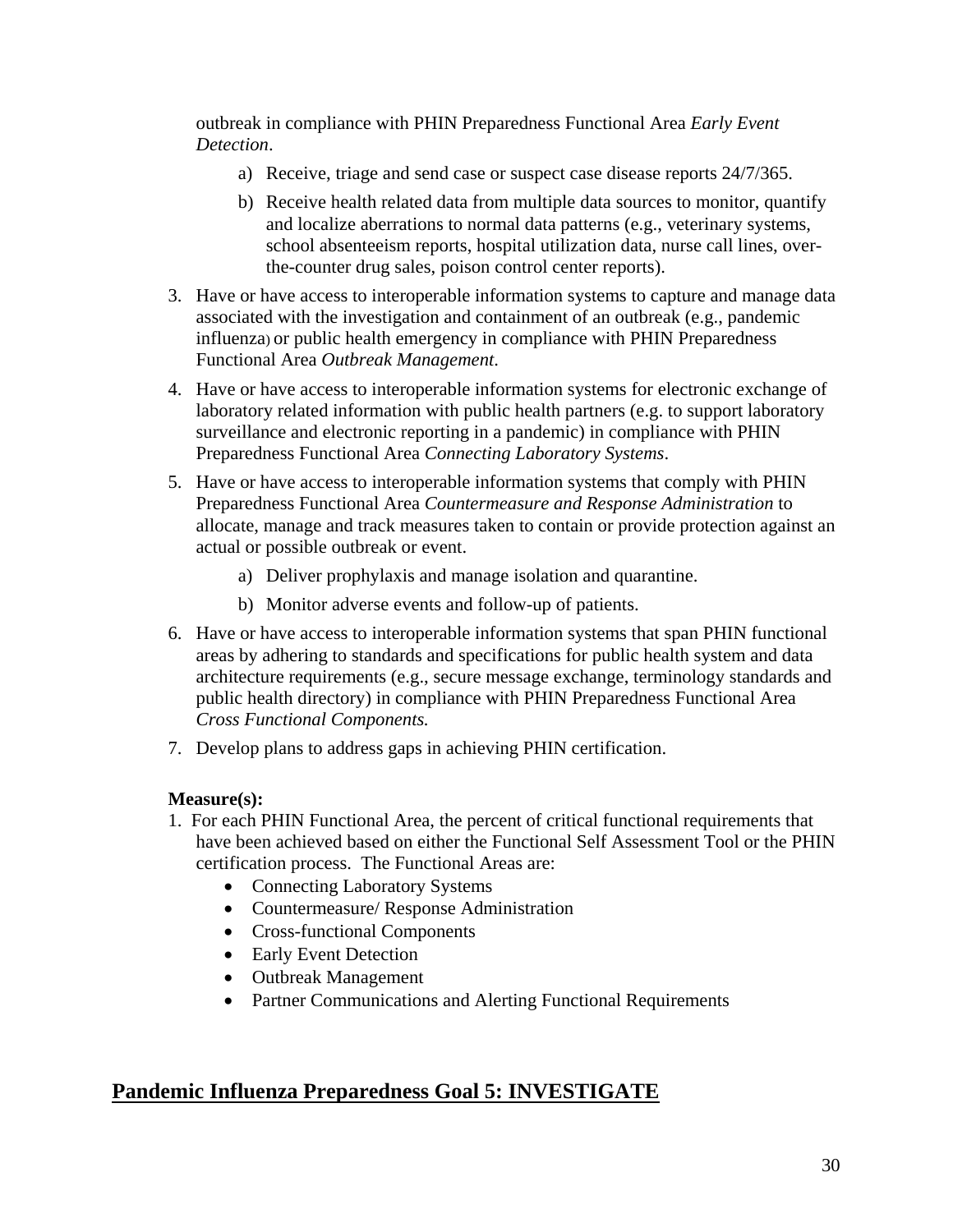Decrease the time to understand modes of transmission, risk groups and risk factors, and appropriate interventions.

**5A Target Capability: Epidemiological Surveillance and Investigation** (links to HHS State and Local Pandemic Influenza Planning Checklist, Surveillance)

## **Critical Task(s):**

- 1**.** Conduct year-round surveillance for seasonal influenza (e.g. virologic, outpatient visits, hospitalization, and mortality) preferably through the use of electronic reporting
- 2. Assure capacity to implement enhanced surveillance once a pandemic is detected, to ensure recognition of the first cases of pandemic virus infection in time to initiate appropriate containment protocols
- 3. Link animal and human health surveillance systems and routinely share information
- 4. Develop systems to obtain and track numbers and rates of these Outcomes daily during an influenza pandemic on:
	- a) the numbers of newly hospitalized persons with influenza or pneumonia
	- b) the numbers of newly isolated and quarantined persons, and
	- c) hospitals with pandemic influenza cases
	- d) the number of pneumonia or influenza-associated deaths

#### **Measure(s):**

1. Time for State/territory public health agency to notify local public health agency, or local to notify State, following receipt of a call about an event that may be of urgent public health consequence

## **Pandemic Influenza Preparedness Goal 6: CONTROL**

Decrease the time needed to implement rapid outbreak response actions and provide other countermeasures, including personnel, risk communications, and health interventions and guidance to those at risk of pandemic influenza

**6A Target Capability: Medical Surge (**link to HHS State and Local Pandemic Influenza Planning Checklist, Healthcare and Public Health Partners)

#### **Critical Task(s):**

- 1. Before March 31, 2007, coordinate with the HRSA Bioterrorism coordinator to detail the gaps identified in the HRSA NBHPP program Pandemic Influenza Scenario and a plan for how funds from this Supplement would be used to augment funding provided by the HRSA NBHPP program.
	- a) In concert with public health partners, ensure that healthcare entities (primary care, community health centers, rural health programs, and hospitals) are a key component in the exercising of state, local and tribal plans that address:
		- i. maintenance of essential hospital support functions
		- ii. severe shortages of health care workers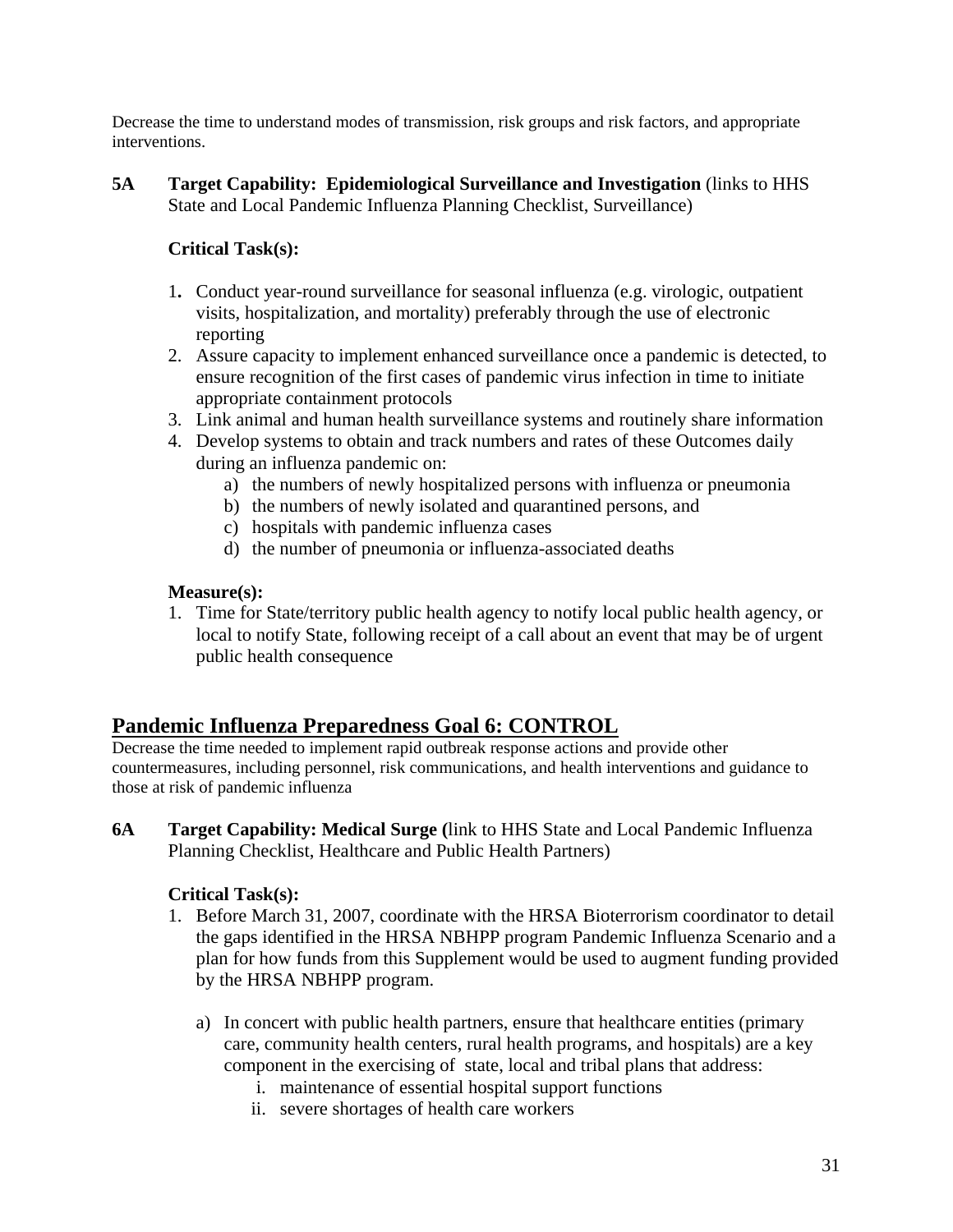- iii. adequate personnel and staffing needs based on CDC's FluSurge software
- iv. use of the Emergency System for Advance Registration of Volunteer Health Professionals (ESAR-VHP) to obtain volunteer health care workers
- v. ensuring real-time situational awareness of patient visits, hospital bed and intensive care needs, medical supply needs and medical staffing needs.
- vi. the purchase and storage of beds, equipment, supplies, pharmaceuticals needed to treat influenza patients
- vii. mass fatalities and maximizing morgue capabilities
- b) Exercise communication systems, plans and procedures to ensure that hospitals, health care systems and public health inform the community about the operating status of hospitals and the triggers for sending a person to the hospital
- c) Exercise vaccination and prophylaxis plans to cover healthcare staff and patients
- d) Exercise triage and admission plans that would serve to minimize stress on the hospital system and maintain control of the situation
- e) Hospitals and health care systems in conjunction with public health partners identify the location, set-up, staffing and operation of alternate care sites during a pandemic. Focus for sites should be within metropolitan areas with plans that can support the sub-state region in which the metropolitan area is contained. States should make firm logistical arrangements for the selection, set-up (beds, medical supplies and equipment, personal protective equipment, pharmaceuticals, etc) staffing and operation (to include food, fuel and water) of alternate care facilities to meet the needs during the peak period of a pandemic wave (2-3 weeks).
- f) Identify how public health, hospitals and healthcare systems will establish systems for healthcare facility level infection control while allowing necessary personnel access to the facility

#### **Measure(s):**

- 1. Percent of HRSA National Bioterrorism Hospital Preparedness Program (NBHPP) awardee hospitals that transmit hospital utilization data in near-real time to BioSense.
- **6B. Target Capability: Isolation and Quarantine** (Link to HHS State and Local Pandemic Influenza Planning Checklist, Infection Control and Clinical Guidelines, and Community Disease Control and Prevention)

#### **Critical Task(s):**

1. Develop and exercise an operational plan for community mitigation of pandemic influenza using non-pharmacological, including home isolation of patients and quarantine of household contacts, social distancing measures such as closure of schools and workplaces, reduced public transport, and cancellation of mass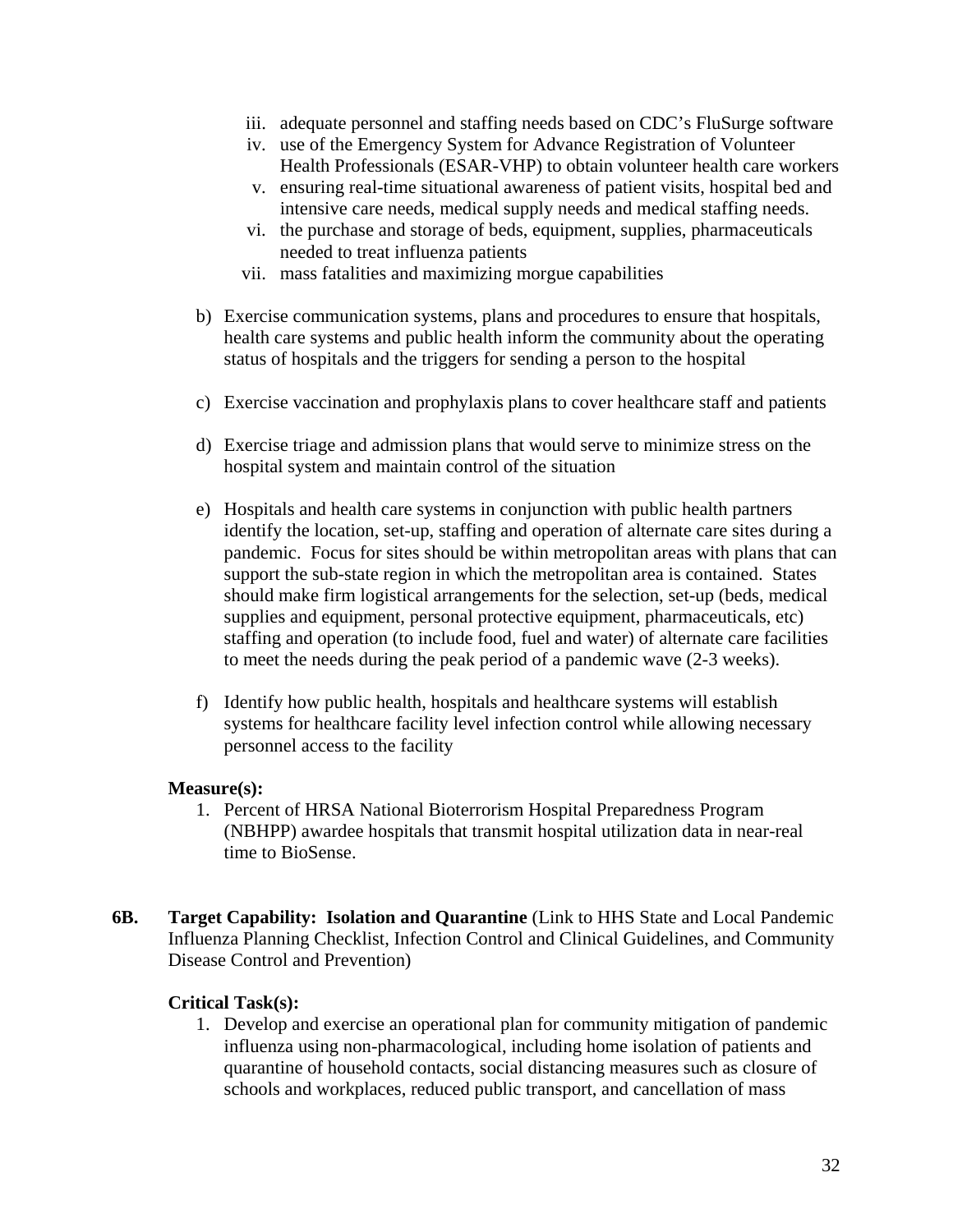gatherings, and public education on hygiene measures such as hand and respiratory hygiene.

- 2. Conduct multiple municipal or regional tabletop exercises regarding the decisionprocesses associated with school closure and the use of other non-pharmacologic interventions.
- 3. Develop and exercise a plan to communicate to healthcare providers about infection control guidelines and for communication about containment measures at the State, local and tribal level
- 4. Exercise and improve the ability to implement infection control guidelines and public health measures at the State, local and tribal levels
- 5. Disseminate information from public health sources on:
	- a) routine infection control (e.g., hand hygiene, cough/sneeze etiquette)
	- b) pandemic influenza fundamentals (e.g., signs and symptoms of influenza, modes of transmission)
	- c) personal and family protection and response strategies (e.g., guidance for the at-home care of ill students and family members)
	- 6. Develop and exercise an operational plan for isolation and quarantine that delineates the following:
		- a) the criteria for isolation and quarantine
		- b) the procedures and legal authorities for implementing and enforcing these containment measures, and
		- c) the methods that will be used to support, service, and monitor those affected by these containment measures in healthcare facilities, other residential facilities, homes, community facilities, and other settings
- 7. Develop and exercise an operational plan to implement various levels of movement restrictions within, to, and from the jurisdiction
- 8. Inform citizens in advance what community mitigation measures may be used in the jurisdiction (e.g. tabletop exercises)
- 9. Develop and exercise an operational plan for implementing social distancing measures in a jurisdiction that addresses school and workplace closures and cancellation of public gatherings
- 10. Implementation in sub-populations where non-pharmacological interventions may pose particular challenges
- 11. Providing support and services to help counteract the secondary impact of such measures
- 12. monitoring compliance with non-pharmacological interventions including tracking persons in quarantine

#### **Measure(s)**

- 1. The time to issue an isolation or quarantine order
- 2. Time an individual is retained for medical evaluation while determining need for isolation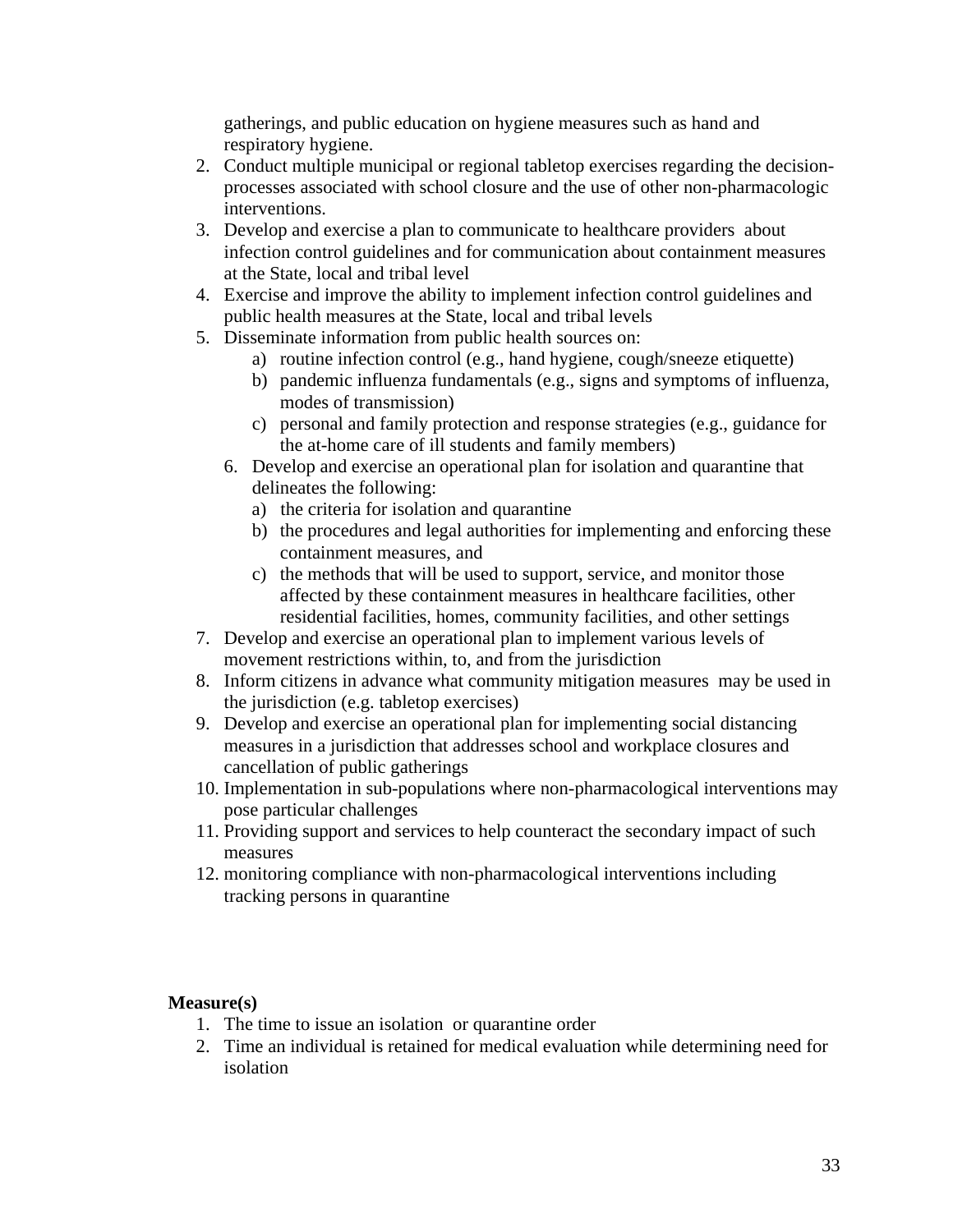- 3. Public health officials recommend school closure when pandemic influenza case counts reach pre-determined levels.
- **6C Target Capability: Mass Prophylaxis (**link to HHS State and Local Pandemic Influenza Planning Checklist, Vaccine Distribution and Use, and Antiviral Drug Distribution and Use)

### **Critical Task(s):**

- 1. Describe the receipt, distribution, storage, security, monitoring and administration of pandemic influenza vaccines including plans for limited vaccine availability and prioritization of population groups. Take into account potential for administration of **vaccines subject to** Investigational New Drug (IND) or Emergency Use Authorization (EUA)
- 2. Collaborate in mass prophylaxis planning and exercising with community-wide partners, bordering jurisdictions, IHS and tribal nations
- 3. Maintain PHIN compliant information systems for tracking vaccine distribution and administration

#### **Measure(s):**

- 1. Adequacy of State and local plans to receive and dispense medical countermeasures as demonstrated through assessment by the Strategic National Stockpile/Cities Readiness Initiative (CRI)
- 2. Percent of estimated patient throughput actually achieved for each shift during mass vaccination clinic
- 3. Influenza vaccination coverage levels reported by BRFSS for each age and risk group.
- **6D Target Capability: Emergency Public Information and Warning** (links to HHS State and Local Pandemic Influenza Planning Checklist, Public Health Communications.)

## **Critical Task(s):**

- 1. Exercise communication plans with an emphasis on:
	- a) coordination with response partners and tribal nations
	- b) rapid provision of public health risk information and recommendations
	- c) addressing stigmatization, rumors and misperceptions in real time
	- d) surge capacity for public information, media operations and spokespersons
	- e) procedures to secure resources to activate the public information and media operation during a public health emergency around the clock if needed for a minimum of 10 days
- 2. Prepare supporting materials for public health issues that are unique to an influenza pandemic such as issues of isolation, social distancing, and public health law
- 3. Establish a contact list of additional spokespersons and persons outside the state health department who can be available as subject matter experts on pandemic health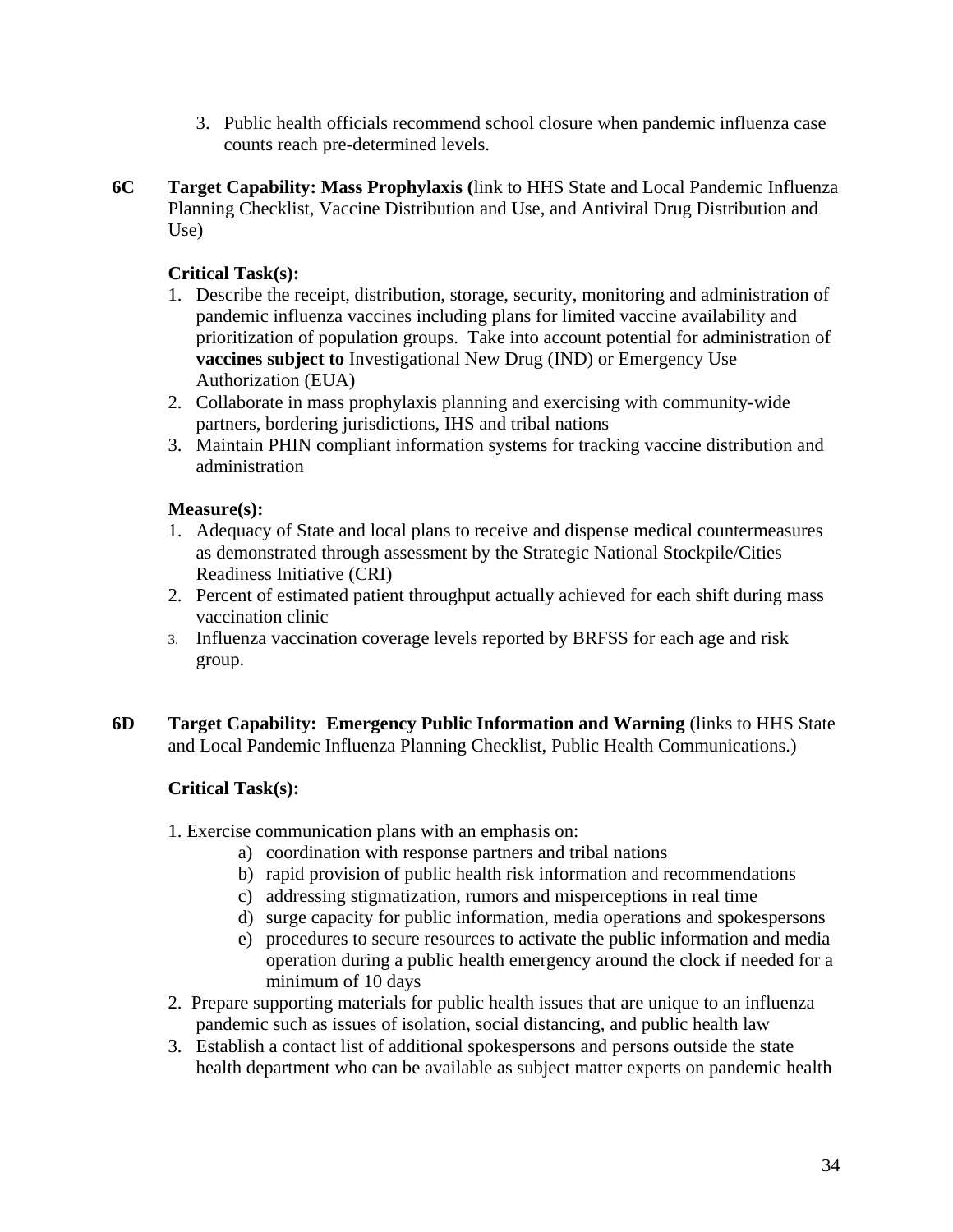issues to respond as surge capacity to meet demands for speakers or interviewees from the media, civic organizations and others

4. Identify additional and nontraditional vehicles of information dissemination to the public, partners and stakeholders

#### **Measure(s):**

- 1. Time to issue critical health message to the public about an event that may be of urgent public health consequence
- **6F Target Capability: Community Preparedness and Participation (**link HHS State and Local Pandemic Influenza Planning Checklist, Workforce Support: Psychosocial Considerations and Information Needs)

#### **Critical Task(s):**

- 1. Develop and exercise a continuity of operations plan for essential department services that includes:
	- a) contingency planning for increasing public health workforce in response to absenteeism among health department staff and stakeholder groups that have key responsibilities under a community's response plan
	- b) ensuring availability of psychosocial support services (including educational and training materials) for employees who participate in or provide support for the response to public health emergencies such as influenza pandemics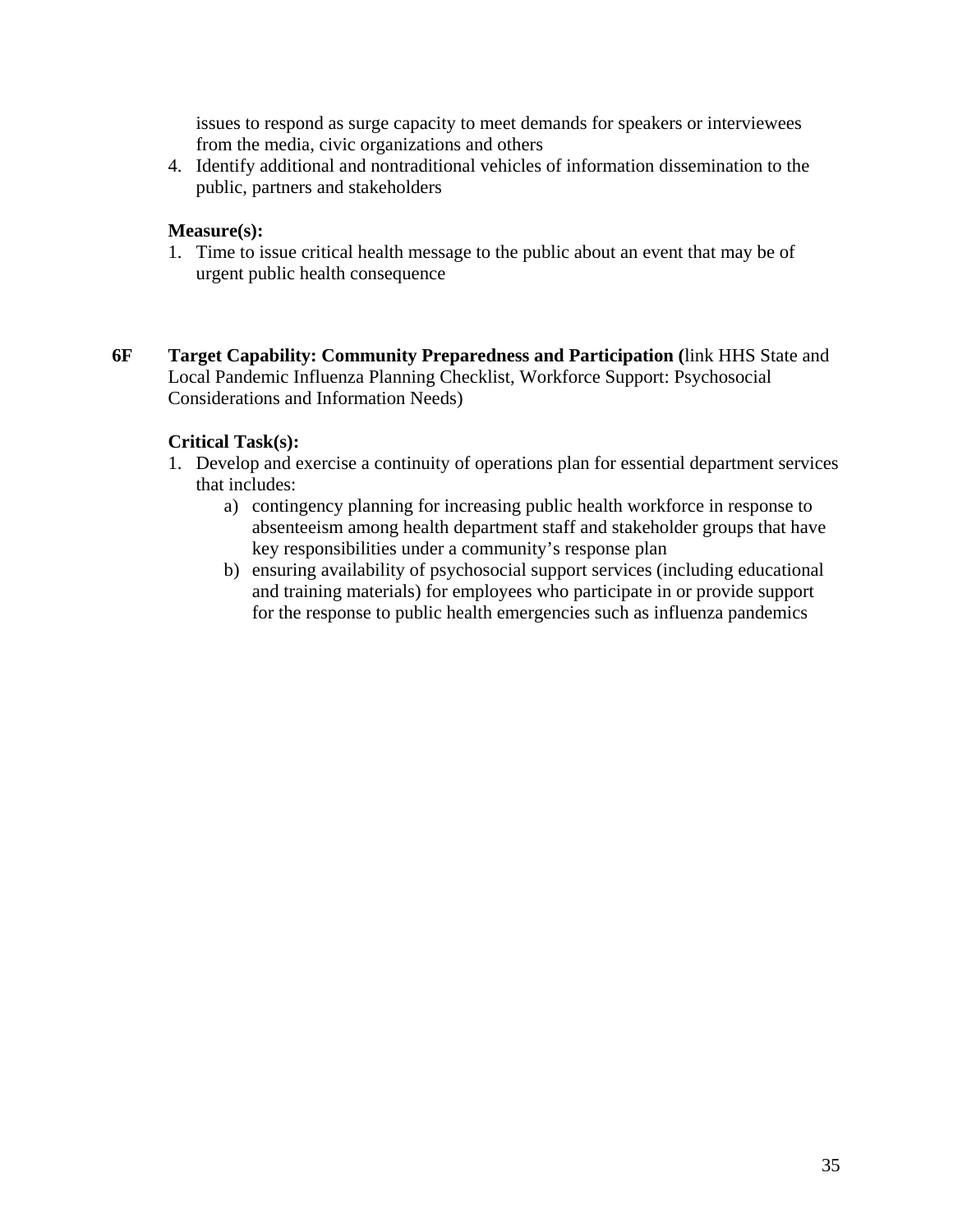# AttachmentC



#### PANDEMIC INFLUENZA WORK PLAN LOGIC MODEL

**GRANTEES ARE ONLY REQUIRED TO REPORT AT THE OUTPUT LEVEL**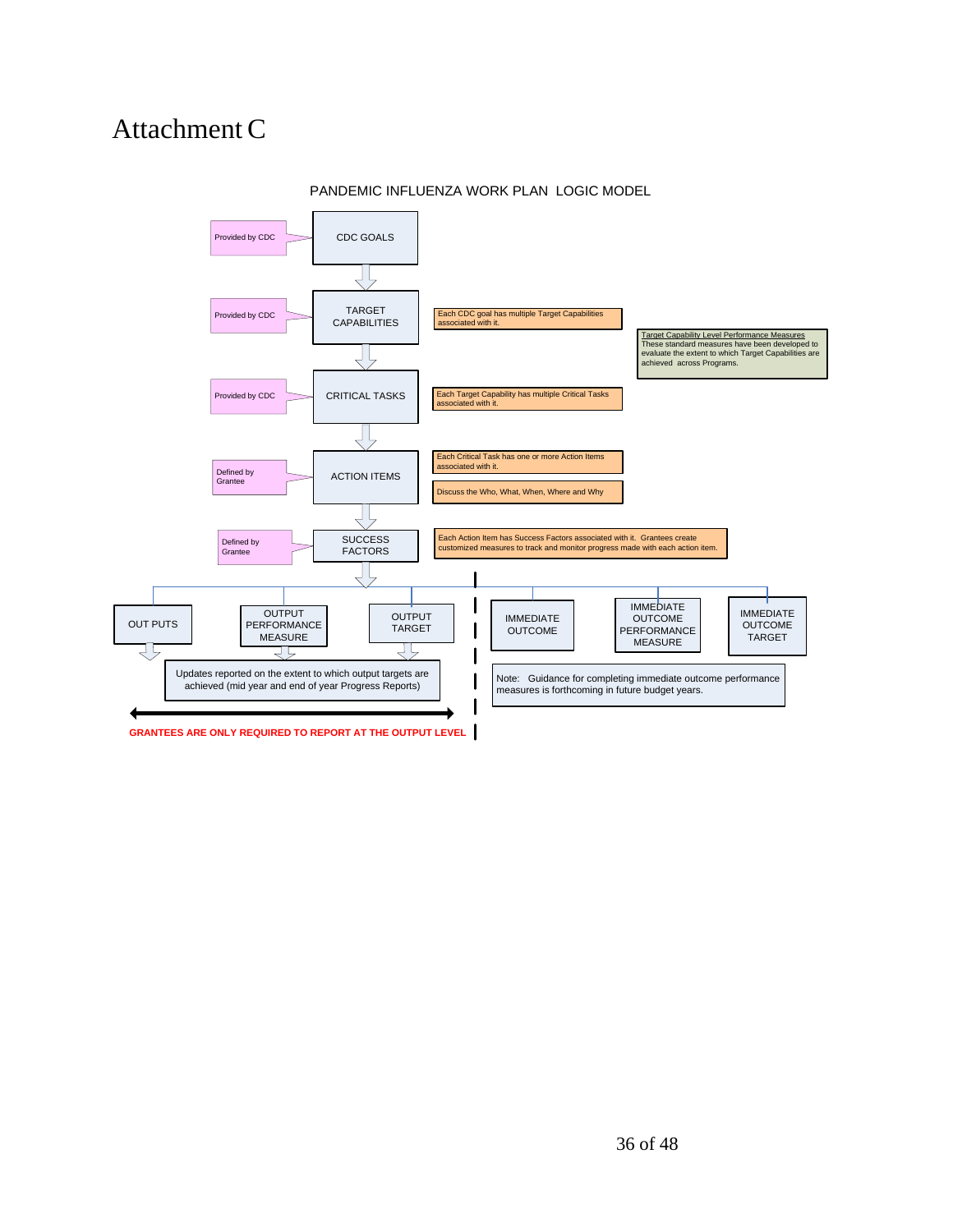# **2006 Pandemic Influenza Work Plan Guidance**

# Attachment D

#### **Work Plan Template for Pandemic Flu Guidance**

#### **GRANTEES SHOULD FILL OUT A SEPARATE TEMPLATE FOR EACH ACTION ITEM**

**CDC Goal**: Each Goal can have multiple Target Capabilities associated with it.

• CDC goals form the framework for public health activities surrounding preparedness

**Target Capability**: Each Target Capability can have multiple Critical Tasks associated with it.

• Capabilities are combinations of people, equipment, and supplies which, through proper planning, equipping, training, organizing, and exercising, can perform critical tasks at expected levels of proficiency to achieve desired Outcomes in response to national disasters.

**Associated CDC Performance Measure**: Indicate if this Target Capability relates to a CDC Performance Measure (Attachment A).

• Performance measure are leading indicators that allow a national snapshot to show how preparedness and response activities and their associated resources aid in making a public health system that responds more quickly and comprehensively in a public health emergency.

**Critical Task**: Each Critical Task can have multiple Action Items associated with it.

• Tasks deemed critical by science and expert opinion for each Capability to execute its mission.

**Action Item**: The program efforts conducted to achieve the critical tasks that result in the creation of a product or service.

**Description** 

| What              | Purpose of the Action    | What is the problem, or what is the opportunity, to be addressed by this Action Item?                     |
|-------------------|--------------------------|-----------------------------------------------------------------------------------------------------------|
|                   | Item                     |                                                                                                           |
| Who               | Target audience          | What sectors are you trying to change or influence? (list all that apply):                                |
|                   |                          |                                                                                                           |
|                   | Stakeholders critical to | Stakeholders who are critical to the success of the project and are in the best position to contribute to |
|                   | success of the project   | the solution (agents of change); (no acronyms please)                                                     |
|                   | Who is responsible for   | Recipient and Agents of Change from above                                                                 |
|                   | the Outputs              |                                                                                                           |
| When              | Time period of project   | From mm/yyyy to mm/yyyy (maximum of 12 months)                                                            |
| Where             | Venue, location, etc.    | Venue – Where interventions occur                                                                         |
| (addresses reach) |                          | Location - Geographic (list all that apply from the following): neighborhood/community, urban, rural,     |
|                   |                          | suburban, county, region/district, statewide                                                              |
| Why               | Rationale                | What evidence do you have to support the proposed intervention/course of action/Outcome for this          |
|                   |                          | Action Item? (Use experience if no data available)                                                        |
|                   |                          | What is the capacity of the recipient to deal this problem/opportunity?                                   |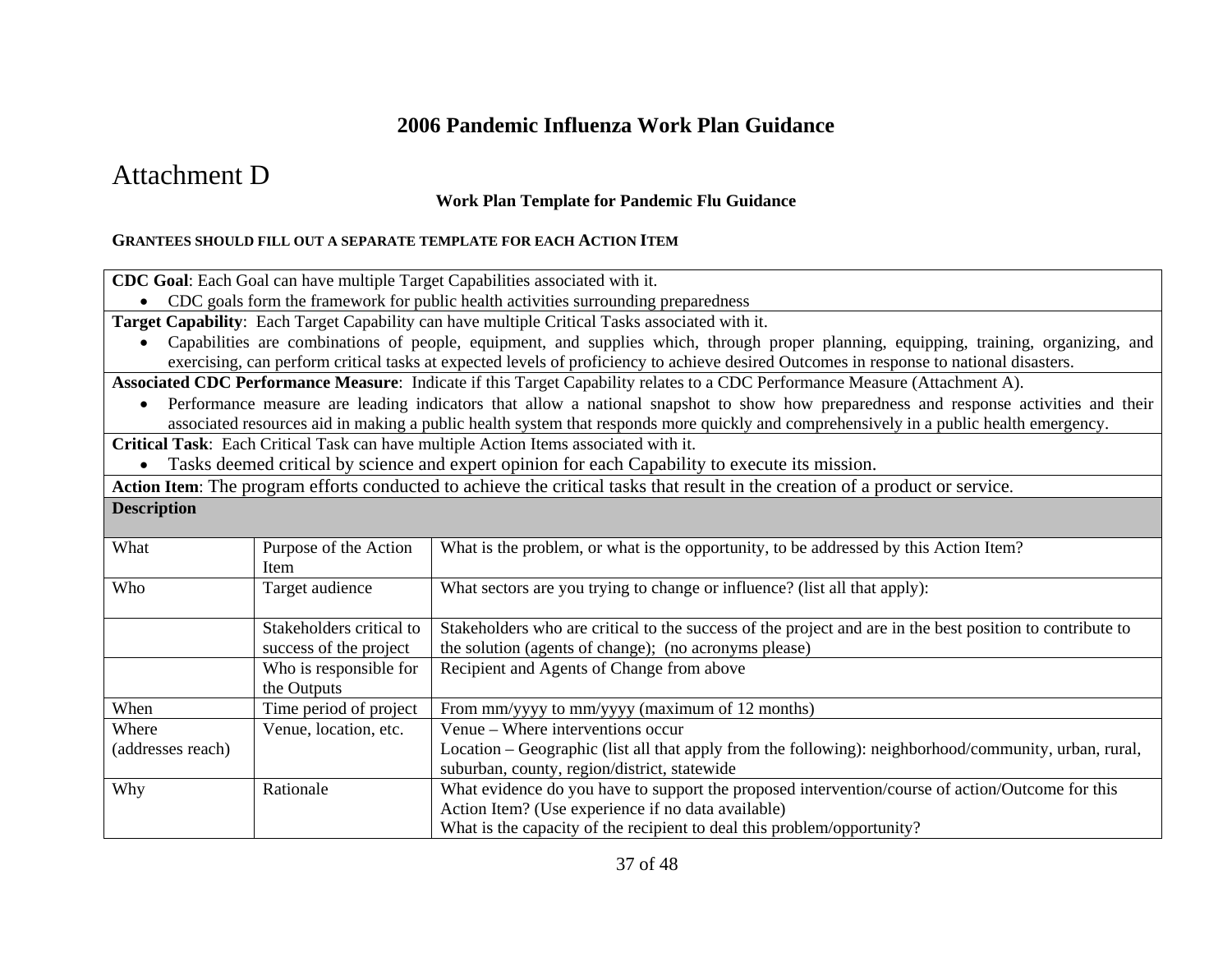|                                                     |                                                                                                                       | Why does this Action Item deserve the recipient's attention now?                                                                                                                                                              |
|-----------------------------------------------------|-----------------------------------------------------------------------------------------------------------------------|-------------------------------------------------------------------------------------------------------------------------------------------------------------------------------------------------------------------------------|
|                                                     |                                                                                                                       | (Concisely summarize the above information.)                                                                                                                                                                                  |
| <b>Success Factors for Action Item</b>              |                                                                                                                       |                                                                                                                                                                                                                               |
| Outputs                                             | What does this<br>action item produce?                                                                                | Direct products or services produced by the action item that lead to the intended Immediate Outcomes.                                                                                                                         |
| <b>Output Performance</b><br>Measure                | Measures the<br>quantity or quality of<br>the Output.                                                                 | Output Performance Measures are indicators used to gauge the Quantity (i.e. How much was produced)<br>and/or the Quality (How well an Output is produced/delivered) of the Output produced as a result of the<br>Action Item. |
| <b>Output Target</b>                                | Pre established value<br>(number or<br>percentage) that the<br>program is trying to<br>reach at the Output<br>level.  | Targets are the quantifiable or otherwise measurable characteristics (e.g. number or percentage) that tell<br>how well a program must accomplish a performance measure.                                                       |
| Immediate Outcome*                                  | Describe the<br>intended result that<br>will occur from one<br>or more Outputs?                                       | Intended result that will occur from one or more Outputs.                                                                                                                                                                     |
| <b>Immediate Outcome</b><br>Performance<br>Measure* | Measures the<br>effectiveness of the<br>Immediate Outcome.                                                            | Immediate Outcome Performance Measures are indicators that gauge how successful Outputs are at<br>producing Immediate Outcomes.                                                                                               |
| Outcome Target*                                     | Pre established value<br>(number or<br>percentage) that the<br>program is trying to<br>reach at the Outcome<br>level. | Targets are quantifiable or otherwise measurable characteristics (e.g. number or percentage) that tell<br>how well a program must accomplish a performance measure.                                                           |
|                                                     | Progress Report- To be Reported Mid Year and End of Year                                                              |                                                                                                                                                                                                                               |
| Progress Report-<br>Outputs                         | Provide updates<br>(quantifiable)<br>regarding the<br>achievement of                                                  | Extent to which the target Outputs have been achieved. Reported in the form a quantifiable or<br>measurable characteristic.                                                                                                   |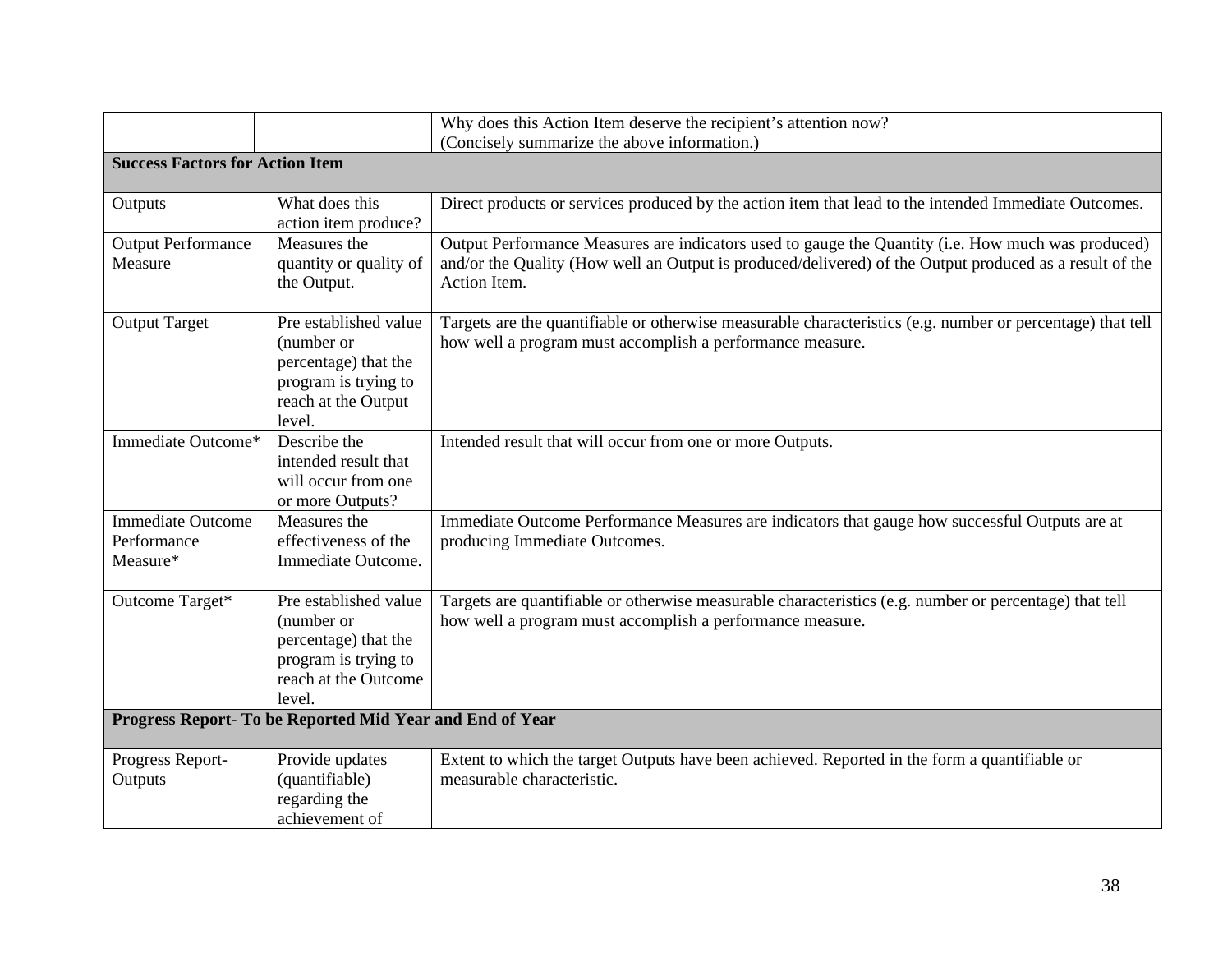|                  | Output performance |                                                                                   |
|------------------|--------------------|-----------------------------------------------------------------------------------|
|                  | measures           |                                                                                   |
| Progress Report- | Barriers/problems  | Briefly explain if any barriers were encountered in achieving the target Outputs. |
| <b>Barriers</b>  | faced in achieving |                                                                                   |
|                  | Outputs            |                                                                                   |

**Note: \*Grantees only need to report on Outputs, Output Performance Measures and Output Targets. They are not required to report Immediate Outcomes, Outcome Performance Measures and Outcome Targets.**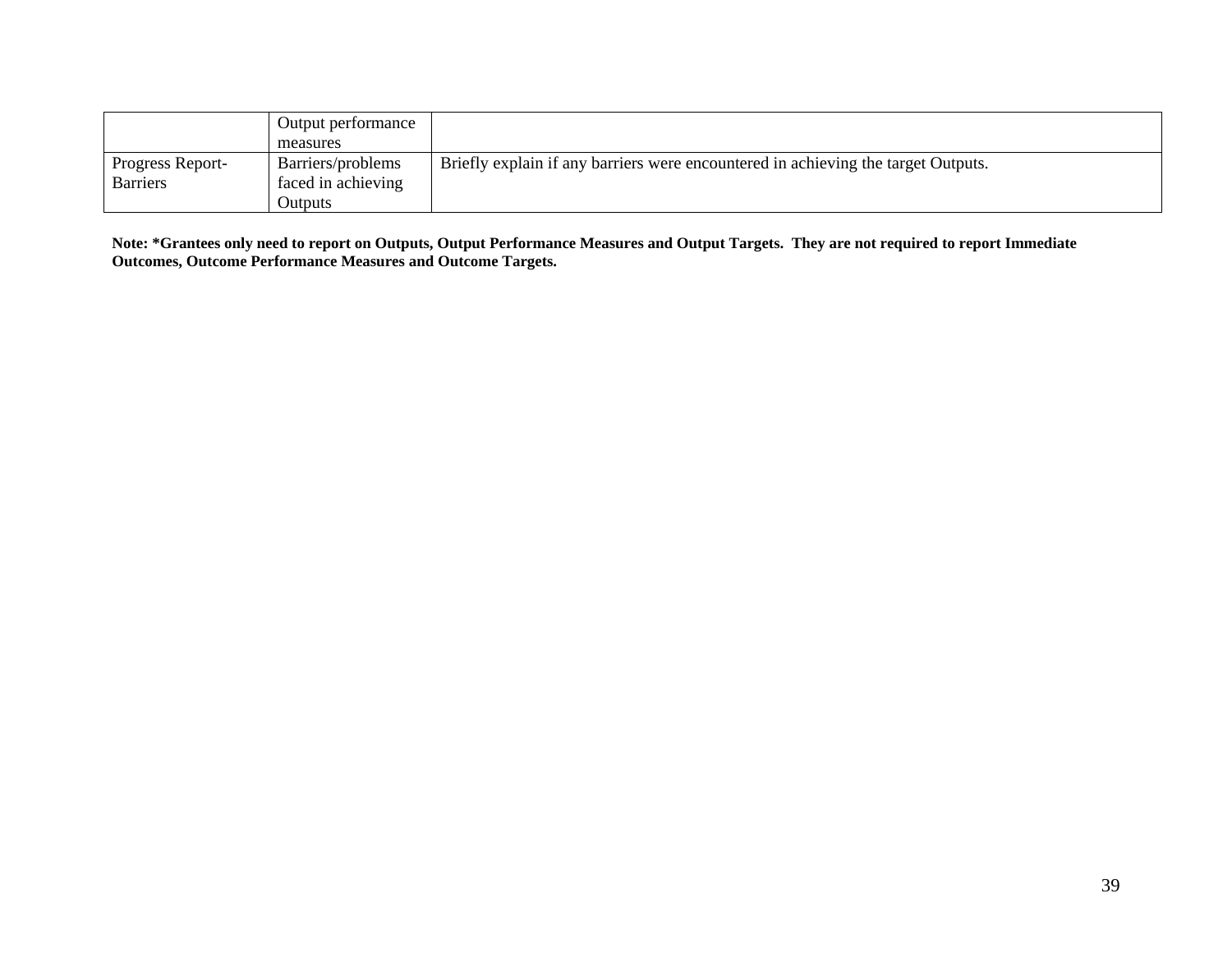**Examples in the use of the Work Plan Template** 

| <b>Example 1</b>           |                                                           |                                                                                                                                                                                                                                                                          |
|----------------------------|-----------------------------------------------------------|--------------------------------------------------------------------------------------------------------------------------------------------------------------------------------------------------------------------------------------------------------------------------|
|                            | CDC Goal: Pandemic Influenza Preparedness Goal 6: Control |                                                                                                                                                                                                                                                                          |
|                            | <b>Target Capability: Mass Prophylaxis</b>                |                                                                                                                                                                                                                                                                          |
|                            | shift during mass vaccination clinic.                     | CDC Performance Measure: Measure 2, Seasonal Flu Clinic: Percent of estimated patient throughput actually achieved for each                                                                                                                                              |
|                            |                                                           | Critical Task: Describe the receipt, distribution, storage, security, monitoring and administration of pandemic influenza vaccines including<br>plans for limited vaccine availability and prioritization of population groups.                                          |
|                            |                                                           | Name of Action Item: Identification of vaccination clinic locations (when public health is responsible for vaccination).                                                                                                                                                 |
| What                       | Purpose of the Action<br><b>Item</b>                      | Identifying and securing seasonal influenza vaccination clinic sites to exercise mass prophylaxis<br>capabilities, including points of dispensing (PODs).                                                                                                                |
| Who                        | Target audience                                           | Utilizing current Advisory Committee on immunization practices guidelines for distribution/delivery of<br>seasonal influenza vaccines, target audiences will be identified.                                                                                              |
|                            | Stakeholders critical to<br>success of the project        | State health departments, local health jurisdictions, clinic volunteers, security/law enforcement, media,<br>local politicians, state homeland security agency, health care sector and other partners selected from the<br>Pandemic Influenza Planning Committee Roster. |
|                            | Who is responsible for<br>the Outputs                     | Local and State Public Health departments                                                                                                                                                                                                                                |
| When                       | Time period of project                                    | From late September 2006 thru April 2007                                                                                                                                                                                                                                 |
| Where<br>(addresses reach) | Venue, location, etc.                                     | Sites in three high density and two rural local public health jurisdictions                                                                                                                                                                                              |
| Why                        | Rationale                                                 | To test capabilities to deliver vaccines to the general population in a manner consistent with mass<br>vaccination including points of dispensing (PODS)                                                                                                                 |
| <b>Success Factors</b>     |                                                           |                                                                                                                                                                                                                                                                          |
| <b>Outputs</b>             |                                                           | A list of local clinics located in three high density and two rural public health jurisdictions                                                                                                                                                                          |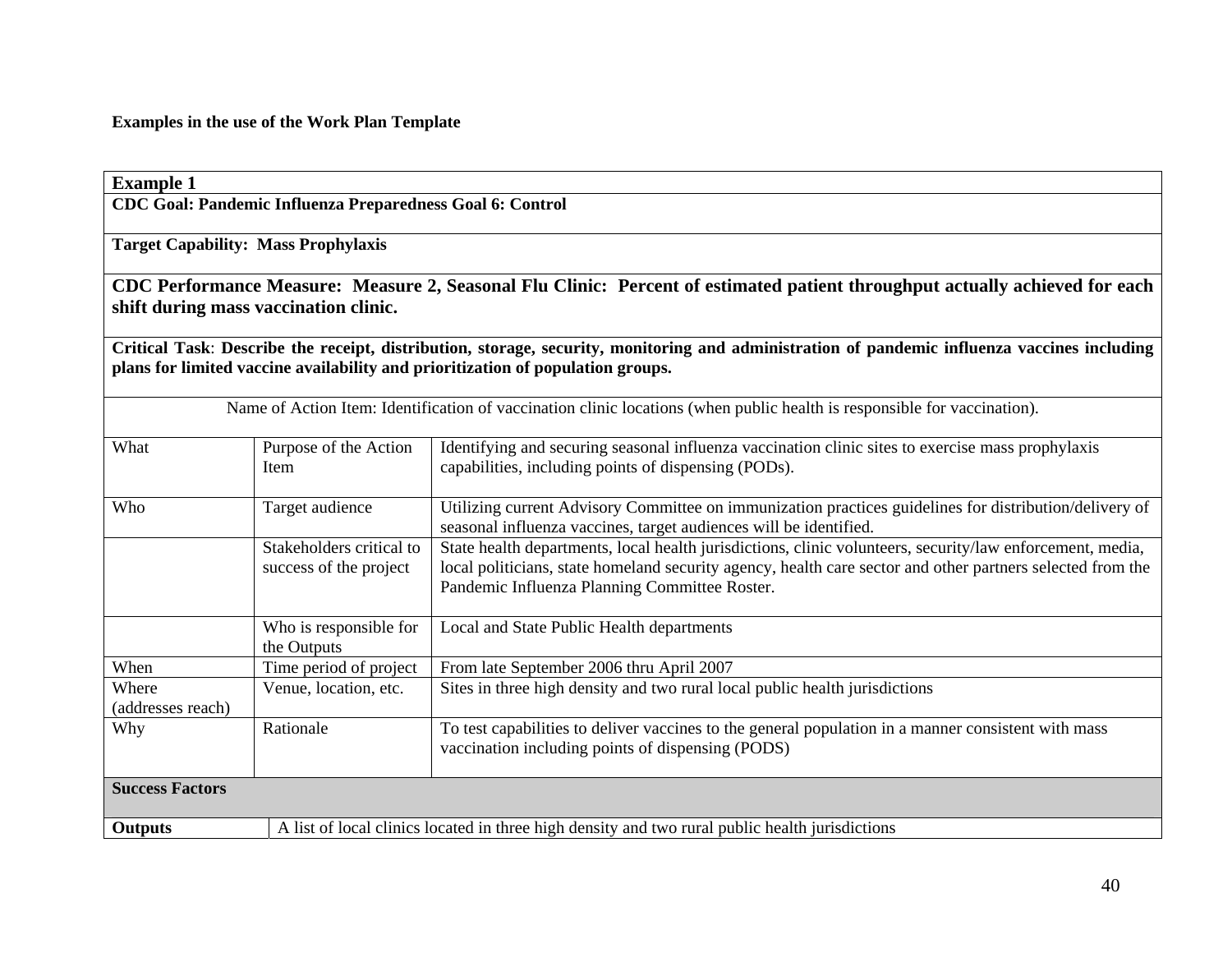| # of clinics located in three high density and two rural public health jurisdictions that agree to implement the mass prophylaxis                             |  |  |
|---------------------------------------------------------------------------------------------------------------------------------------------------------------|--|--|
| campaign                                                                                                                                                      |  |  |
|                                                                                                                                                               |  |  |
| 5 clinics located in three high density and two rural public health jurisdictions that agree to implement the mass prophylaxis<br>campaigns                   |  |  |
| Increase capacity of clinics to implement mass prophylaxis campaigns Each site Identifies weaknesses in exercise planning and                                 |  |  |
| implementation efforts and takes corrective                                                                                                                   |  |  |
| Each site Identifies weaknesses in exercise planning and implementation efforts and takes corrective actions                                                  |  |  |
|                                                                                                                                                               |  |  |
|                                                                                                                                                               |  |  |
|                                                                                                                                                               |  |  |
| Corrective action taken for at least 2 weaknesses identified during the exercise                                                                              |  |  |
|                                                                                                                                                               |  |  |
| Progress Report- To be Reported Mid Year and End of Year                                                                                                      |  |  |
| 2/15/2007                                                                                                                                                     |  |  |
| 3 clincs located in three high density jurisdictions agree to implement the mass prophylaxis campaigns                                                        |  |  |
|                                                                                                                                                               |  |  |
| Difficulty in collaborating with 2 clinics located in rural public health jurisdictions due to challenges in the availability of                              |  |  |
| communication technology available to reach out to these areas.                                                                                               |  |  |
| $\mathbf{M}$ and a set of $\mathbf{M}$ and $\mathbf{M}$ and $\mathbf{M}$ and $\mathbf{M}$ and $\mathbf{M}$ and $\mathbf{M}$ and $\mathbf{M}$ and $\mathbf{M}$ |  |  |

**Note: \*Grantees only need to report on Outputs, Output Performance Measures and Output Targets. They are not required to report Immediate Outcomes, Outcome Performance Measures and Outcome Targets.** 

| <b>Example 2</b>                                                                                                            |
|-----------------------------------------------------------------------------------------------------------------------------|
| CDC Goal: Pandemic Influenza Preparedness Goal 6: Control                                                                   |
|                                                                                                                             |
| <b>Target Capability: Mass Prophylaxis</b>                                                                                  |
|                                                                                                                             |
| CDC Performance Measure: Measure 2, Seasonal Flu Clinic: Percent of estimated patient throughput actually achieved for each |
| shift during mass vaccination clinic.                                                                                       |

the control of the control of the control of the control of the control of the control of the control of the control of the control of the control of the control of the control of the control of the control of the control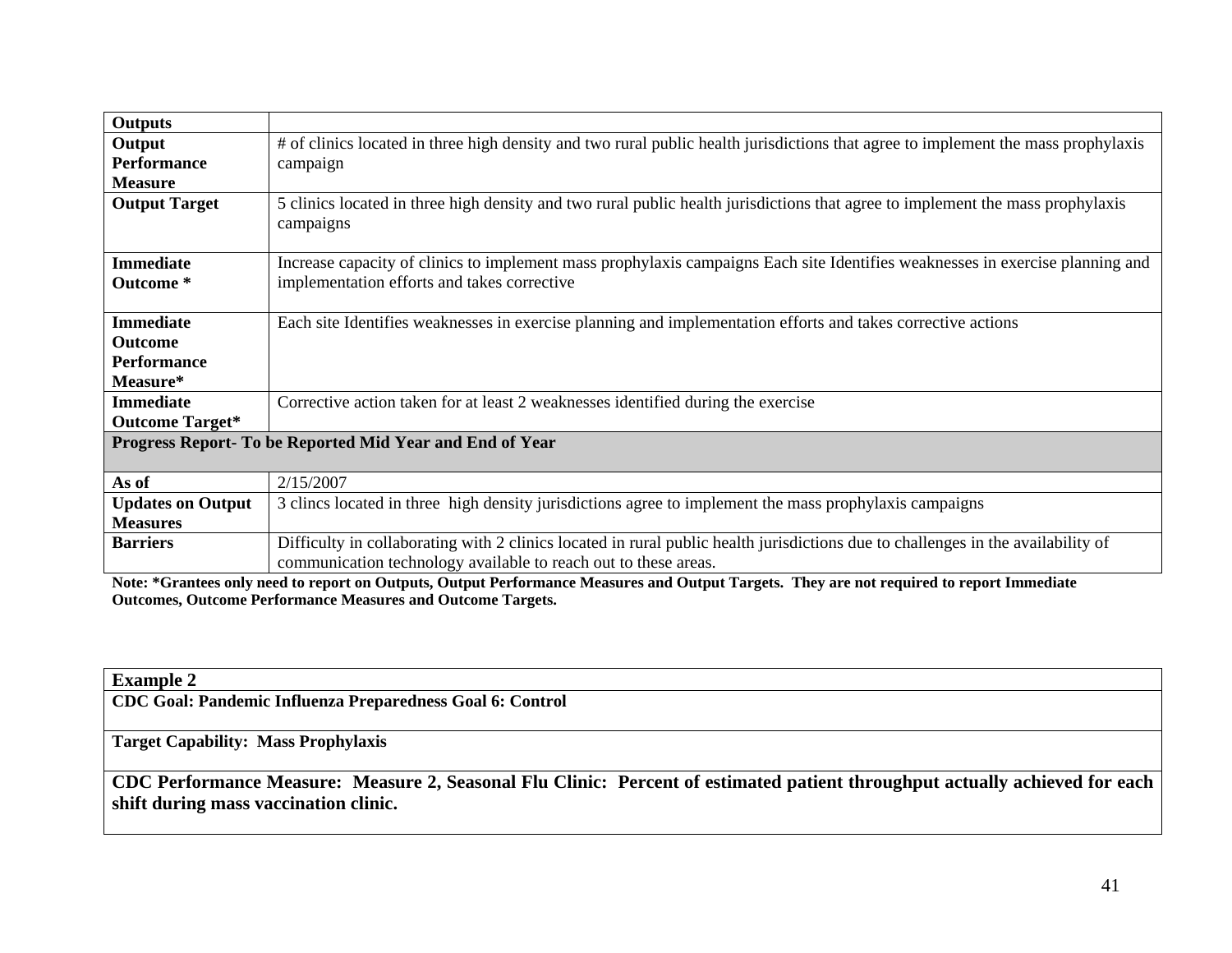**Critical Task**: **Develop and test an antiviral drug distribution plan describing the receipt, intrastate distribution, storage, security, monitoring, allocation, administration and use of antiviral drugs provided via the Strategic National Stockpile (SNS) or state stockpiles as appropriate.**

|                                                |                                                                                                                                                                                                                                        | Name of Action Item: Develop a plan for receipt and intrastate distribution of antiviral drugs provided.                                                                                                                    |  |
|------------------------------------------------|----------------------------------------------------------------------------------------------------------------------------------------------------------------------------------------------------------------------------------------|-----------------------------------------------------------------------------------------------------------------------------------------------------------------------------------------------------------------------------|--|
| What                                           | Purpose of the Action<br>Item                                                                                                                                                                                                          | Develop a scalable plan for receipt and intrastate distribution of antiviral drugs to health care settings<br>provided via SNS or state stockpile                                                                           |  |
| Who                                            | Target audience                                                                                                                                                                                                                        | Health care settings including hospitals, skilled nursing facilities, community health centers and<br>pharmacies.                                                                                                           |  |
|                                                | Stakeholders critical to<br>success of the project                                                                                                                                                                                     | State health departments, local health jurisdictions, security/law enforcement, state homeland security<br>agency, health care sector and other partners selected from the Pandemic Influenza Planning Committee<br>Roster. |  |
|                                                | Who is responsible for<br>the Outputs                                                                                                                                                                                                  | State and local health departments                                                                                                                                                                                          |  |
| When                                           | Time period of project                                                                                                                                                                                                                 | From late September 2006 thru September 2007                                                                                                                                                                                |  |
| Where<br>(addresses reach)                     | Venue, location, etc.                                                                                                                                                                                                                  | State health department will develop an intrastate distribution plan that covers atleast 2 metropolitan<br>statistical areas                                                                                                |  |
| Why                                            | Rationale                                                                                                                                                                                                                              | To ensure that local public health jurisdictions are better prepared to coordinate activities associated<br>with the distribution of anti-virals in the event of a influenza pandemic                                       |  |
| <b>Success Factors</b>                         |                                                                                                                                                                                                                                        |                                                                                                                                                                                                                             |  |
| <b>Outputs</b>                                 | A scalable action plan that outlines how antivirals will be distributed from the state public health department to health care<br>facilities including hospitals, skilled nursing facilities, community health centers and pharmacies. |                                                                                                                                                                                                                             |  |
| Output<br><b>Performance</b><br><b>Measure</b> |                                                                                                                                                                                                                                        | % of stakeholders that agree to and sign off on the finalized plan                                                                                                                                                          |  |
| <b>Output Target</b>                           |                                                                                                                                                                                                                                        | 80 % of stakeholders agree and sign off on the finalized plan.                                                                                                                                                              |  |
| <b>Immediate</b><br>Outcome *                  | Increase capacity of state public health department to distribute anti-virals to local health care facilities including hospitals,<br>skilled nursing facilities, community health centers and pharmacies.                             |                                                                                                                                                                                                                             |  |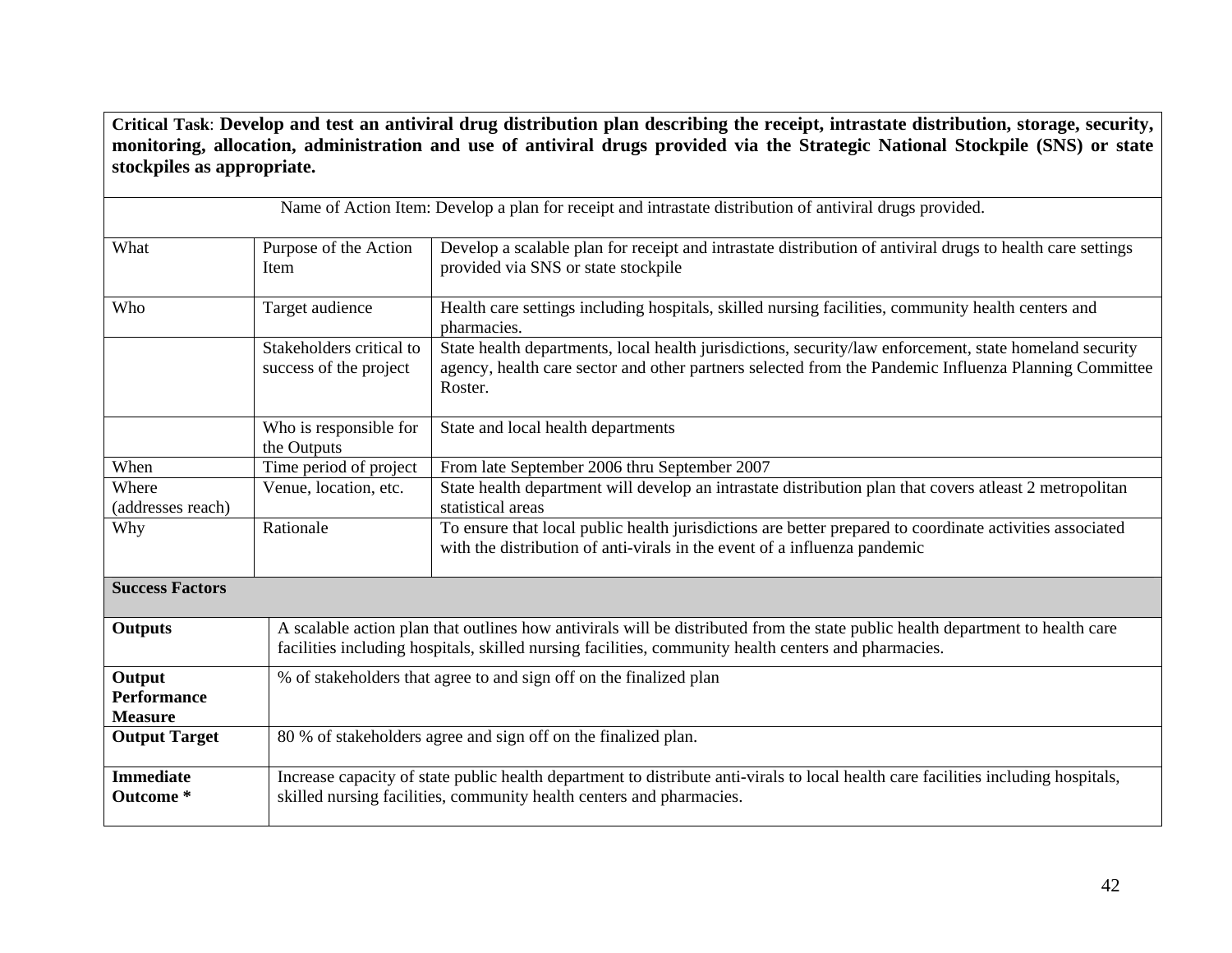| <b>Immediate</b>         | # of external stakeholder groups with expertise in planning that approve its feasibility                        |
|--------------------------|-----------------------------------------------------------------------------------------------------------------|
| <b>Outcome</b>           |                                                                                                                 |
| <b>Performance</b>       |                                                                                                                 |
| Measure*                 |                                                                                                                 |
|                          |                                                                                                                 |
| <b>Immediate</b>         | At least 2 external stakeholder groups with expertise in planning approve the plan's feasibility.               |
| <b>Outcome Target*</b>   |                                                                                                                 |
|                          | Progress Report- To be Reported Mid Year and End of Year                                                        |
|                          |                                                                                                                 |
| As of                    | 2/15/2007                                                                                                       |
| <b>Updates on Output</b> | 50 % of stakeholders have signed off on the finalized plan                                                      |
| <b>Measures</b>          |                                                                                                                 |
| <b>Barriers</b>          | Difficulty in setting up meetings with the remaining 30% stakeholders due to scheduling conflicts and change in |
|                          | leadership/point of contact at a number of these settings.                                                      |

**Note: \*Grantees only need to report on Outputs, Output Performance Measures and Output Targets. They are not required to report Immediate Outcomes, Outcome Performance Measures and Outcome Targets.**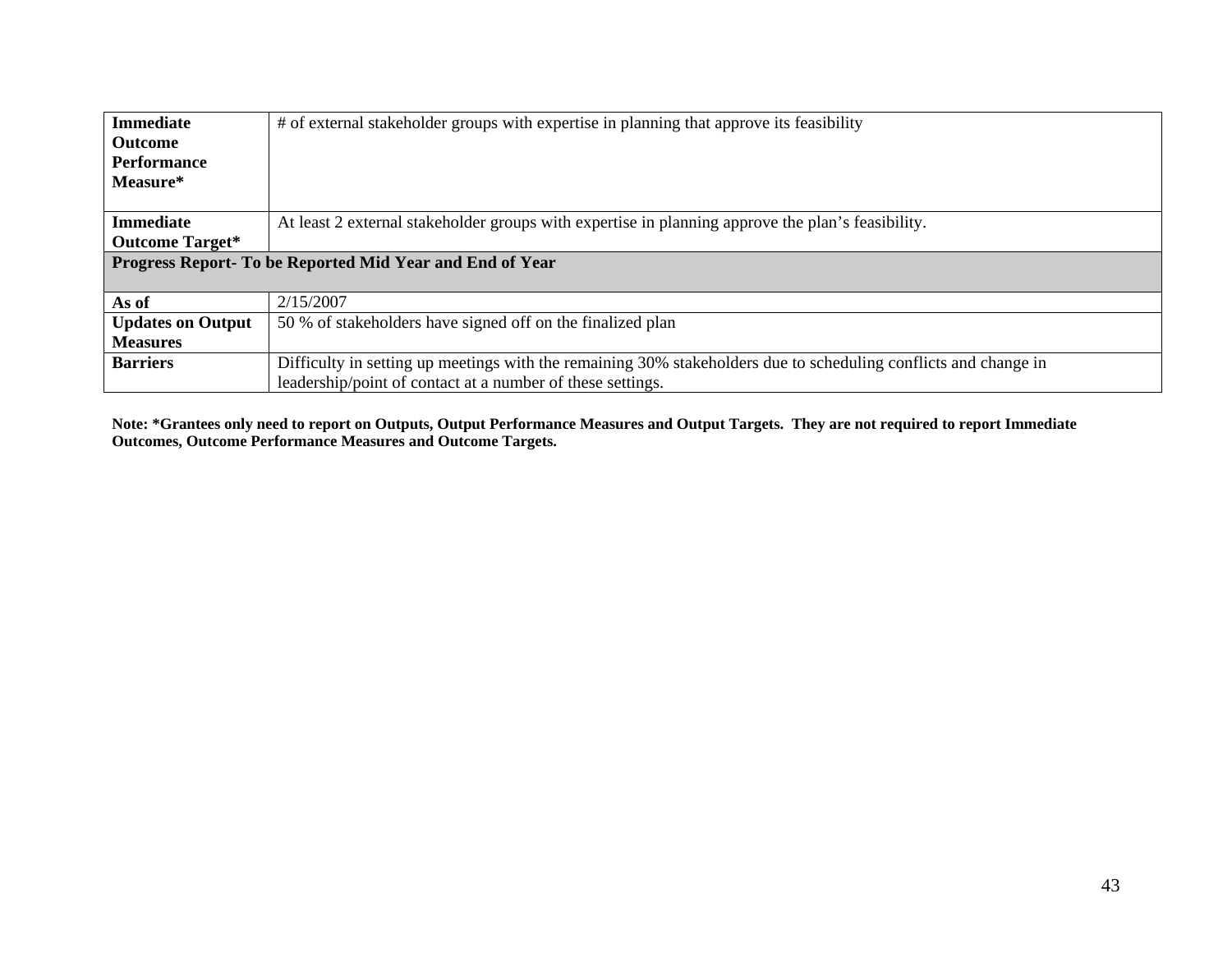# Attachment E

The following table outlines Step by Step Instructions for developing 2006 Pandemic Influenza Work Plan

| #  | <b>STEP</b>                                    | <b>DESCRIPTION</b>                                                                                                                                                                                                                                                                                                                                                                                                                                                                                                                                                                                                                           |
|----|------------------------------------------------|----------------------------------------------------------------------------------------------------------------------------------------------------------------------------------------------------------------------------------------------------------------------------------------------------------------------------------------------------------------------------------------------------------------------------------------------------------------------------------------------------------------------------------------------------------------------------------------------------------------------------------------------|
| 1. | Pandemic Influenza Planning<br>Self Assessment | Conduct a follow up self assessment in Pandemic Influenza Planning (utilizing<br>Phase 1 assessment tools: Attachment 4a, Self Assessment- State Public<br>Health, Attachment 4b, Self Assessment-Local Public Health, and Attachment<br>4c- Self Assessment-Local Public Health Totals).                                                                                                                                                                                                                                                                                                                                                    |
| 2. | Analyzing results from the<br>Assessment       | Synthesize the results of updated state Pandemic Influenza Assessment data<br>and local Pandemic Influenza Assessment data.                                                                                                                                                                                                                                                                                                                                                                                                                                                                                                                  |
| 3. | Identifying Gaps in Critical<br><b>Tasks</b>   | For each of the nine Target Capabilities, develop a list of gaps as identified by<br>the results of the data synthesis.                                                                                                                                                                                                                                                                                                                                                                                                                                                                                                                      |
| 4. | Prioritizing Work Plan Content                 | Develop a Work Plan for addressing Critical Tasks identified as 'gaps' in Step<br>1 for the following Target Capabilities:<br>1. Planning<br>2. Medical Surge<br>3. Mass Prophylaxis<br>4. Isolation and Quarantine<br>5. Communication<br>It is mandatory for Recipients to address Target Capabilities (1-4) because<br>they correspond to the three priorities as highlighted in the Pandemic Flu<br>Guidance outlined below. In addition, it is mandatory for Recipients to<br>address the Target Capability for Communication because it ties in directly<br>with the Performance Measure that relates to PHIN standards/certification. |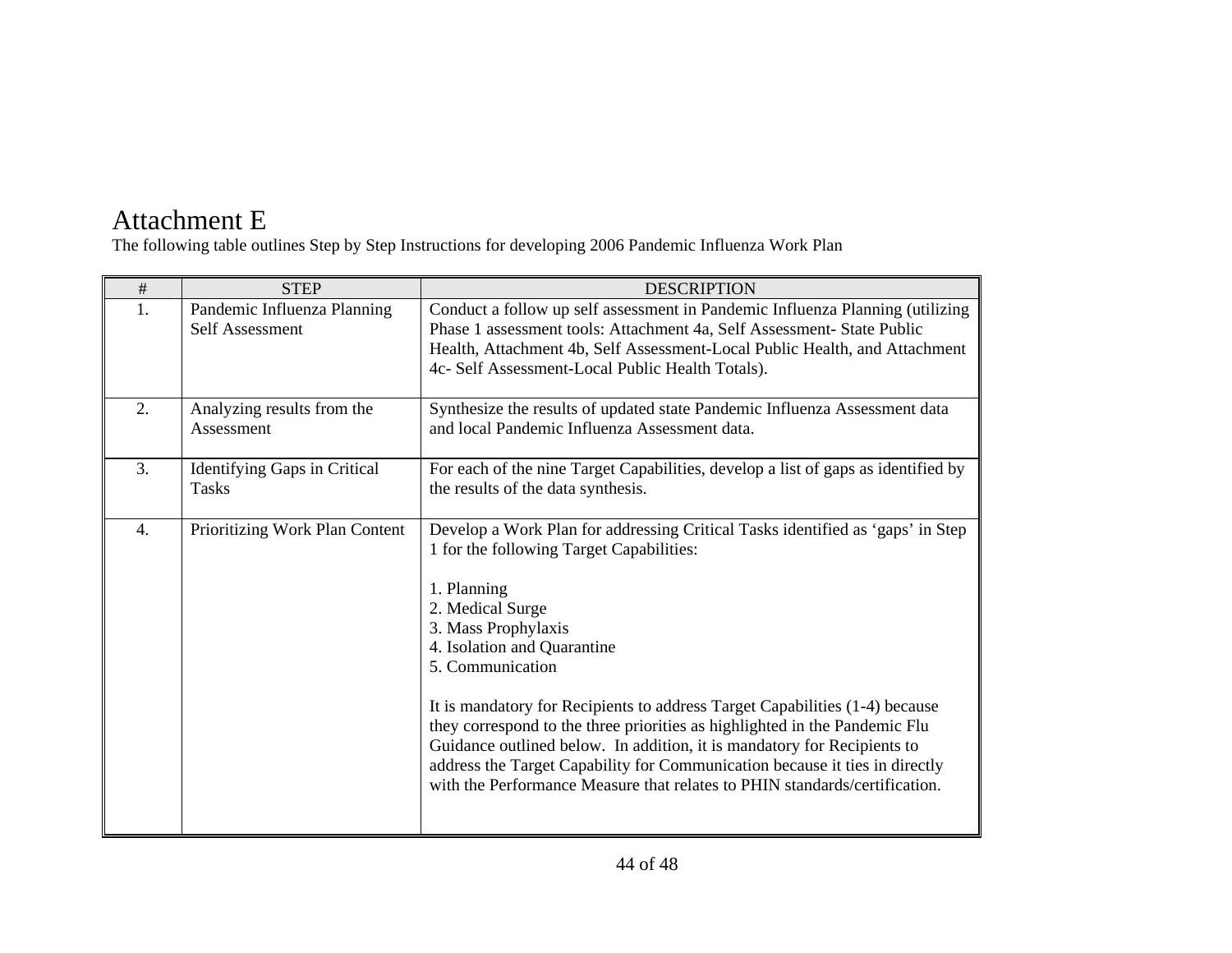|    |                                                     | <b>Priorities for Pandemic</b><br><b>Flu Guidance</b>                                                                                                                                                                                                                                                                                                        | <b>Target Capability</b>                                                    |  |
|----|-----------------------------------------------------|--------------------------------------------------------------------------------------------------------------------------------------------------------------------------------------------------------------------------------------------------------------------------------------------------------------------------------------------------------------|-----------------------------------------------------------------------------|--|
|    |                                                     | <b>State and Local Pandemic</b><br><b>Influenza Preparedness</b><br>Assessments,                                                                                                                                                                                                                                                                             | Planning                                                                    |  |
|    |                                                     | Pandemic Exercise<br>Program,                                                                                                                                                                                                                                                                                                                                | <b>Medical Surge</b><br>Mass Prophylaxis<br><b>Isolation and Quarantine</b> |  |
|    |                                                     | <b>Antiviral Drug</b><br>Distribution Plan.                                                                                                                                                                                                                                                                                                                  | Mass Prophylaxis                                                            |  |
|    |                                                     | <b>PHIN Performance</b><br>Measure                                                                                                                                                                                                                                                                                                                           | Communication                                                               |  |
|    |                                                     | Prioritize the four remaining Target Capabilities based on the number of gaps<br>identified in the assessment done in Step 1.                                                                                                                                                                                                                                |                                                                             |  |
|    |                                                     | <b>Target Capability</b><br>Epidemiological Surveillance and Investigation<br><b>Public Health Laboratory Testing</b>                                                                                                                                                                                                                                        |                                                                             |  |
|    |                                                     | <b>Emergency Public Information and Warning</b><br><b>Community Preparedness and Participation</b>                                                                                                                                                                                                                                                           |                                                                             |  |
| 5. | Developing Work Plan Content<br>and Success Factors | Attachment D provides a framework that inductively describes measurable and<br>time phased Action Items which lead to the completion of Critical Tasks<br>which in turn lead to the attainment of the Target Capabilities. This attachment<br>also provides examples of how this framework can be used to develop work<br>plans for two sample Action Items. |                                                                             |  |
|    |                                                     | This framework requires that Recipient Action Items be defined such that they<br>are time phased and measurable using Outputs. This facilitates the tracking<br>and monitoring of progress in achieving Action Items and their associated                                                                                                                    |                                                                             |  |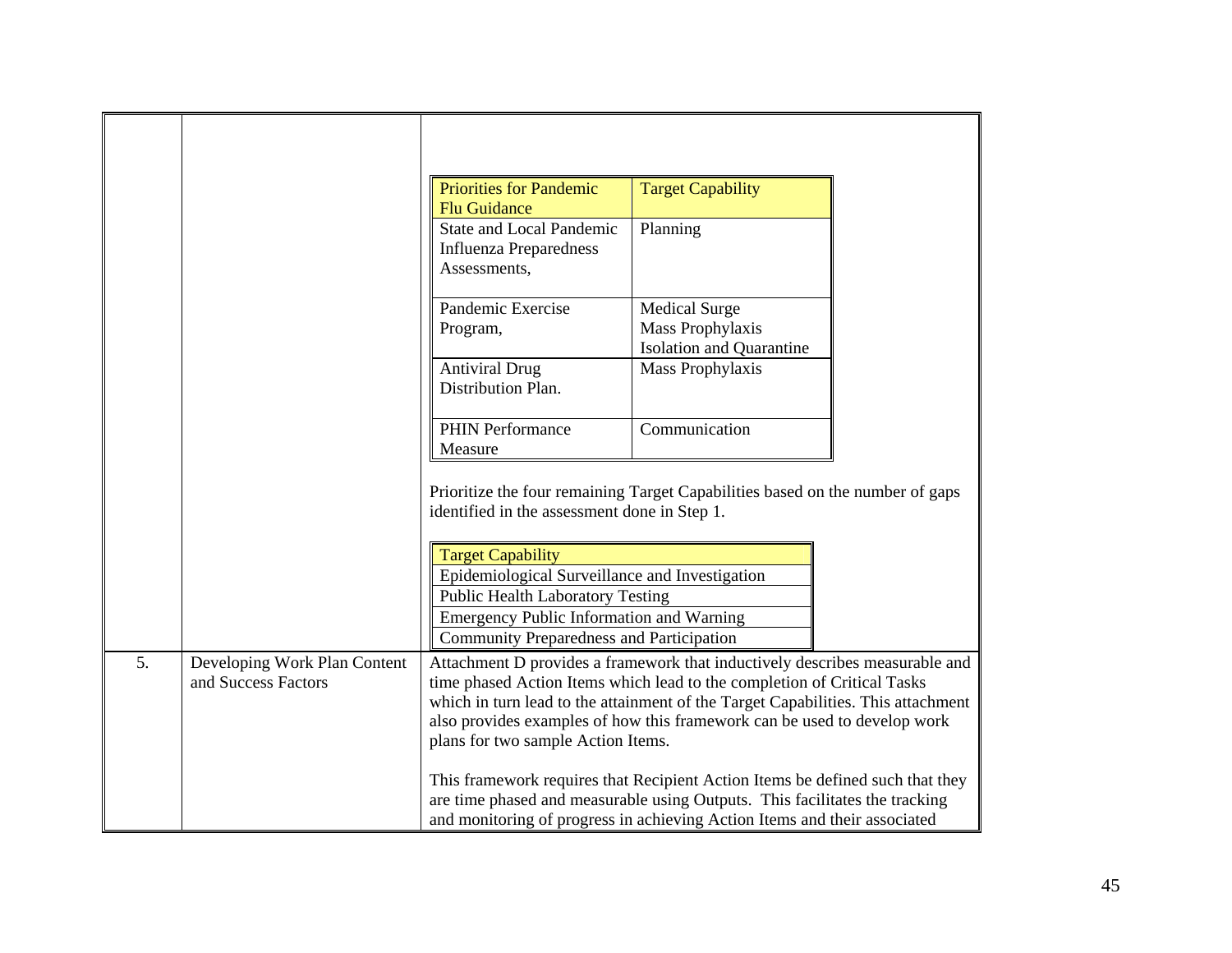|    |                            | Critical Tasks and Target Capabilities.                                                                                                                                                                                                                                                                                                                                                                                                                                                                                                                                                                                                                                                                                                                                                                                                                                                                                                                                                     |
|----|----------------------------|---------------------------------------------------------------------------------------------------------------------------------------------------------------------------------------------------------------------------------------------------------------------------------------------------------------------------------------------------------------------------------------------------------------------------------------------------------------------------------------------------------------------------------------------------------------------------------------------------------------------------------------------------------------------------------------------------------------------------------------------------------------------------------------------------------------------------------------------------------------------------------------------------------------------------------------------------------------------------------------------|
|    |                            | Using this approach, Recipients will develop one or more Action Items for<br>Critical Tasks (with gaps) that fall under one of the five Target Capabilities<br>identified in Step 4, (five priority Capabilities). Each Action Item includes a<br>description of its purpose, target audience, major stakeholders/partners, time<br>period, venue/location and rationale. In addition, each Action Item is<br>associated with a set of success factors at the Output level (Note: While the<br>framework provides Immediate Outcome measures, Grantees are only required<br>to provide measures at the Output level). While multiple Action Items may be<br>required to address a Critical Task in its entirety, Recipients are only required<br>to define one Action Item for each Critical Task where a gap has been<br>identified.<br>Recipients will submit intheir applications, a prioritized list of the remaining<br>four Target Capabilities not included in the selections above. |
| 6. | Implementing the Work Plan | In year 1, Recipients will implement Action Items described in their Work<br>Plan for the five Target Capabilities identified above.                                                                                                                                                                                                                                                                                                                                                                                                                                                                                                                                                                                                                                                                                                                                                                                                                                                        |
|    |                            | In year 2 recipients will prioritize all Critical Tasks for the next two priority<br>Target Capabilities, create a work plan and implement Action Items as<br>described in the work plan for the next two priority Target Capabilities (in<br>addition to any pending work remaining from year 1).                                                                                                                                                                                                                                                                                                                                                                                                                                                                                                                                                                                                                                                                                          |
|    |                            | In year 3 recipients will prioritize all Critical Tasks for the remaining two<br>Target Capabilities, create a work plan and implement Action Items as<br>described in the work plan in addition to any pending work remaining from<br>years 1 and 2.                                                                                                                                                                                                                                                                                                                                                                                                                                                                                                                                                                                                                                                                                                                                       |
|    |                            | All Action Items and associated Critical Tasks and Target Capabilities will<br>need to be accomplished within three years; with ongoing maintenance<br>required.                                                                                                                                                                                                                                                                                                                                                                                                                                                                                                                                                                                                                                                                                                                                                                                                                            |
| 7. | <b>Reporting Progress</b>  | For each Action Item described in the Work Plan, Recipients will provide<br>• Updates regarding the extent to which Output measures have been                                                                                                                                                                                                                                                                                                                                                                                                                                                                                                                                                                                                                                                                                                                                                                                                                                               |